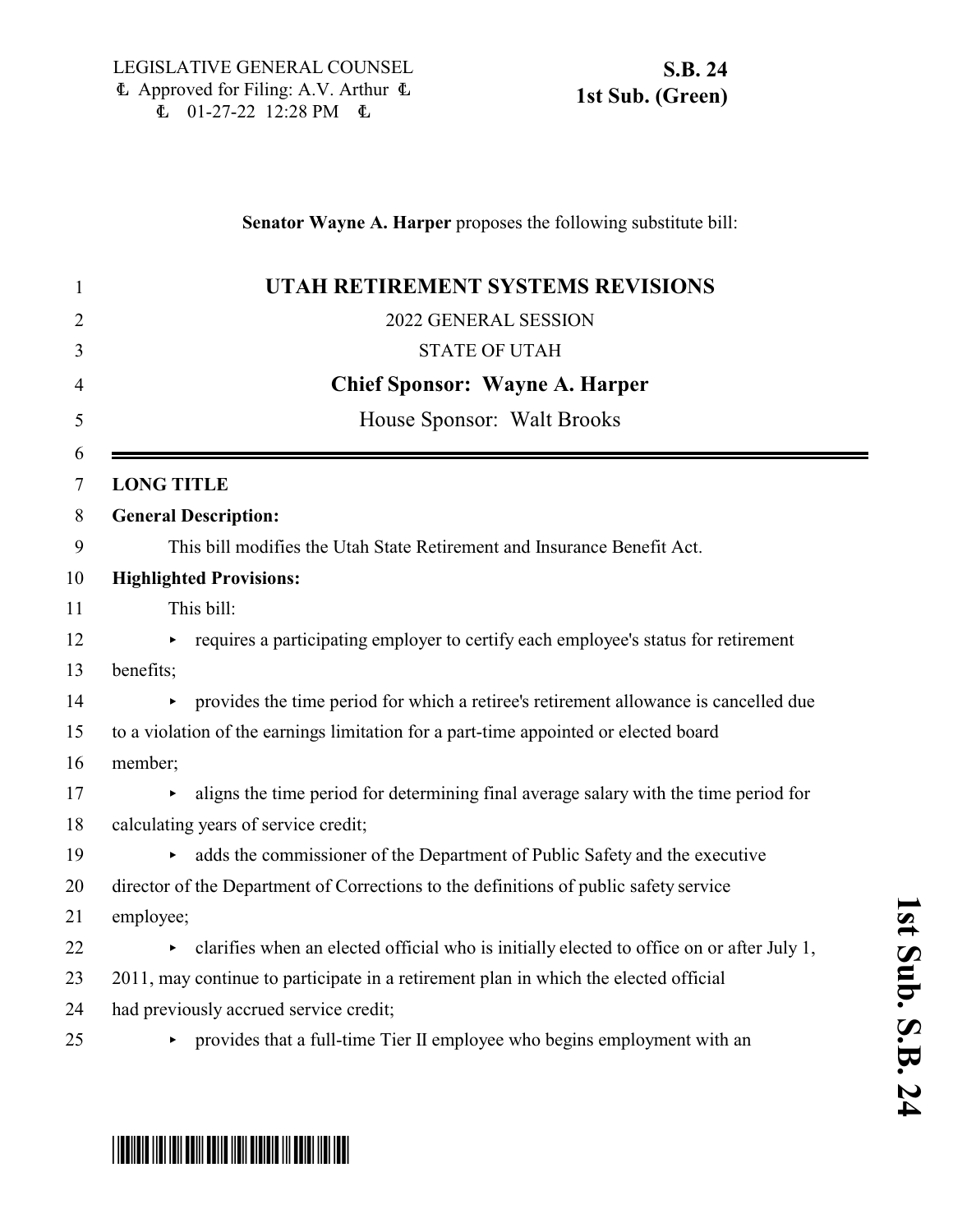| 26 | institution of higher education and has previously accrued service credit has a one-time |
|----|------------------------------------------------------------------------------------------|
| 27 | irrevocable election to continue participation in the Utah Retirement Systems;           |
| 28 | • provides that a member who exempts from participation in the Utah Retirement           |
| 29 | Systems is exempt from earning years of service credit during the period of              |
| 30 | exemption;                                                                               |
| 31 | permits a public safety service employee who is promoted to certain administrative       |
| 32 | positions to continue participation in a public safety retirement system while the       |
| 33 | employee remains employed with the same department;                                      |
| 34 | permits a fire department chief to exempt from participation in the New Public           |
| 35 | Safety and Firefighters Tier II Contributory Retirement Act;                             |
| 36 | repeals the New Public Safety and Firefighter Tier II Retirement Benefits Restricted     |
| 37 | Account; and                                                                             |
| 38 | makes technical and conforming changes.<br>►                                             |
| 39 | <b>Money Appropriated in this Bill:</b>                                                  |
| 40 | None                                                                                     |
| 41 | <b>Other Special Clauses:</b>                                                            |
| 42 | This bill provides a special effective date.                                             |
| 43 | <b>Utah Code Sections Affected:</b>                                                      |
| 44 | <b>AMENDS:</b>                                                                           |
| 45 | 49-11-603, as last amended by Laws of Utah 2017, Chapter 141                             |
| 46 | 49-11-1207, as last amended by Laws of Utah 2017, Chapter 141                            |
| 47 | 49-12-102, as last amended by Laws of Utah 2018, Chapter 415                             |
| 48 | 49-13-102, as last amended by Laws of Utah 2018, Chapter 415                             |
| 49 | 49-14-102, as last amended by Laws of Utah 2016, Chapter 227                             |
| 50 | 49-14-201, as last amended by Laws of Utah 2021, Chapter 344                             |
| 51 | 49-15-102, as last amended by Laws of Utah 2016, Chapter 227                             |
| 52 | 49-15-201, as last amended by Laws of Utah 2021, Chapter 344                             |
| 53 | 49-16-102, as last amended by Laws of Utah 2019, Chapter 349                             |
| 54 | 49-22-102, as last amended by Laws of Utah 2018, Chapter 415                             |
| 55 | 49-22-201, as last amended by Laws of Utah 2020, Chapter 24                              |
| 56 | 49-22-204, as last amended by Laws of Utah 2020, Chapters 24 and 365                     |
|    |                                                                                          |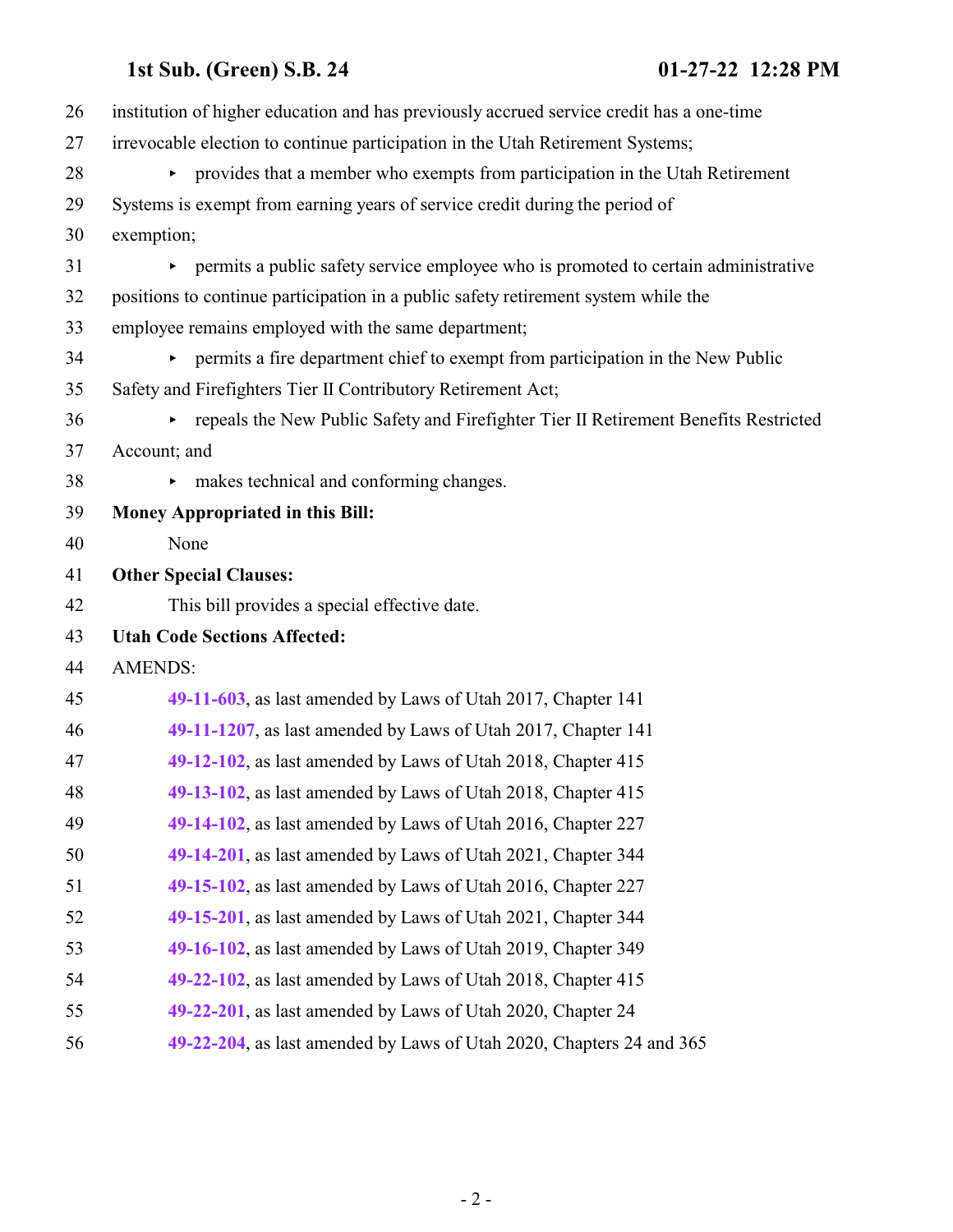<span id="page-2-0"></span>

| 57 | 49-22-205, as last amended by Laws of Utah 2021, Chapters 64 and 382                     |
|----|------------------------------------------------------------------------------------------|
| 58 | 49-22-401, as last amended by Laws of Utah 2016, Chapter 227                             |
| 59 | 49-23-102, as last amended by Laws of Utah 2020, Chapter 180                             |
| 60 | 49-23-201, as last amended by Laws of Utah 2015, Chapters 315 and 463                    |
| 61 | 49-23-203, as last amended by Laws of Utah 2020, Chapter 24                              |
| 62 | 49-23-401, as last amended by Laws of Utah 2020, Chapter 437                             |
| 63 | <b>REPEALS:</b>                                                                          |
| 64 | 49-11-904, as enacted by Laws of Utah 2020, Chapter 437                                  |
| 65 |                                                                                          |
| 66 | Be it enacted by the Legislature of the state of Utah:                                   |
| 67 | Section 1. Section 49-11-603 is amended to read:                                         |
| 68 | 49-11-603. Participating employer to report and certify -- Time limit -- Penalties       |
| 69 | for failure to comply.                                                                   |
| 70 | (1) As soon as administratively possible, but in no event later than 30 days after the   |
| 71 | end of each pay period, a participating employer shall report and certify to the office: |
| 72 | (a) the eligibility for service credit accrual of:                                       |
| 73 | (i) each current employee;                                                               |
| 74 | (ii) each new employee as the new employee begins employment; and                        |
| 75 | (iii) any changes to eligibility for service credit accrual of each employee;            |
| 76 | (b) the compensation of each current employee eligible for service credit; and           |
| 77 | (c) other factors relating to the proper administration of this title as required by the |
| 78 | executive director.                                                                      |
| 79 | $(2)$ (a) Each participating employer shall submit the reports required under Subsection |
| 80 | $(1)$ in a format approved by the office.                                                |
| 81 | (b) Each participating employer shall include in the reports a certification, for each   |
| 82 | employee, whether the employee is:                                                       |
| 83 | an eligible employee who is accruing service credit;<br>(i)                              |
| 84 | an ineligible employee who may not accrue service credit;<br>(ii)                        |
| 85 | (iii) a reemployed retiree; or                                                           |
| 86 | an employee who is eligible for employer contributions to a defined contribution<br>(iv) |
| 87 | plan administered under this title.                                                      |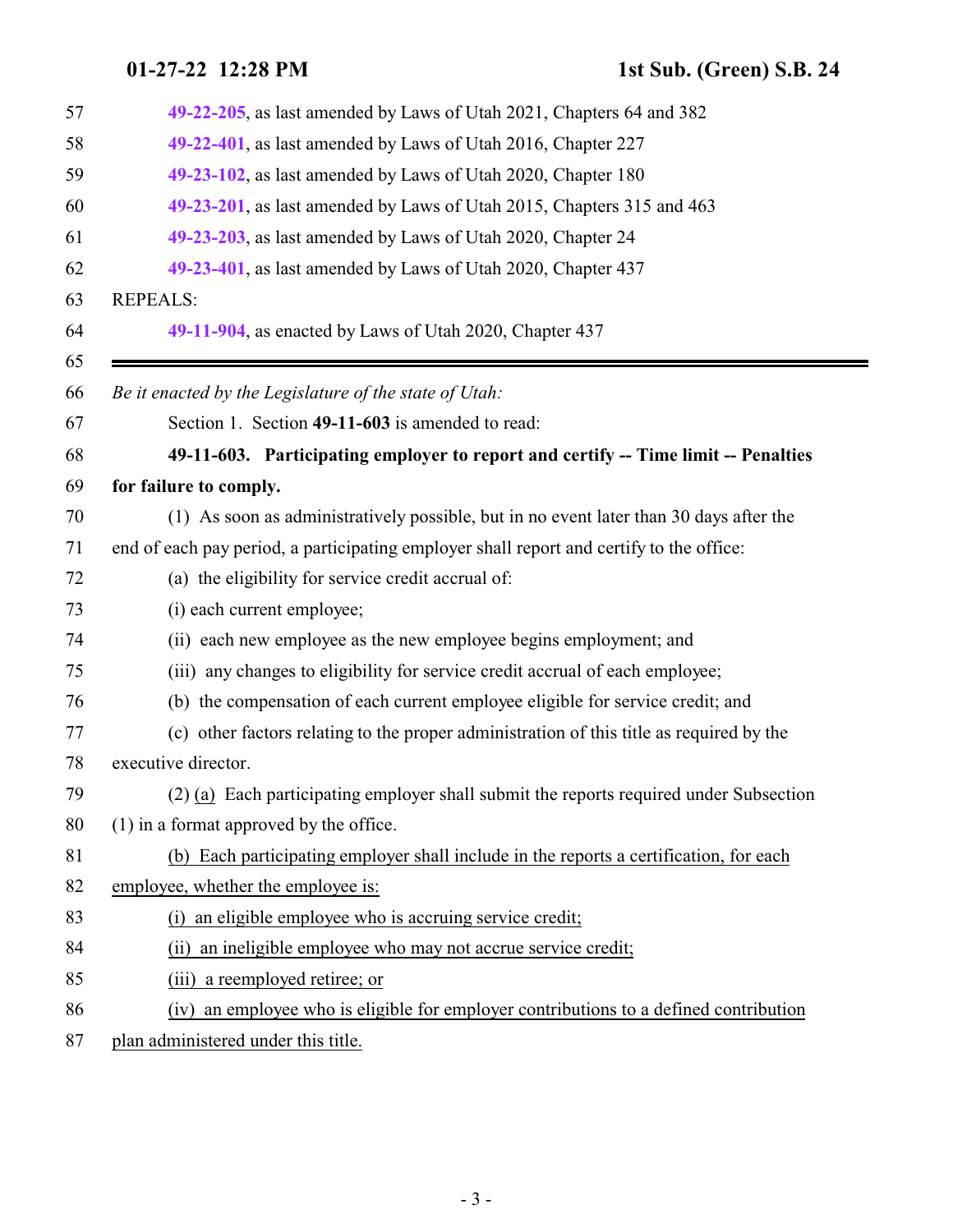<span id="page-3-0"></span>

| 88  | (3) A participating employer shall be liable to the office for:                                   |
|-----|---------------------------------------------------------------------------------------------------|
| 89  | (a) any liabilities and expenses, including administrative expenses and the cost of               |
| 90  | increased benefits to employees, resulting from the participating employer's failure to correctly |
| 91  | report and certify records under this section;                                                    |
| 92  | (b) a penalty equal to the greater of:                                                            |
| 93  | (i) $$250; or$                                                                                    |
| 94  | (ii) 50% of the total contributions for the employees for the period of the reporting             |
| 95  | error; and                                                                                        |
| 96  | (c) attorney fees.                                                                                |
| 97  | (4) The executive director may waive all or any part of the interest, penalties, expenses,        |
| 98  | and fees if the executive director finds there were extenuating circumstances surrounding the     |
| 99  | participating employer's failure to comply with this section.                                     |
| 100 | (5) The office may estimate the length of service, compensation, or age of any                    |
| 101 | employee, if that information is not contained in the records.                                    |
| 102 | Section 2. Section 49-11-1207 is amended to read:                                                 |
| 103 | 49-11-1207. Postretirement reemployment -- Violations -- Penalties.                               |
| 104 | $(1)$ (a) If the office receives notice or learns of the reemployment of a retiree in             |
| 105 | violation of Section $49-11-1204$ or $49-11-1205$ , the office shall:                             |
| 106 | (i) immediately cancel the retiree's retirement allowance;                                        |
| 107 | (ii) keep the retiree's retirement allowance cancelled for the remainder of the calendar          |
| 108 | year if the reemployment with a participating employer exceeded the limitation under              |
| 109 | Subsection $49-11-1205(1)(a)(iii)(A)$ [or], (3)(b), or (4)(b); and                                |
| 110 | (iii) recover any overpayment resulting from the violation in accordance with the                 |
| 111 | provisions of Section 49-11-607 before the allowance may be reinstated.                           |
| 112 | (b) Reinstatement of an allowance following cancellation for a violation under this               |
| 113 | section is subject to the procedures and provisions under Section 49-11-1204.                     |
| 114 | (2) If a retiree or participating employer failed to report reemployment in violation of          |
| 115 | Section 49-11-1206, the retiree, participating employer, or both, who are found to be             |
| 116 | responsible for the failure to report, are liable to the office for the amount of any overpayment |
| 117 | resulting from the violation.                                                                     |
| 118 | (3) A participating employer is liable to the office for a payment or failure to make a           |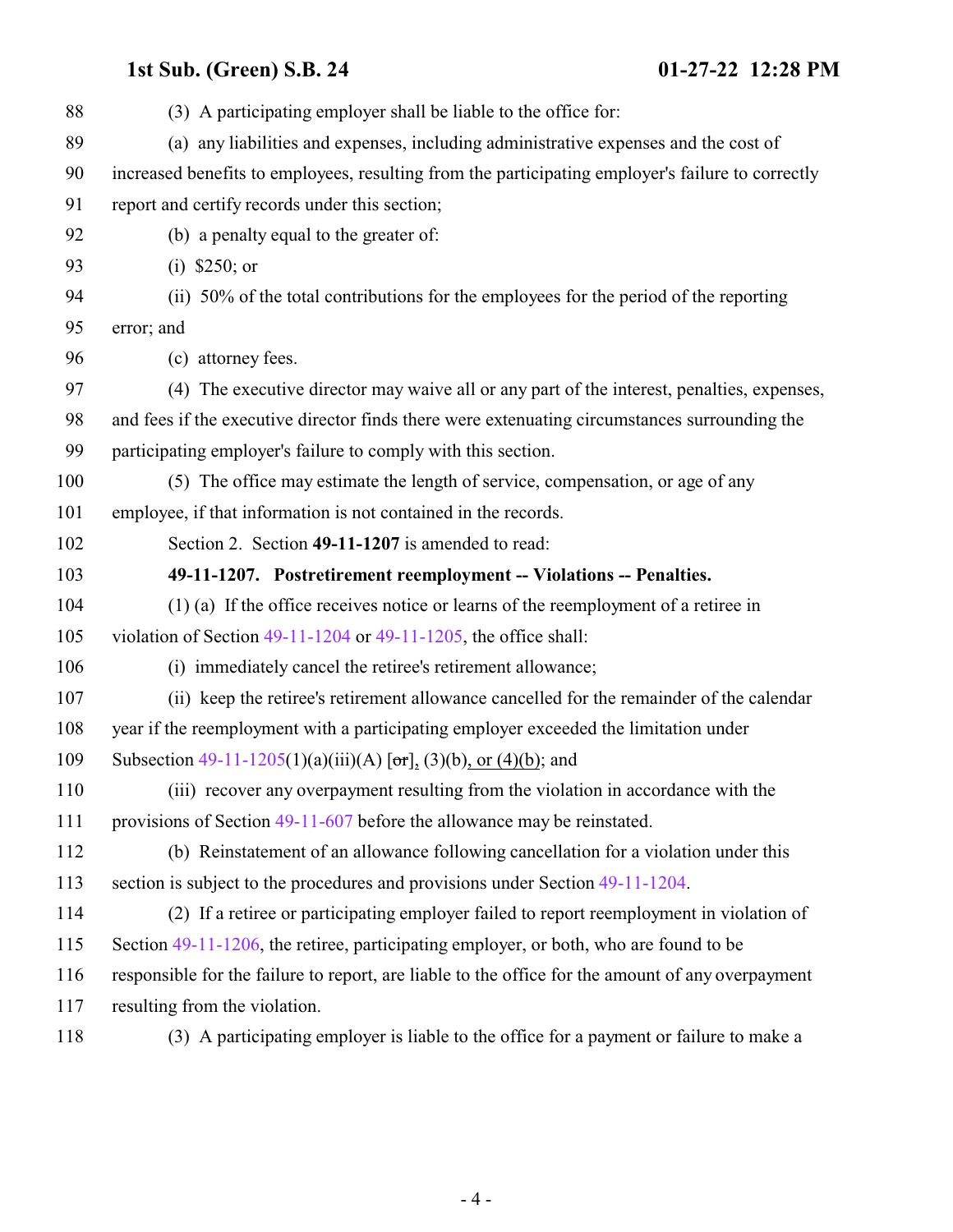<span id="page-4-0"></span>

| 119 | payment in violation of this part.                                                              |
|-----|-------------------------------------------------------------------------------------------------|
| 120 | (4) If a participating employer fails to notify the office in accordance with Section           |
| 121 | 49-11-1206, the participating employer is immediately subject to a compliance audit by the      |
| 122 | office.                                                                                         |
| 123 | Section 3. Section 49-12-102 is amended to read:                                                |
| 124 | 49-12-102. Definitions.                                                                         |
| 125 | As used in this chapter:                                                                        |
| 126 | (1) (a) "Benefits normally provided"[ $\div$ (a)] means a benefit offered by an employer,       |
| 127 | including:                                                                                      |
| 128 | (i) a leave benefit of any kind;                                                                |
| 129 | (ii) insurance coverage of any kind if the employer pays some or all of the premium for         |
| 130 | the coverage;                                                                                   |
| 131 | (iii) employer contributions to a health savings account, health reimbursement account,         |
| 132 | health reimbursement arrangement, or medical expense reimbursement plan; and                    |
| 133 | (iv) a retirement benefit of any kind if the employer pays some or all of the cost of the       |
| 134 | benefit $\frac{1}{2}$ and $\frac{1}{2}$ .                                                       |
| 135 | (b) "Benefits normally provided" does not include:                                              |
| 136 | (i) a payment for social security;                                                              |
| 137 | (ii) workers' compensation insurance;                                                           |
| 138 | (iii) unemployment insurance;                                                                   |
| 139 | (iv) a payment for Medicare;                                                                    |
| 140 | (v) a payment or insurance required by federal or state law that is similar to a payment        |
| 141 | or insurance listed in Subsection (1)(b)(i), (ii), (iii), or (iv);                              |
| 142 | (vi) any other benefit that state or federal law requires an employer to provide an             |
| 143 | employee who would not otherwise be eligible to receive the benefit; or                         |
| 144 | (vii) any benefit that an employer provides an employee in order to avoid a penalty or          |
| 145 | tax under the Patient Protection and Affordable Care Act, Pub. L. No. 111-148 and the Health    |
| 146 | Care Education Reconciliation Act of 2010, Pub. L. No. 111-152, and related federal             |
| 147 | regulations, including a penalty imposed by Internal Revenue Code, Section 4980H.               |
| 148 | (2) (a) "Compensation" means $\frac{1}{2}$ , except as provided in Subsection (2)(c), the total |
| 149 | amount of payments made by a participating employer to a member of this system for services     |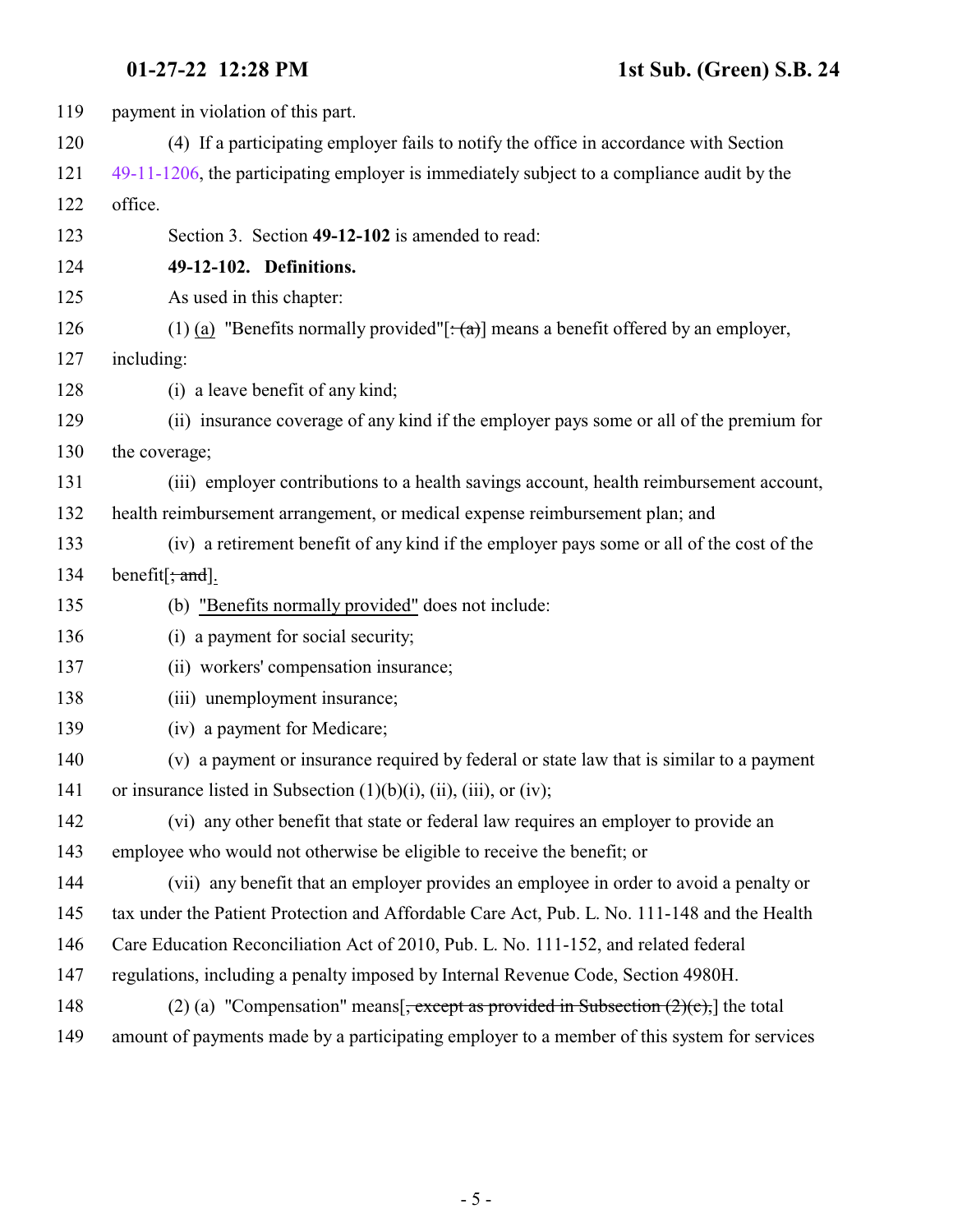| 150 | rendered to the participating employer, including:                                                                     |
|-----|------------------------------------------------------------------------------------------------------------------------|
| 151 | (i) bonuses;                                                                                                           |
| 152 | (ii) cost-of-living adjustments;                                                                                       |
| 153 | (iii) other payments currently includable in gross income and that are subject to social                               |
| 154 | security deductions, including any payments in excess of the maximum amount subject to                                 |
| 155 | deduction under social security law;                                                                                   |
| 156 | (iv) amounts that the member authorizes to be deducted or reduced for salary deferral                                  |
| 157 | or other benefits authorized by federal law; and                                                                       |
| 158 | (v) member contributions.                                                                                              |
| 159 | (b) "Compensation" for purposes of this chapter may not exceed the amount allowed                                      |
| 160 | under Internal Revenue Code, Section $401(a)(17)$ .                                                                    |
| 161 | (c) "Compensation" does not include:                                                                                   |
| 162 | (i) the monetary value of remuneration paid in kind, including a residence or use of                                   |
| 163 | equipment;                                                                                                             |
| 164 | (ii) the cost of any employment benefits paid for by the participating employer;                                       |
| 165 | (iii) compensation paid to a temporary employee, an exempt employee, or an employee                                    |
| 166 | otherwise ineligible for service credit;                                                                               |
| 167 | (iv) any payments upon termination, including accumulated vacation, sick leave                                         |
| 168 | payments, severance payments, compensatory time payments, or any other special payments;                               |
| 169 | (v) any allowances or payments to a member for costs or expenses paid by the                                           |
| 170 | participating employer, including automobile costs, uniform costs, travel costs, tuition costs,                        |
| 171 | housing costs, insurance costs, equipment costs, and dependent care costs; or                                          |
| 172 | (vi) a teacher salary bonus described in Section 53F-2-513.                                                            |
| 173 | (d) The executive director may determine if a payment not listed under this Subsection                                 |
| 174 | (2) falls within the definition of compensation.                                                                       |
| 175 | $(3)$ (a) "Final average salary" means the amount calculated by averaging the highest                                  |
| 176 | five years of annual compensation preceding retirement subject to Subsections $(3)(a)$ , (b), (c),                     |
| 177 | (d), and (e)] $(3)(b)$ , (c), (d), (e), and (f).                                                                       |
| 178 | $\lceil$ (a) $\lceil$ (b) Except as provided in Subsection $\lceil$ (3)(b) $\lceil$ (3)(c), the percentage increase in |
| 179 | annual compensation in any one of the years used may not exceed the previous year's                                    |
| 180 | compensation by more than 10% plus a cost-of-living adjustment equal to the decrease in the                            |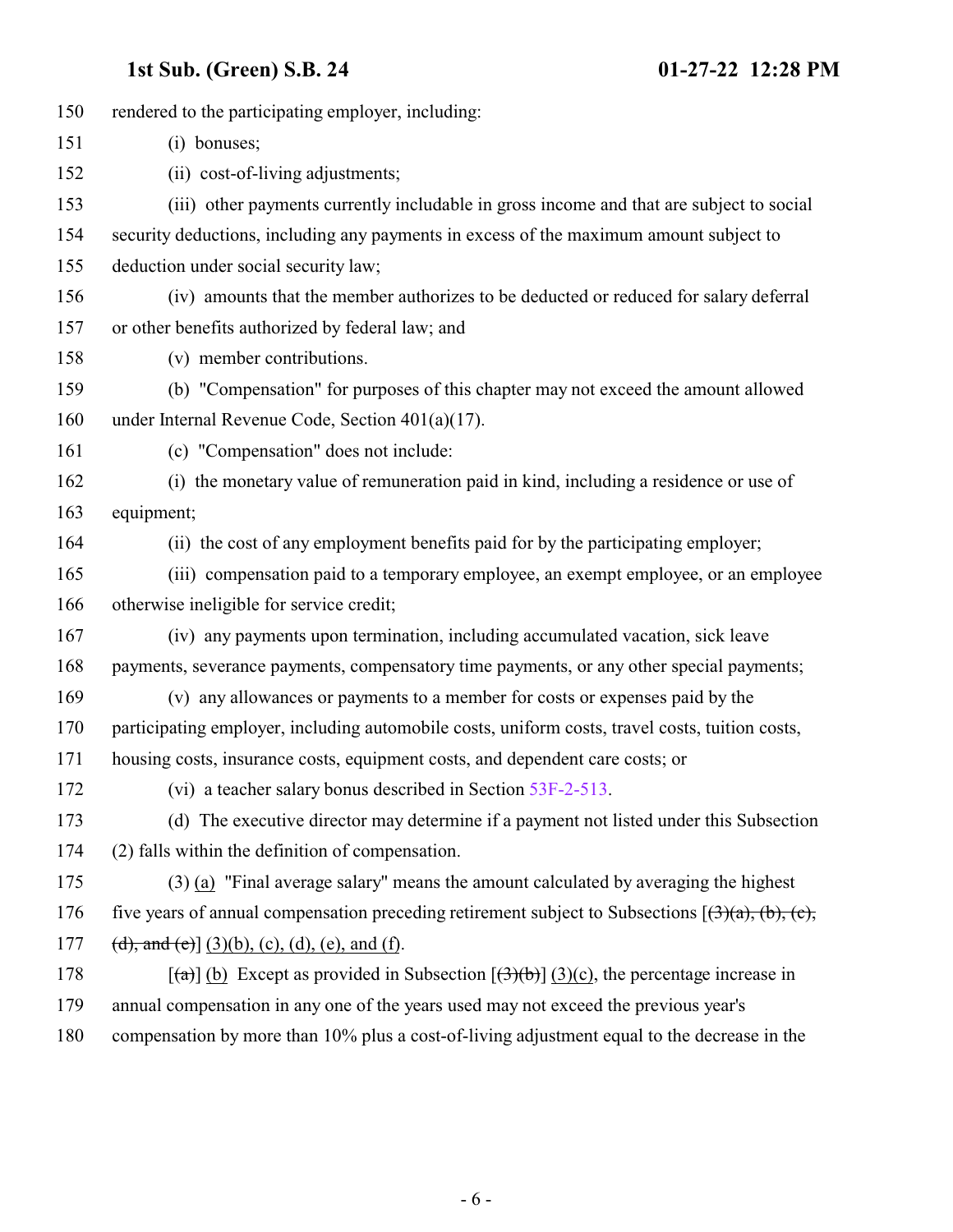| 181 | purchasing power of the dollar during the previous year, as measured by a United States Bureau           |
|-----|----------------------------------------------------------------------------------------------------------|
| 182 | of Labor Statistics Consumer Price Index average as determined by the board.                             |
| 183 | $[\phi]$ (c) In cases where the participating employer provides acceptable documentation                 |
| 184 | to the office, the limitation in Subsection $[(3)(a)]$ (3)(b) may be exceeded if:                        |
| 185 | (i) the member has transferred from another agency; or                                                   |
| 186 | (ii) the member has been promoted to a new position.                                                     |
| 187 | $[\text{e}^{-}]$ (d) If the member retires more than six months from the date of termination of          |
| 188 | employment, the member is considered to have been in service at the member's last rate of pay            |
| 189 | from the date of the termination of employment to the effective date of retirement for purposes          |
| 190 | of computing the member's final average salary only.                                                     |
| 191 | $[\text{d} \cdot]$ (e) If the member has less than five years of service credit in this system, final    |
| 192 | average salary means the average annual compensation paid to the member during the full                  |
| 193 | period of service credit.                                                                                |
| 194 | $[\text{e}(\text{e})]$ (f) The annual compensation used to calculate final average salary shall be based |
| 195 | on[:] a period, as determined by the board, consistent with the period used to determine years           |
| 196 | of service credit in accordance with Subsection (7).                                                     |
| 197 | $f(t)$ a calendar year for a member employed by a participating employer that is not an                  |
| 198 | educational institution; or                                                                              |
| 199 | $[(ii)$ a contract year for a member employed by an educational institution.                             |
| 200 | (4) "Participating employer" means an employer $\lceil$ which $\rceil$ that meets the participation      |
| 201 | requirements of Sections 49-12-201 and 49-12-202.                                                        |
| 202 | (5) (a) "Regular full-time employee" means an employee:                                                  |
| 203 | (i) whose term of employment for a participating employer contemplates continued                         |
| 204 | employment during a fiscal or calendar year [and];                                                       |
| 205 | (ii) whose employment normally requires an average of 20 hours or more per week,                         |
| 206 | except as modified by the board[;]; and                                                                  |
| 207 | (iii) who receives benefits normally provided by the participating employer.                             |
| 208 | (b) "Regular full-time employee" includes:                                                               |
| 209 | (i) a teacher whose term of employment for a participating employer contemplates                         |
| 210 | continued employment during a school year and who teaches half-time or more;                             |
| 211 | (ii) a classified school employee:                                                                       |
|     |                                                                                                          |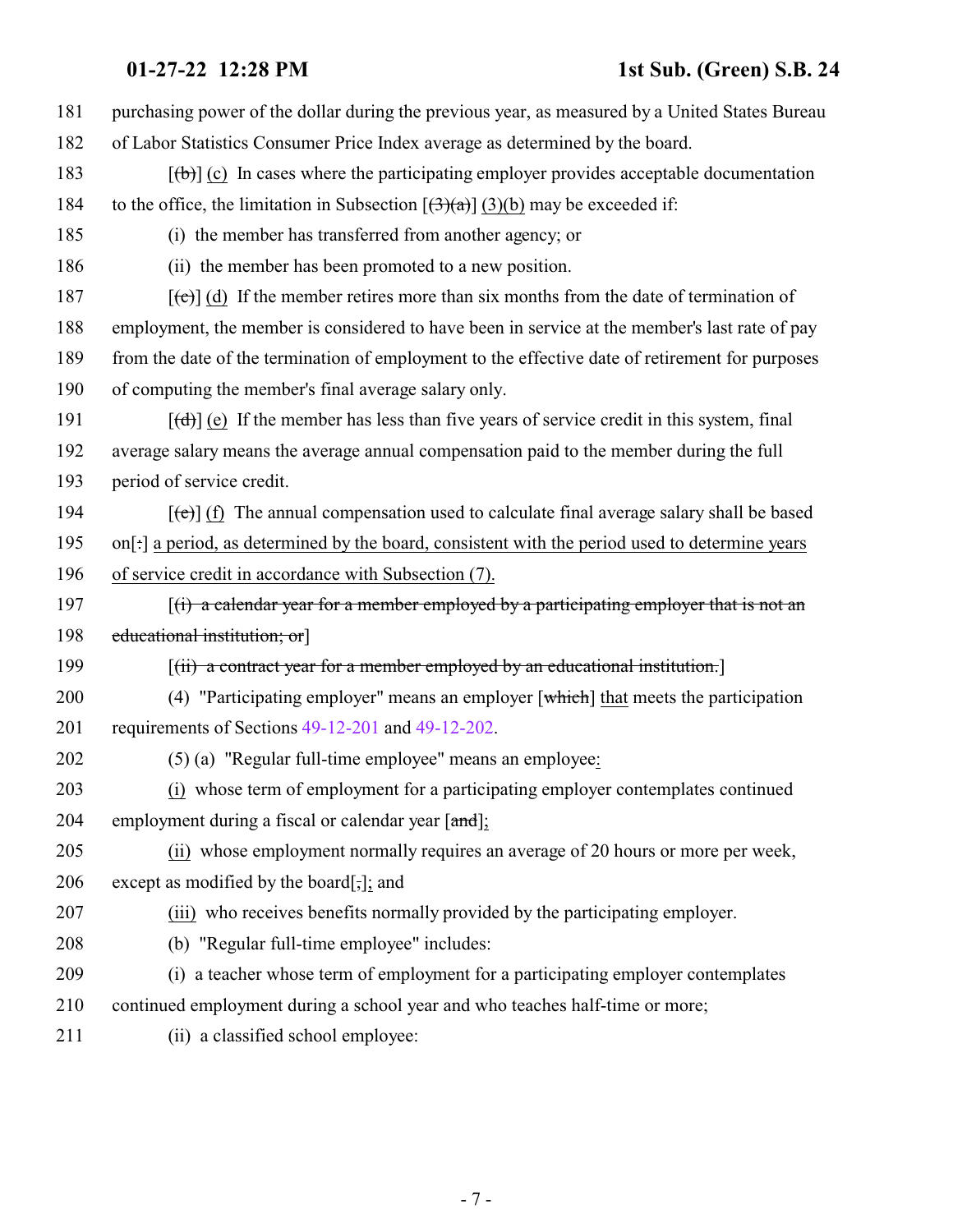| 212 | $(A)$ who is hired before July 1, 2013; and                                                    |
|-----|------------------------------------------------------------------------------------------------|
| 213 | (B) whose employment normally requires an average of 20 hours per week or more for             |
| 214 | a participating employer, regardless of benefits provided;                                     |
| 215 | (iii) an officer, elective or appointive, who earns \$500 or more per month, indexed as        |
| 216 | of January 1, 1990, as provided in Section $49-12-407$ ;                                       |
| 217 | (iv) a faculty member or employee of an institution of higher education who is                 |
| 218 | considered full-time by that institution of higher education; and                              |
| 219 | (v) an individual who otherwise meets the definition of this Subsection (5) who                |
| 220 | performs services for a participating employer through a professional employer organization or |
| 221 | similar arrangement.                                                                           |
| 222 | (c) "Regular full-time employee" does not include a classified school employee:                |
| 223 | $(i)$ (A) who is hired on or after July 1, 2013; and                                           |
| 224 | (B) who does not receive benefits normally provided by the participating employer              |
| 225 | even if the employment normally requires an average of 20 hours per week or more for a         |
| 226 | participating employer;                                                                        |
| 227 | $(ii)$ (A) who is hired before July 1, 2013;                                                   |
| 228 | (B) who did not qualify as a regular full-time employee before July 1, 2013;                   |
| 229 | (C) who does not receive benefits normally provided by the participating employer;             |
| 230 | and                                                                                            |
| 231 | (D) whose employment hours are increased on or after July 1, 2013, to require an               |
| 232 | average of 20 hours per week or more for a participating employer; or                          |
| 233 | (iii) who is a person working on a contract:                                                   |
| 234 | (A) for the purposes of vocational rehabilitation and the employment and training of           |
| 235 | people with significant disabilities; and                                                      |
| 236 | (B) that has been set aside from procurement requirements by the state pursuant to             |
| 237 | Section 63G-6a-805 or the federal government pursuant to 41 U.S.C. Sec. 8501 et seq.           |
| 238 | (6) "System" means the Public Employees' Contributory Retirement System created                |
| 239 | under this chapter.                                                                            |
| 240 | (7) "Years of service credit" means:                                                           |
| 241 | (a) a period consisting of 12 full months as determined by the board;                          |
| 242 | (b) a period determined by the board, whether consecutive or not, during which a               |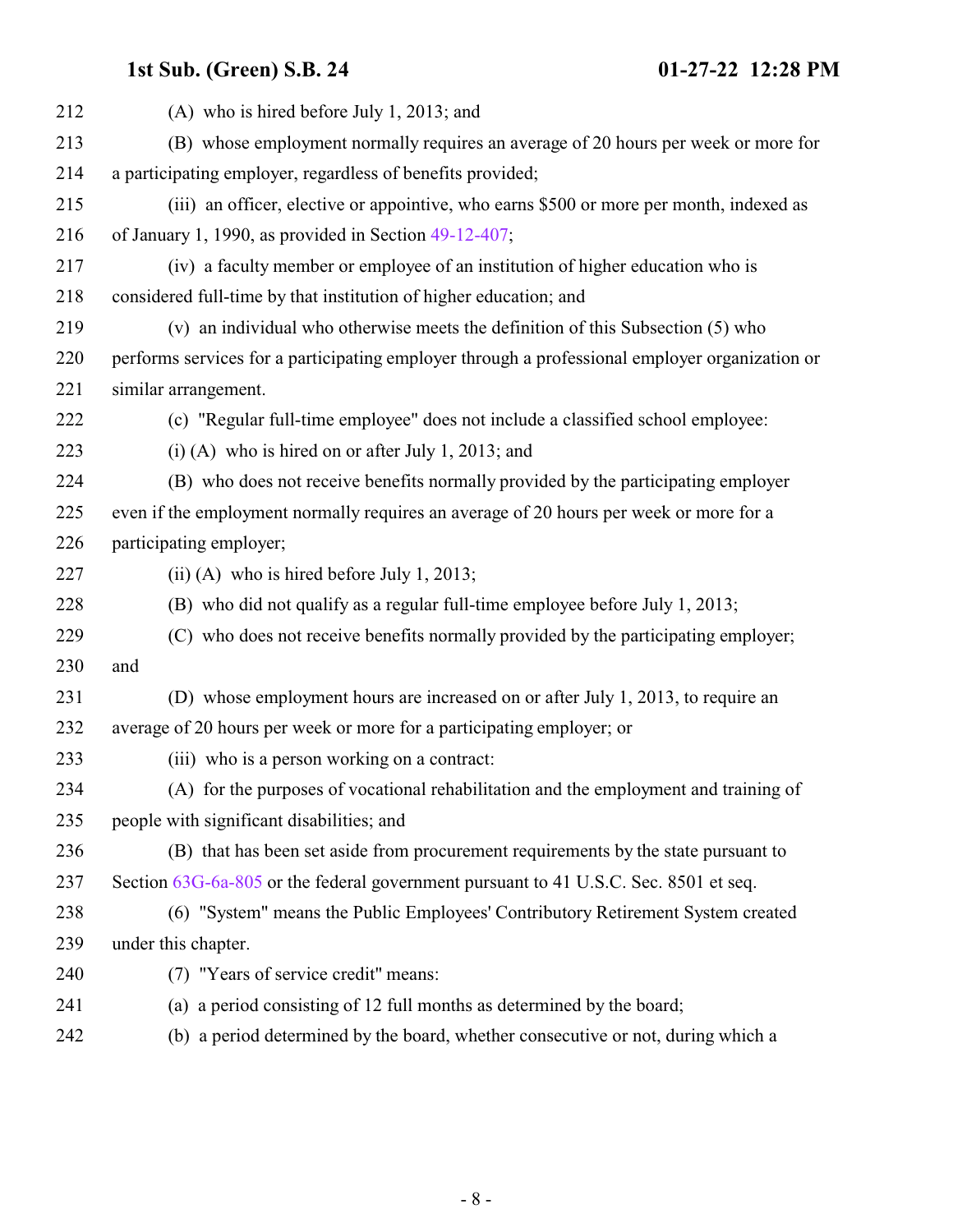<span id="page-8-0"></span>

| 243 | regular full-time employee performed services for a participating employer, including any time  |
|-----|-------------------------------------------------------------------------------------------------|
| 244 | the regular full-time employee was absent on a paid leave of absence granted by a participating |
| 245 | employer or was absent in the service of the United States government on military duty as       |
| 246 | provided by this chapter; or                                                                    |
| 247 | (c) the regular school year consisting of not less than eight months of full-time service       |
| 248 | for a regular full-time employee of an educational institution.                                 |
| 249 | Section 4. Section 49-13-102 is amended to read:                                                |
| 250 | 49-13-102. Definitions.                                                                         |
| 251 | As used in this chapter:                                                                        |
| 252 | (1) "Benefits normally provided" [has the same meaning as] means the same as that               |
| 253 | term is defined in Section 49-12-102.                                                           |
| 254 | (2) (a) [Except as provided in Subsection $(2)(c)$ , "compensation"] "Compensation"             |
| 255 | means the total amount of payments made by a participating employer to a member of this         |
| 256 | system for services rendered to the participating employer, including:                          |
| 257 | (i) bonuses;                                                                                    |
| 258 | (ii) cost-of-living adjustments;                                                                |
| 259 | (iii) other payments currently includable in gross income and that are subject to social        |
| 260 | security deductions, including any payments in excess of the maximum amount subject to          |
| 261 | deduction under social security law; and                                                        |
| 262 | (iv) amounts that the member authorizes to be deducted or reduced for salary deferral           |
| 263 | or other benefits authorized by federal law.                                                    |
| 264 | (b) "Compensation" for purposes of this chapter may not exceed the amount allowed               |
| 265 | under Internal Revenue Code, Section 401(a)(17).                                                |
| 266 | (c) "Compensation" does not include:                                                            |
| 267 | (i) the monetary value of remuneration paid in kind, including a residence or use of            |
| 268 | equipment;                                                                                      |
| 269 | (ii) the cost of any employment benefits paid for by the participating employer;                |
| 270 | (iii) compensation paid to a temporary employee, an exempt employee, or an employee             |
| 271 | otherwise ineligible for service credit;                                                        |
| 272 | (iv) any payments upon termination, including accumulated vacation, sick leave                  |
| 273 | payments, severance payments, compensatory time payments, or any other special payments;        |
|     |                                                                                                 |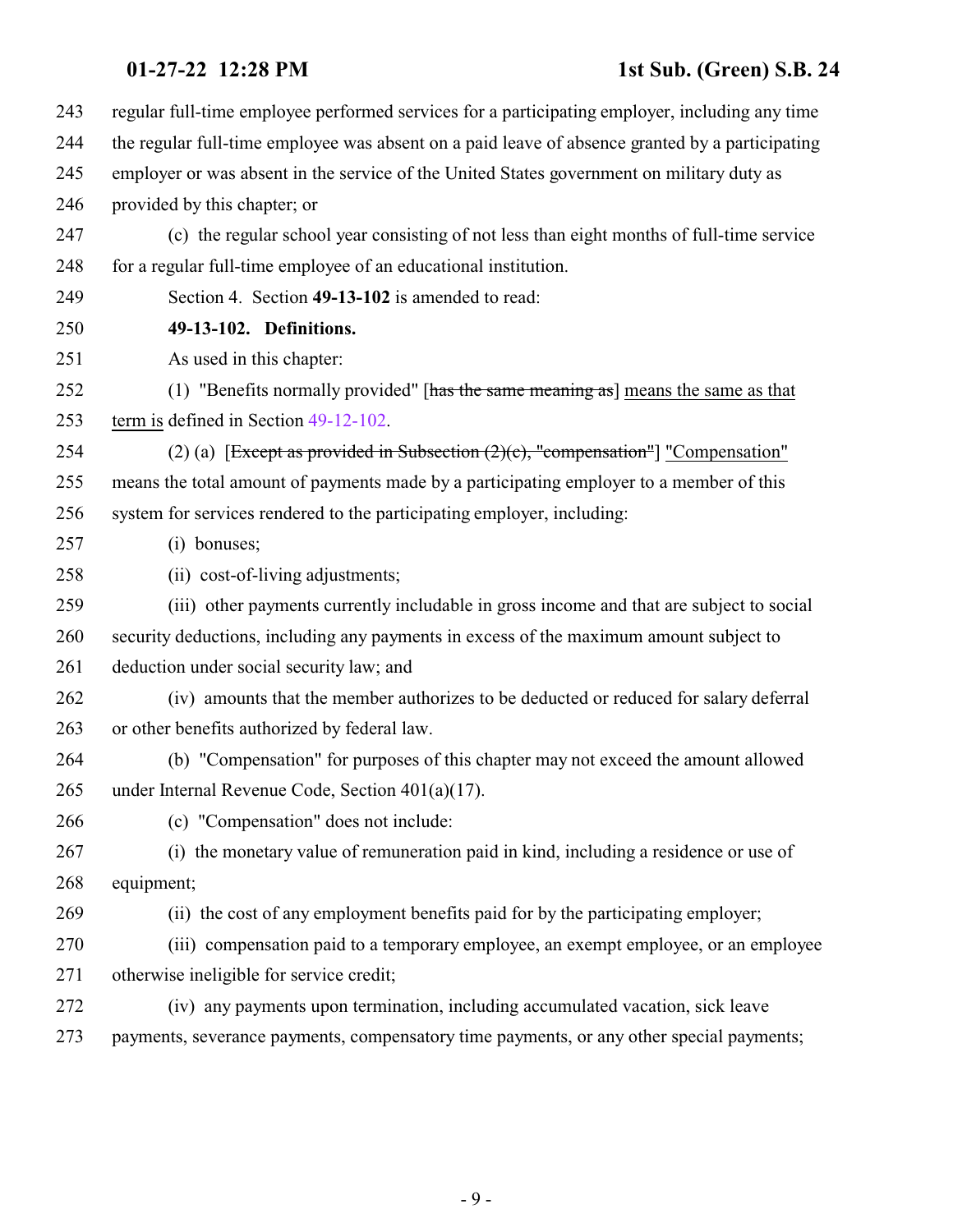| (v) any allowances or payments to a member for costs or expenses paid by the                                                            |
|-----------------------------------------------------------------------------------------------------------------------------------------|
| participating employer, including automobile costs, uniform costs, travel costs, tuition costs,                                         |
| housing costs, insurance costs, equipment costs, and dependent care costs; or                                                           |
| (vi) a teacher salary bonus described in Section 53F-2-513.                                                                             |
| (d) The executive director may determine if a payment not listed under this Subsection                                                  |
| (2) falls within the definition of compensation.                                                                                        |
| (3) (a) "Final average salary" means the amount calculated by averaging the highest                                                     |
| three years of annual compensation preceding retirement subject to Subsections $(3)(a)$ , (b), (c),                                     |
| and (d) $(3)(b)$ , (c), (d), and (e).                                                                                                   |
| $\left[\frac{a}{\theta}\right]$ (b) Except as provided in Subsection $\left[\frac{a}{\theta}\right]$ (3)(c), the percentage increase in |
| annual compensation in any one of the years used may not exceed the previous year's                                                     |
| compensation by more than 10% plus a cost-of-living adjustment equal to the decrease in the                                             |
| purchasing power of the dollar during the previous year, as measured by a United States Bureau                                          |
| of Labor Statistics Consumer Price Index average as determined by the board.                                                            |
| $[\phi]$ (c) In cases where the participating employer provides acceptable documentation                                                |
| to the office, the limitation in Subsection $[\frac{(\pi)}{(\pi)}](3)(b)$ may be exceeded if:                                           |
| (i) the member has transferred from another agency; or                                                                                  |
| (ii) the member has been promoted to a new position.                                                                                    |
| $[\text{(-c)}]$ (d) If the member retires more than six months from the date of termination of                                          |
| employment and for purposes of computing the member's final average salary only, the                                                    |
| member is considered to have been in service at the member's last rate of pay from the date of                                          |
| the termination of employment to the effective date of retirement.                                                                      |
| $[\text{d} \cdot]$ (e) The annual compensation used to calculate final average salary shall be based                                    |
| on[:] a period, as determined by the board, consistent with the period used to determine years                                          |
| of service credit in accordance with Subsection (7).                                                                                    |
| $\left[\right(\mathbf{f})$ a calendar year for a member employed by a participating employer that is not an                             |
| educational institution; or                                                                                                             |
| $[(ii)$ a contract year for a member employed by an educational institution.                                                            |
| (4) "Participating employer" means an employer $\lceil$ which $\rceil$ that meets the participation                                     |
| requirements of Sections 49-13-201 and 49-13-202.                                                                                       |
| (5) (a) "Regular full-time employee" means an employee:                                                                                 |
|                                                                                                                                         |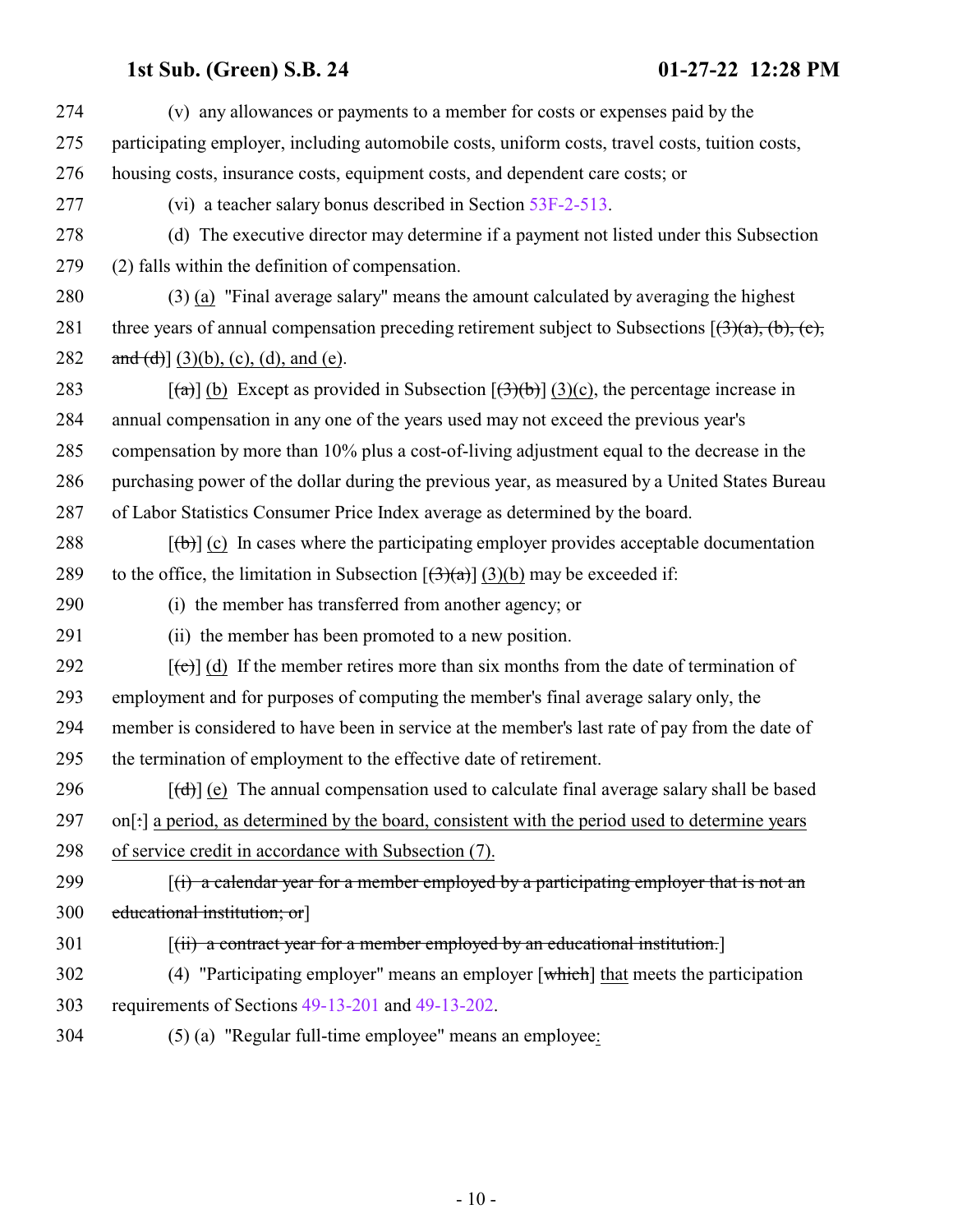| 305 | (i) whose term of employment for a participating employer contemplates continued               |
|-----|------------------------------------------------------------------------------------------------|
| 306 | employment during a fiscal or calendar year [and];                                             |
| 307 | (ii) whose employment normally requires an average of 20 hours or more per week,               |
| 308 | except as modified by the board $[\cdot]$ ; and                                                |
| 309 | (iii) who receives benefits normally provided by the participating employer.                   |
| 310 | (b) "Regular full-time employee" includes:                                                     |
| 311 | (i) a teacher whose term of employment for a participating employer contemplates               |
| 312 | continued employment during a school year and who teaches half time or more;                   |
| 313 | (ii) a classified school employee:                                                             |
| 314 | (A) who is hired before July 1, 2013; and                                                      |
| 315 | (B) whose employment normally requires an average of 20 hours per week or more for             |
| 316 | a participating employer, regardless of benefits provided;                                     |
| 317 | (iii) an officer, elective or appointive, who earns \$500 or more per month, indexed as        |
| 318 | of January 1, 1990, as provided in Section 49-13-407;                                          |
| 319 | (iv) a faculty member or employee of an institution of higher education who is                 |
| 320 | considered full time by that institution of higher education; and                              |
| 321 | (v) an individual who otherwise meets the definition of this Subsection (5) who                |
| 322 | performs services for a participating employer through a professional employer organization or |
| 323 | similar arrangement.                                                                           |
| 324 | (c) "Regular full-time employee" does not include a classified school employee:                |
| 325 | $(i)$ (A) who is hired on or after July 1, 2013; and                                           |
| 326 | (B) who does not receive benefits normally provided by the participating employer              |
| 327 | even if the employment normally requires an average of 20 hours per week or more for a         |
| 328 | participating employer;                                                                        |
| 329 | $(ii)$ (A) who is hired before July 1, 2013;                                                   |
| 330 | (B) who did not qualify as a regular full-time employee before July 1, 2013;                   |
| 331 | (C) who does not receive benefits normally provided by the participating employer;             |
| 332 | and                                                                                            |
| 333 | (D) whose employment hours are increased on or after July 1, 2013, to require an               |
| 334 | average of 20 hours per week or more for a participating employer; or                          |
| 335 | (iii) who is a person working on a contract:                                                   |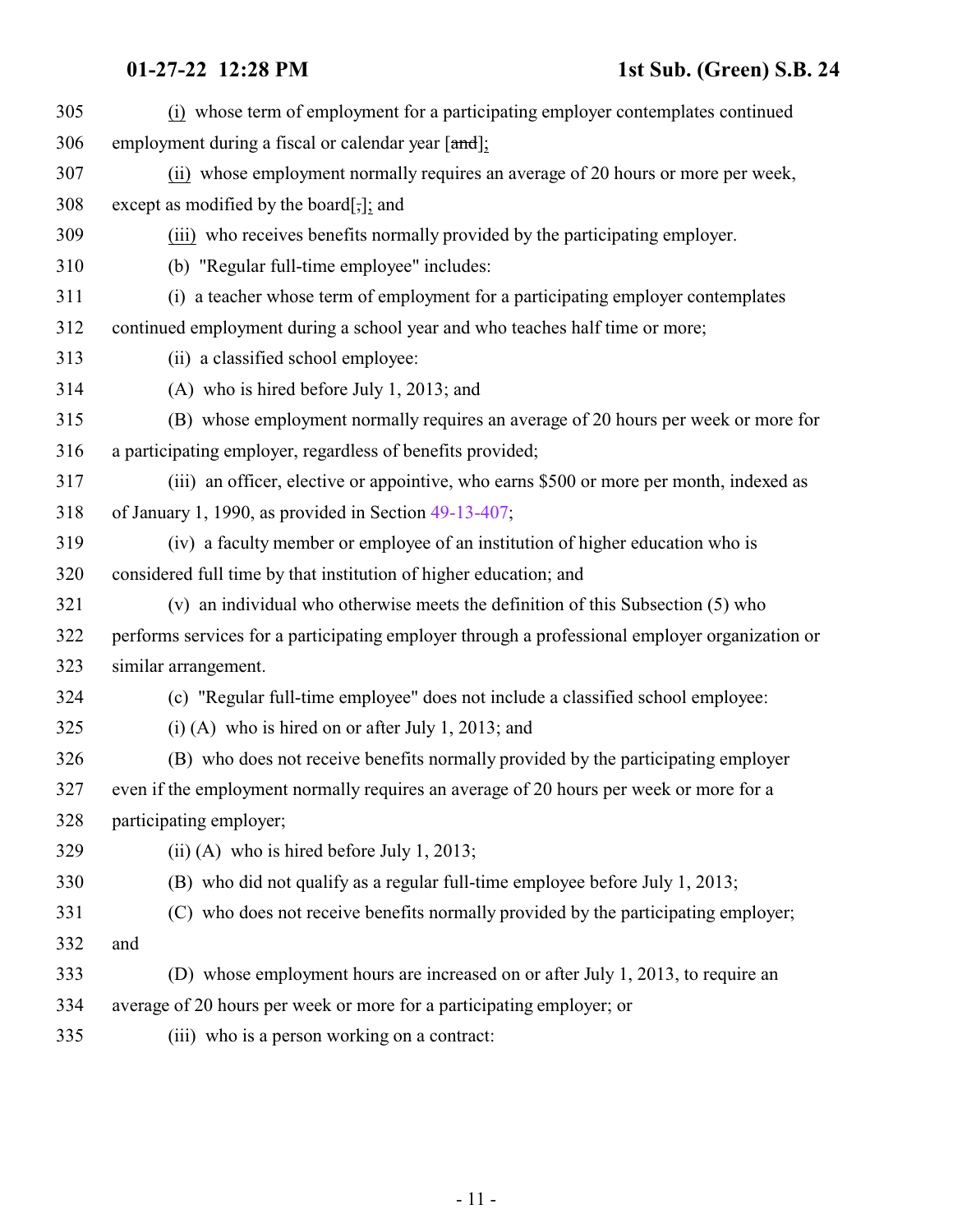<span id="page-11-0"></span> (A) for the purposes of vocational rehabilitation and the employment and training of people with significant disabilities; and (B) that has been set aside from procurement requirements by the state pursuant to Section [63G-6a-805](http://le.utah.gov/UtahCode/SectionLookup.jsp?section=63g-6a-805&session=2022GS) or the federal government pursuant to 41 U.S.C. Sec. 8501 et seq. (6) "System" means the Public Employees' Noncontributory Retirement System. (7) "Years of service credit" means: (a) a period consisting of 12 full months as determined by the board; (b) a period determined by the board, whether consecutive or not, during which a regular full-time employee performed services for a participating employer, including any time the regular full-time employee was absent on a paid leave of absence granted by a participating employer or was absent in the service of the United States government on military duty as provided by this chapter; or (c) the regular school year consisting of not less than eight months of full-time service for a regular full-time employee of an educational institution. Section 5. Section **49-14-102** is amended to read: **49-14-102. Definitions.** As used in this chapter: (1) (a) "Compensation" means the total amount of payments that are includable in 354 gross income [which are] received by a public safety service employee as base income for the regularly scheduled work period. The participating employer shall establish the regularly scheduled work period. Base income shall be determined prior to the deduction of member contributions or any amounts the public safety service employee authorizes to be deducted for salary deferral or other benefits authorized by federal law. (b) "Compensation" includes performance-based bonuses and cost-of-living adjustments. (c) "Compensation" does not include: (i) overtime; (ii) sick pay incentives; (iii) retirement pay incentives; (iv) the monetary value of remuneration paid in kind, including a residence, use of equipment or uniform, travel, or similar payments;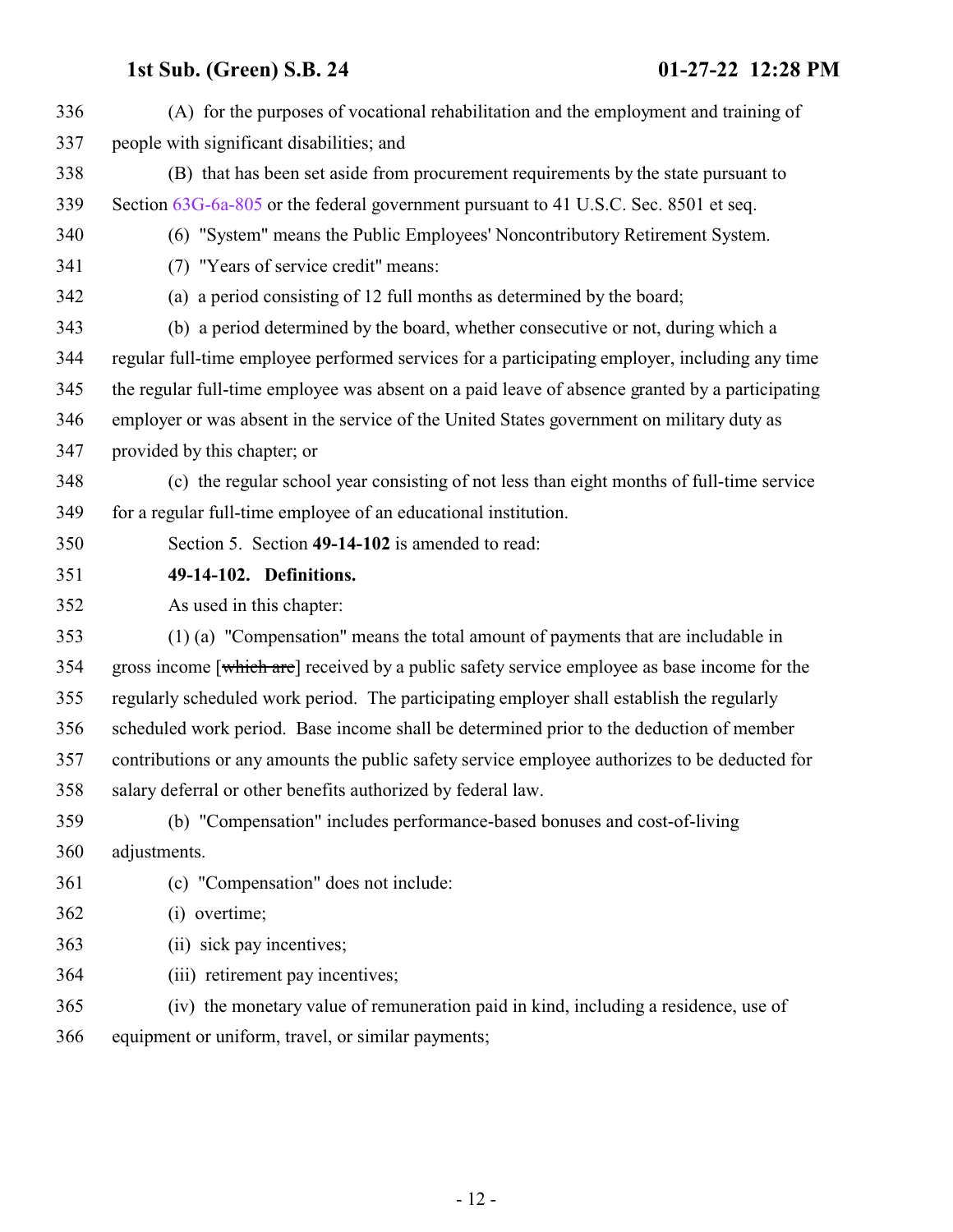| 367 | (v) a lump-sum payment or special payments covering accumulated leave; and                                        |
|-----|-------------------------------------------------------------------------------------------------------------------|
| 368 | (vi) all contributions made by a participating employer under this system or under any                            |
| 369 | other employee benefit system or plan maintained by a participating employer for the benefit of                   |
| 370 | a member or participant.                                                                                          |
| 371 | (d) "Compensation" for purposes of this chapter may not exceed the amount allowed                                 |
| 372 | under Internal Revenue Code Section $401(a)(17)$ .                                                                |
| 373 | (2) "Dispatcher" means the same as that term is defined in Section 53-6-102.                                      |
| 374 | (3) (a) "Final average salary" means the amount calculated by averaging the highest                               |
| 375 | three years of annual compensation preceding retirement subject to Subsections $(3)(a)$ , (b), and                |
| 376 | (c) $(3)(b)$ , (c), and (d).                                                                                      |
| 377 | $[\text{A}(\alpha)]$ (b) Except as provided in Subsection $[\text{A}(\theta)]$ (3)(c), the percentage increase in |
| 378 | annual compensation in any one of the years used may not exceed the previous year's                               |
| 379 | compensation by more than 10% plus a cost-of-living adjustment equal to the decrease in the                       |
| 380 | purchasing power of the dollar during the previous year, as measured by a United States Bureau                    |
| 381 | of Labor Statistics Consumer Price Index average as determined by the board.                                      |
| 382 | $[\phi]$ (c) In cases where the participating employer provides acceptable documentation                          |
| 383 | to the office, the limitation in Subsection $[(3)(a)]$ (3)(b) may be exceeded if:                                 |
| 384 | (i) the public safety service employee has transferred from another agency; or                                    |
| 385 | (ii) the public safety service employee has been promoted to a new position.                                      |
| 386 | $[\text{e}^{-}]$ (d) The annual compensation used to calculate final average salary shall be based                |
| 387 | on[:] a period, as determined by the board, consistent with the period used to determine years                    |
| 388 | of service credit in accordance with Subsection (10).                                                             |
| 389 | $[(i)$ a calendar year for a member employed by a participating employer that is not an                           |
| 390 | educational institution; or                                                                                       |
| 391 | $[(iii)$ a contract year for a member employed by an educational institution.                                     |
| 392 | (4) (a) "Line-of-duty death" means a death resulting from:                                                        |
| 393 | (i) external force, violence, or disease occasioned by an act of duty as a public safety                          |
| 394 | service employee; or                                                                                              |
| 395 | (ii) strenuous activity, including a heart attack or stroke, that occurs during strenuous                         |
| 396 | training or another strenuous activity required as an act of duty as a public safety service                      |
| 397 | employee.                                                                                                         |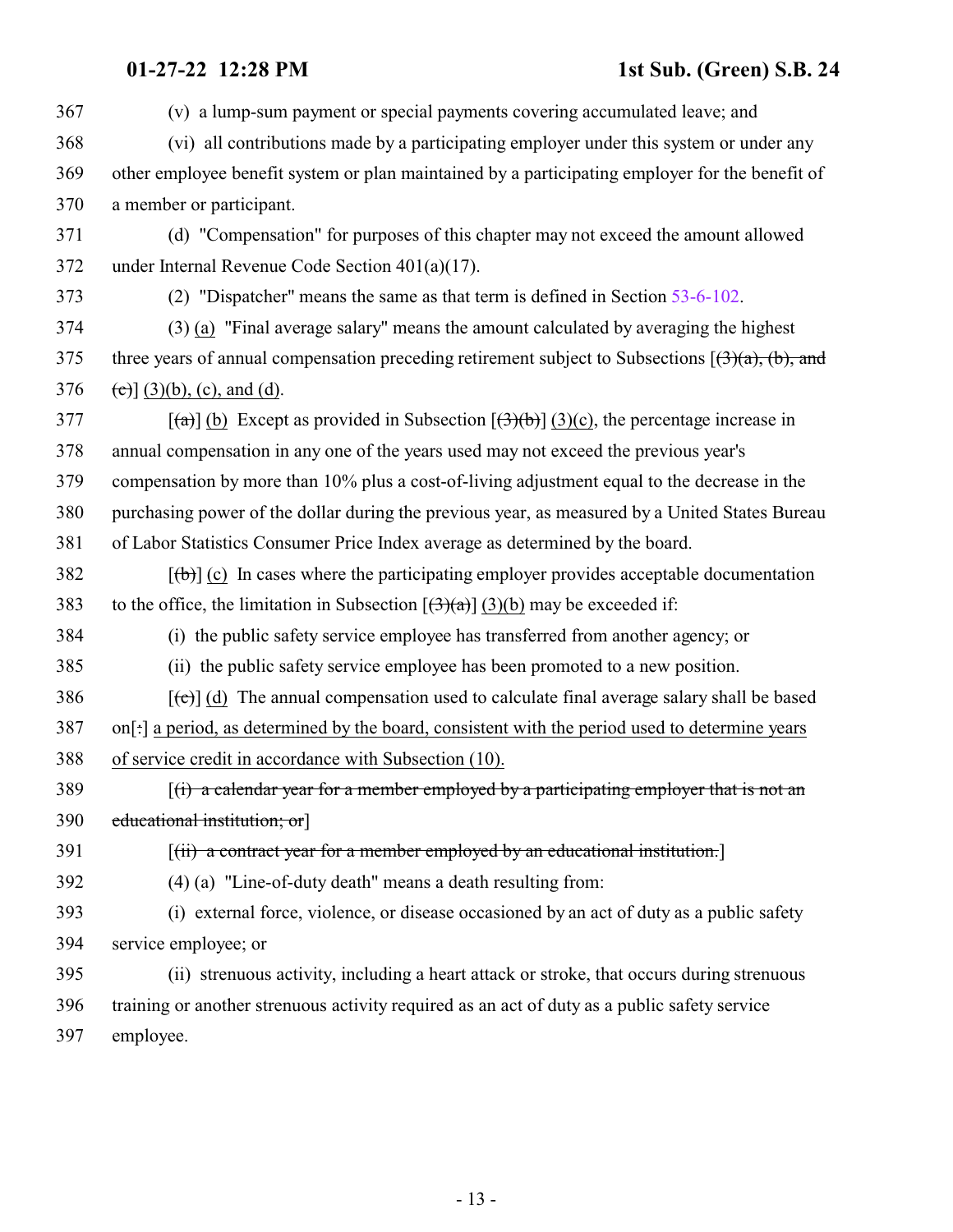| 398 | (b) "Line-of-duty death" does not include a death that:                                                       |
|-----|---------------------------------------------------------------------------------------------------------------|
| 399 | (i) occurs during an activity that is required as an act of duty as a public safety service                   |
| 400 | employee if the activity is not a strenuous activity, including an activity that is clerical,                 |
| 401 | administrative, or of a nonmanual nature;                                                                     |
| 402 | (ii) occurs during the commission of a crime committed by the employee;                                       |
| 403 | (iii) the employee's intoxication or use of alcohol or drugs, whether prescribed or                           |
| 404 | nonprescribed, contributes to the employee's death; or                                                        |
| 405 | (iv) occurs in a manner other than as described in Subsection $(4)(a)$ .                                      |
| 406 | (5) "Participating employer" means an employer $\lceil$ which $\rceil$ that meets the participation           |
| 407 | requirements of Section 49-14-201.                                                                            |
| 408 | (6) (a) "Public safety service" means employment normally requiring an average of                             |
| 409 | 2,080 hours of regularly scheduled employment per year rendered by a member who is $\lceil \alpha \rceil$ :   |
| 410 | (i) a law enforcement officer in accordance with Section $53-13-103$ ;                                        |
| 411 | (ii) a correctional officer in accordance with Section $53-13-104$ ;                                          |
| 412 | (iii) a special function officer approved in accordance with Sections 49-14-201 and                           |
| 413 | $53 - 13 - 105$ ;                                                                                             |
| 414 | (iv) a dispatcher who is certified in accordance with Section 53-6-303; $[\sigma r]$                          |
| 415 | (v) a full-time member of the Board of Pardons and Parole created under Section                               |
| 416 | $77 - 27 - 2$ [.];                                                                                            |
| 417 | (vi) the commissioner of the Department of Public Safety; or                                                  |
| 418 | (vii) the executive director of the Department of Corrections.                                                |
| 419 | (b) Except [as provided under Subsections $(6)(a)(iv)$ and $(v)$ ] for a position described                   |
| 420 | in Subsection $(6)(a)(iv)$ , $(v)$ , $(vi)$ , or $(vii)$ , "public safety service" also requires that, in the |
| 421 | course of employment, the employee's life or personal safety is at risk.                                      |
| 422 | (c) Except for the minimum hour requirement, Subsections $(6)(a)$ and $(b)$ do not apply                      |
| 423 | to any person who was eligible for service credit in this system before January 1, 1984.                      |
| 424 | (7) "Public safety service employee" means an employee of a participating employer                            |
| 425 | who performs public safety service under this chapter.                                                        |
| 426 | (8) (a) "Strenuous activity" means engagement involving a difficult, stressful, or                            |
| 427 | vigorous fire suppression, rescue, hazardous material response, emergency medical service,                    |
| 428 | physical law enforcement, prison security, disaster relief, or other emergency response activity.             |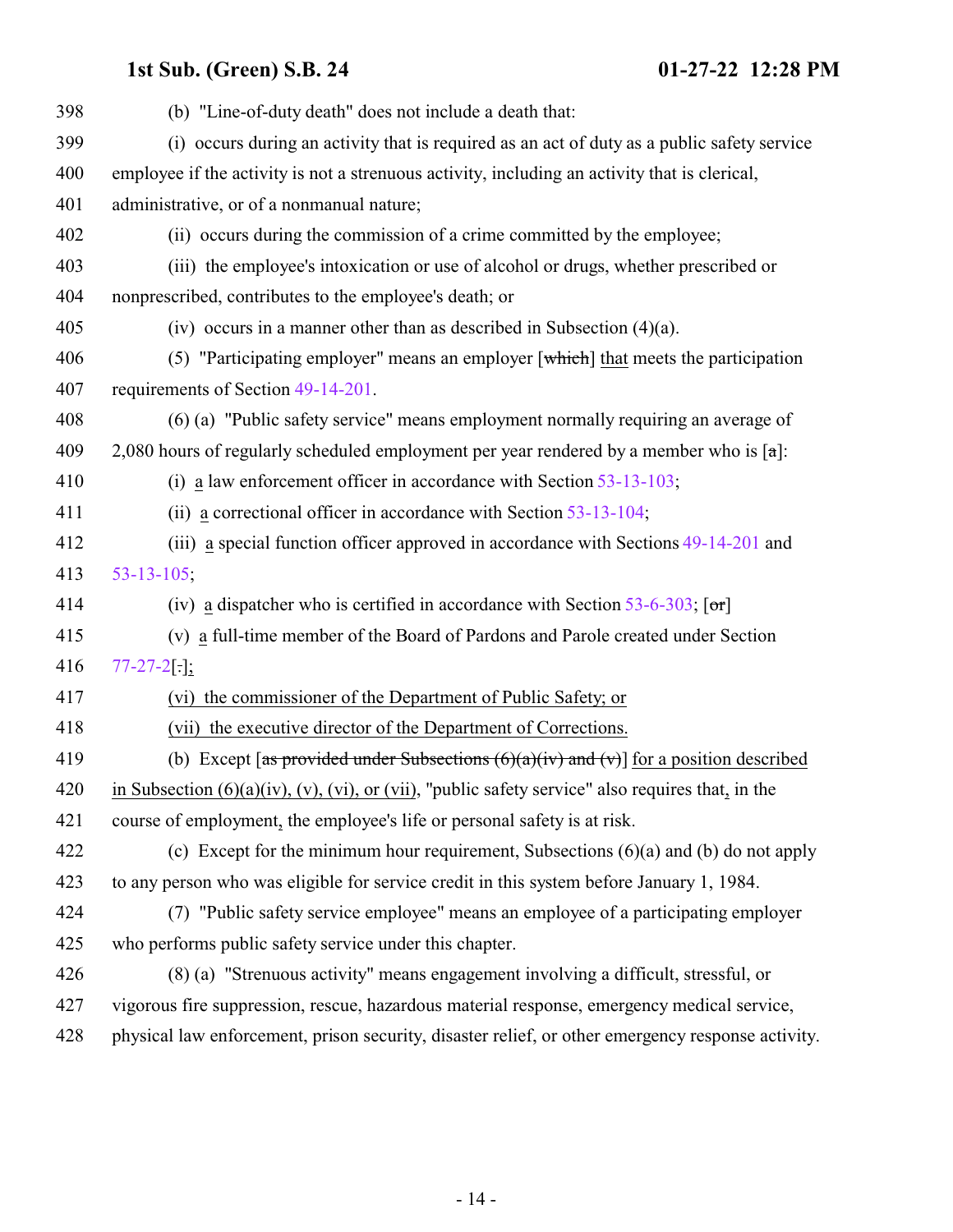(b) "Strenuous activity" includes participating in a participating employer sanctioned and funded training exercise that involves difficult, stressful, or vigorous physical activity.

 (9) "System" means the Public Safety Contributory Retirement System created under this chapter.

 (10) "Years of service credit" means the number of periods, each to consist of 12 full months as determined by the board, whether consecutive or not, during which a public safety service employee was employed by a participating employer, including time the public safety service employee was absent in the service of the United States government on military duty.

<span id="page-14-0"></span>Section 6. Section **49-14-201** is amended to read:

### **49-14-201. System membership -- Eligibility.**

 (1) Except as provided in Section [49-15-201](#page-20-0), a public safety service employee of a participating employer participating in this system is eligible for service credit in this system at the earliest of:

 (a) July 1, 1969, if the public safety service employee was employed by the participating employer on July 1, 1969, and the participating employer was participating in this system on that date;

 (b) the date the participating employer begins participating in this system if the public safety service employee was employed by the participating employer on that date; or

 (c) the date the public safety service employee is employed by the participating employer and is eligible to perform public safety service, except that a public safety service employee initially entering employment with a participating employer on or after July 1, 2011, who does not have service credit accrued before July 1, 2011, in a Tier I system or plan administered by the board, may not participate in this system.

 (2) (a) (i) A participating employer that has public safety service and firefighter service employees that require cross-training and duty shall enroll those dual purpose employees in the system in which the greatest amount of time is actually worked.

 (ii) The employees shall either be full-time public safety service or full-time firefighter service employees of the participating employer.

 (b) (i) [Prior to] Before transferring a dual purpose employee from one system to another, the participating employer shall receive written permission from the office.

(ii) The office may request documentation to verify the appropriateness of the transfer.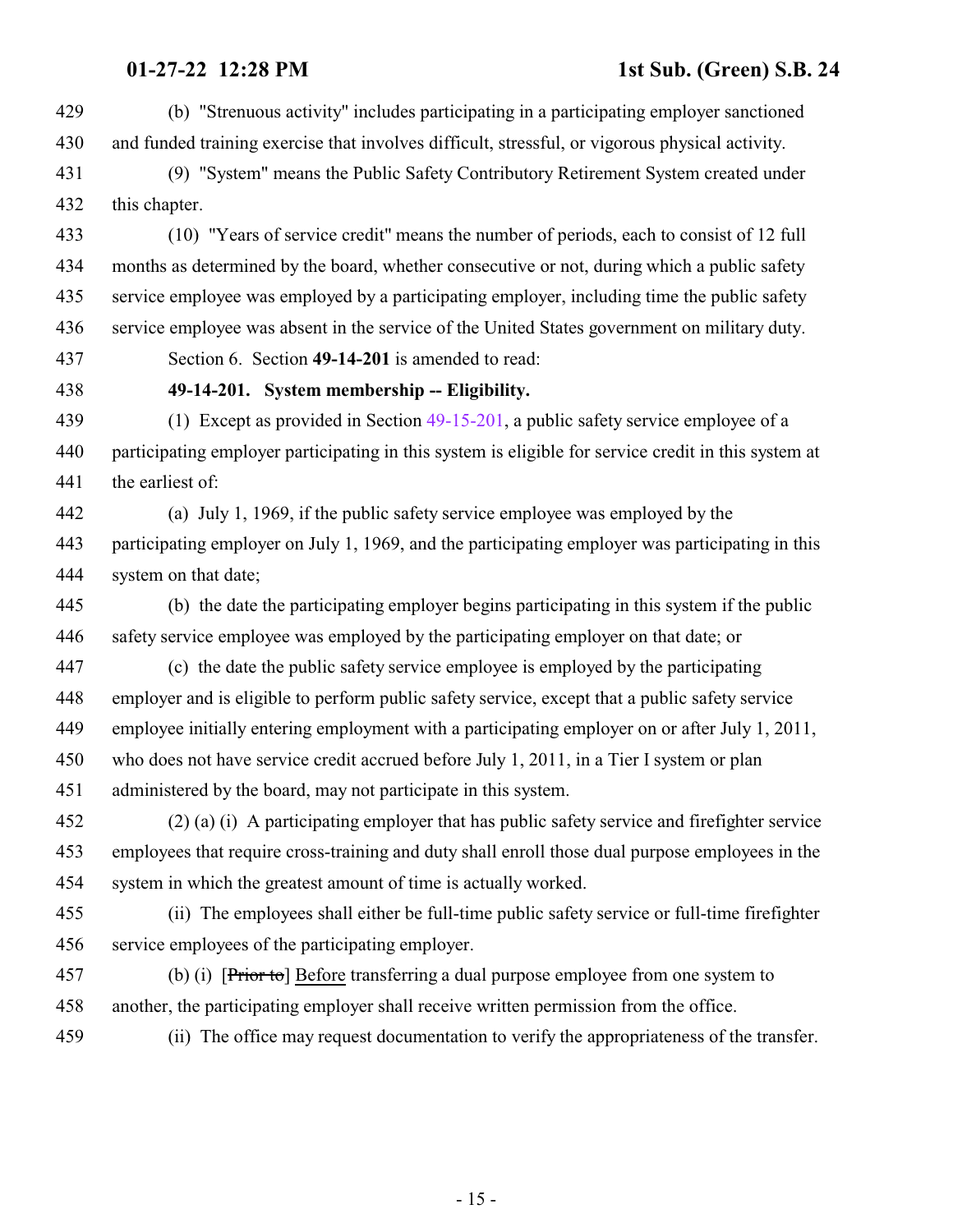(3) The board may combine or segregate the actuarial experience of participating employers in this system for the purpose of setting contribution rates. (4) (a) (i) Each participating employer participating in this system shall annually submit to the office a schedule indicating the positions to be covered under this system in accordance with this chapter. (ii) The office may require documentation to justify the inclusion of any position under this system. (b) If there is a dispute between the office and a participating employer or employee over any position to be covered, the disputed position shall be submitted to the Peace Officer Standards and Training Council established under Section [53-6-106](http://le.utah.gov/UtahCode/SectionLookup.jsp?section=53-6-106&session=2022GS) for determination. (c) (i) The Peace Officer Standards and Training Council's authority to decide eligibility for public safety service credit is limited to claims for coverage under this system for time periods after July 1, 1989. (ii) A decision of the Peace Officer Standards and Training Council may not be applied 474 to service credit earned in another system [prior to] before July 1, 1989. 475 (iii) Except as provided under Subsection  $(4)(c)(iv)$ , a decision of the Peace Officer Standards and Training Council granting a position coverage under this system may only be applied prospectively from the date of that decision. (iv) A decision of the Peace Officer Standards and Training Council granting a position coverage under this system may be applied retroactively only if: (A) the participating employer covered other similarly situated positions under this system during the time period in question; and (B) the position otherwise meets all eligibility requirements for receiving service credit in this system during the period for which service credit is to be granted. (5) The Peace Officer Standards and Training Council may use a subcommittee to provide a recommendation to the council in determining disputes between the office and a participating employer or employee over a position to be covered under this system. (6) The Peace Officer Standards and Training Council shall comply with Title 63G, Chapter 4, Administrative Procedures Act, in resolving coverage disputes in this system. (7) A public safety employee who is transferred or promoted to an administration position requiring the performance of duties that consist primarily of management or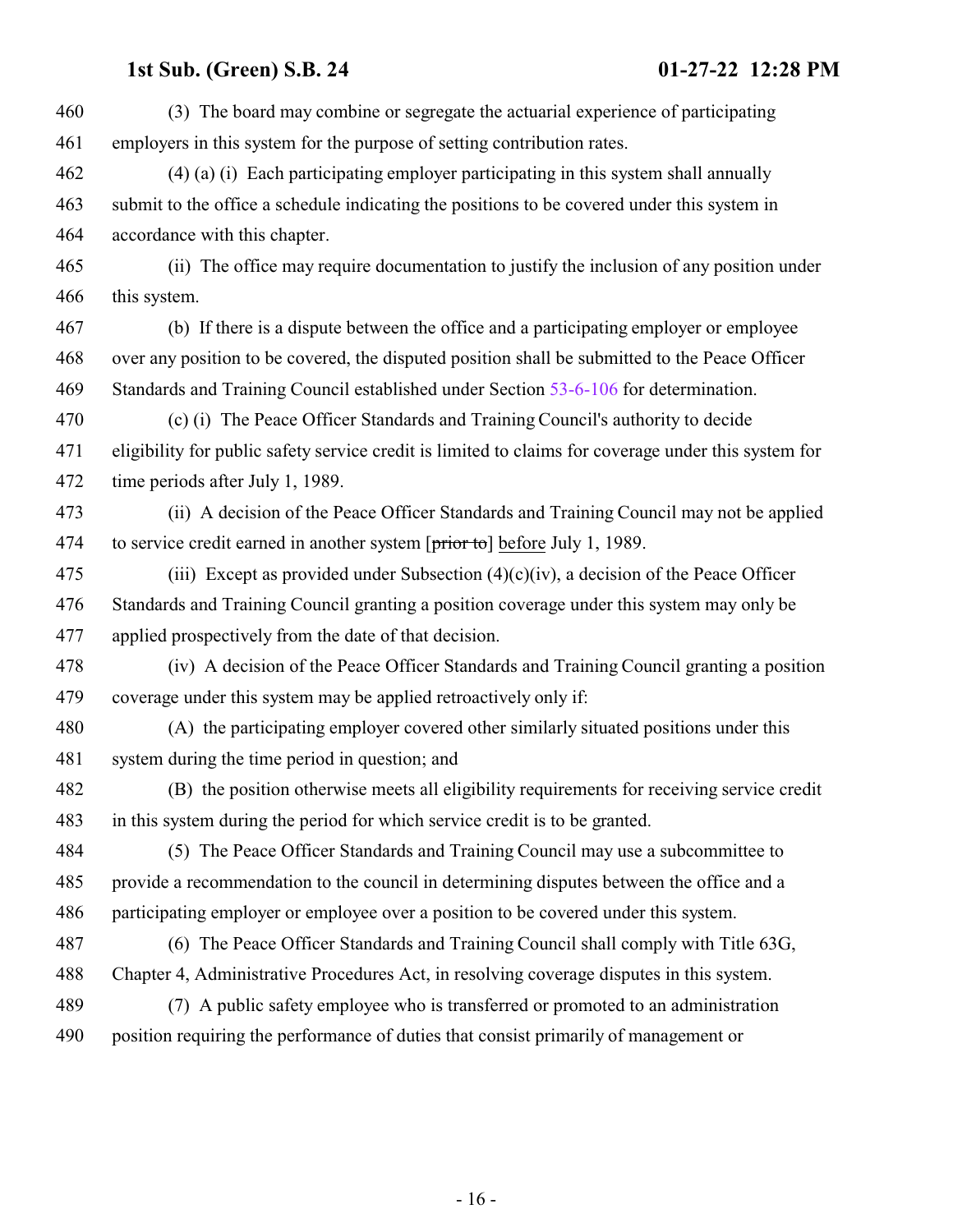| 491 | supervision of public safety service employees shall continue to earn public safety service                    |
|-----|----------------------------------------------------------------------------------------------------------------|
| 492 | credit in this system [as long as] during the period in which the employee remains employed in                 |
| 493 | the same department.                                                                                           |
| 494 | (8) An employee of the Department of Corrections shall continue to earn public safety                          |
| 495 | service credit in this system if:                                                                              |
| 496 | (a) the employee's position is no longer covered under this system for new employees                           |
| 497 | hired on or after July 1, 2015; and                                                                            |
| 498 | (b) the employee:                                                                                              |
| 499 | (i) remains employed by the Department of Corrections;                                                         |
| 500 | (ii) meets the eligibility requirements of this system;                                                        |
| 501 | (iii) was hired into a position covered by this system $[\overrightarrow{prior\ to}]$ before July 1, 2015; and |
| 502 | (iv) has not had a break in service on or after July 1, 2015.                                                  |
| 503 | (9) An employee who is reassigned to the Division of Technology Services or to the                             |
| 504 | Division of Human Resource Management, and who was a member of this system, is entitled                        |
| 505 | to remain a member of this system.                                                                             |
| 506 | $(10)$ (a) To determine that a position is covered under this system, the office and, if a                     |
| 507 | coverage dispute arises, the Peace Officer Standards and Training Council shall find that the                  |
| 508 | position requires the employee to:                                                                             |
| 509 | (i) except for a dispatcher, place the employee's life or personal safety at risk; and                         |
| 510 | (ii) complete training as provided in Section $53-6-303$ , $53-13-103$ , $53-13-104$ , or                      |
| 511 | $53 - 13 - 105$                                                                                                |
| 512 | (b) If a position satisfies the requirements of Subsection $(10)(a)$ , the office and the                      |
| 513 | Peace Officer Standards and Training Council shall consider whether or not the position                        |
| 514 | requires the employee to:                                                                                      |
| 515 | (i) perform duties that consist primarily of actively preventing or detecting crime and                        |
| 516 | enforcing criminal statutes or ordinances of this state or any of its political subdivisions;                  |
| 517 | (ii) perform duties that consist primarily of providing community protection; and                              |
| 518 | (iii) respond to situations involving threats to public safety and make emergency                              |
| 519 | decisions affecting the lives and health of others.                                                            |
| 520 | (11) If a subcommittee is used to recommend the determination of disputes to the                               |
| 521 | Peace Officer Standards and Training Council, the subcommittee shall comply with the                           |
|     |                                                                                                                |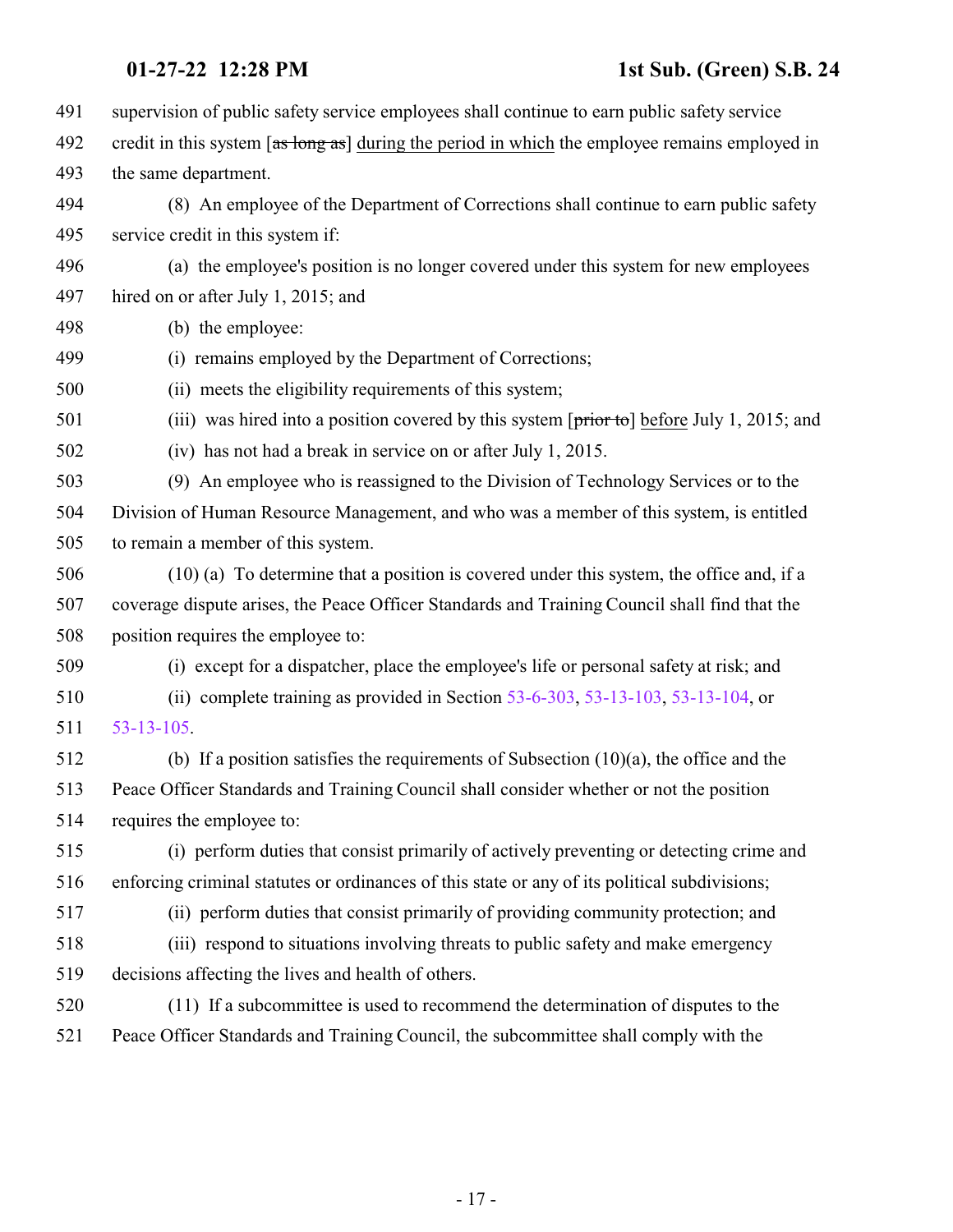522 requirements of Subsection (10) in making [its] the subcommittee's recommendation. (12) A final order of the Peace Officer Standards and Training Council regarding a dispute is a final agency action for purposes of Title 63G, Chapter 4, Administrative Procedures Act. (13) Except as provided under Subsection (14), if a participating employer's public safety service employees are not covered by this system or under Chapter 15, Public Safety Noncontributory Retirement Act, as of January 1, 1998, those public safety service employees who may otherwise qualify for membership in this system shall, at the discretion of the participating employer, remain in their current retirement system. (14) (a) A public safety service employee employed by an airport police department, 532 which elects to cover [its] the airport police department's public safety service employees under the Public Safety Noncontributory Retirement System under Subsection (13), may elect to remain in the public safety service employee's current retirement system. (b) The public safety service employee's election to remain in the current retirement system under Subsection (14)(a): (i) shall be made at the time the employer elects to move [its] the employer's public safety service employees to a public safety retirement system; (ii) documented by written notice to the participating employer; and 540 (iii) is irrevocable. (15) (a) Subject to Subsection (16), beginning July 1, 2015, a public safety service employee who is a dispatcher employed by: (i) the state shall be eligible for service credit in this system; and (ii) a participating employer other than the state shall be eligible for service credit in 545 this system if the dispatcher's participating employer elects to cover [its] the participating employer's dispatchers under this system. (b) A participating employer's election to cover [its] the participating employer's 548 dispatchers under this system under Subsection  $(15)(a)(ii)$  is irrevocable and shall be documented by a resolution adopted by the governing body of the participating employer in accordance with rules made by the office. (c) A dispatcher's service before July 1, 2015, or before a date specified by resolution of a participating employer under Subsection (15)(b), is not eligible for service credit in this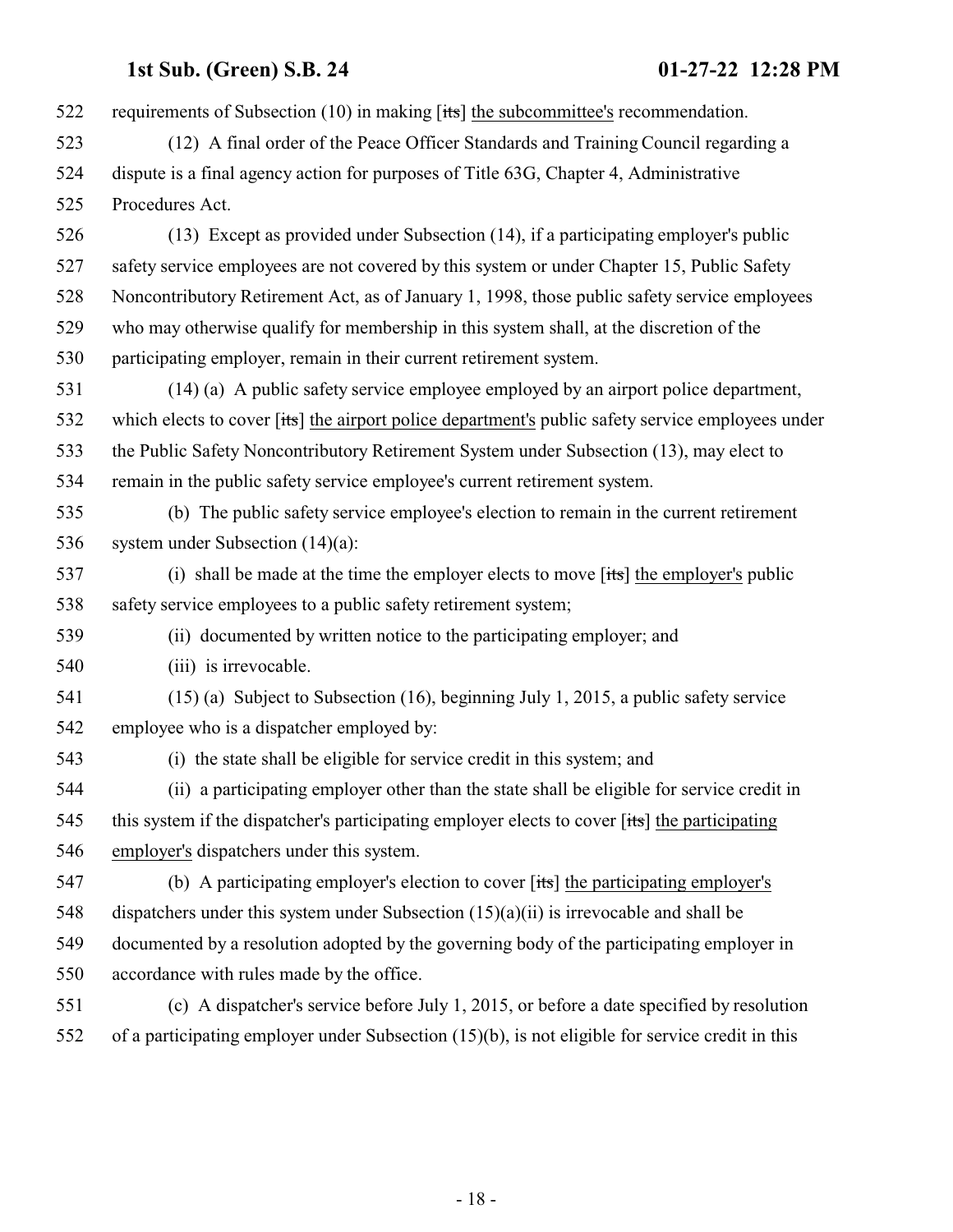system.

 (16) Notwithstanding any other provision of this section, a person initially entering employment with a participating employer on or after July 1, 2011, who does not have service credit accrued before July 1, 2011, in a Tier I system or plan administered by the board, may not participate in this system.

<span id="page-18-0"></span>Section 7. Section **49-15-102** is amended to read:

**49-15-102. Definitions.**

As used in this chapter:

 (1) (a) "Compensation" means the total amount of payments that are includable in gross income received by a public safety service employee as base income for the regularly scheduled work period. The participating employer shall establish the regularly scheduled work period. Base income shall be determined prior to the deduction of any amounts the public safety service employee authorizes to be deducted for salary deferral or other benefits authorized by federal law.

- (b) "Compensation" includes performance-based bonuses and cost-of-living
- adjustments.
- (c) "Compensation" does not include:
- (i) overtime;
- (ii) sick pay incentives;
- (iii) retirement pay incentives;
- (iv) the monetary value of remuneration paid in kind, as in a residence, use of equipment or uniform, travel, or similar payments;
- 

(v) a lump-sum payment or special payment covering accumulated leave; and

 (vi) all contributions made by a participating employer under this system or under any other employee benefit system or plan maintained by a participating employer for the benefit of a member or participant.

 (d) "Compensation" for purposes of this chapter may not exceed the amount allowed under Internal Revenue Code Section 401(a)(17).

- (2) "Dispatcher" means the same as that term is defined in Section [53-6-102](http://le.utah.gov/UtahCode/SectionLookup.jsp?section=53-6-102&session=2022GS).
- (3) (a) "Final average salary" means the amount calculated by averaging the highest
- 583 three years of annual compensation preceding retirement subject to Subsections  $[(3)(a), (b),$  and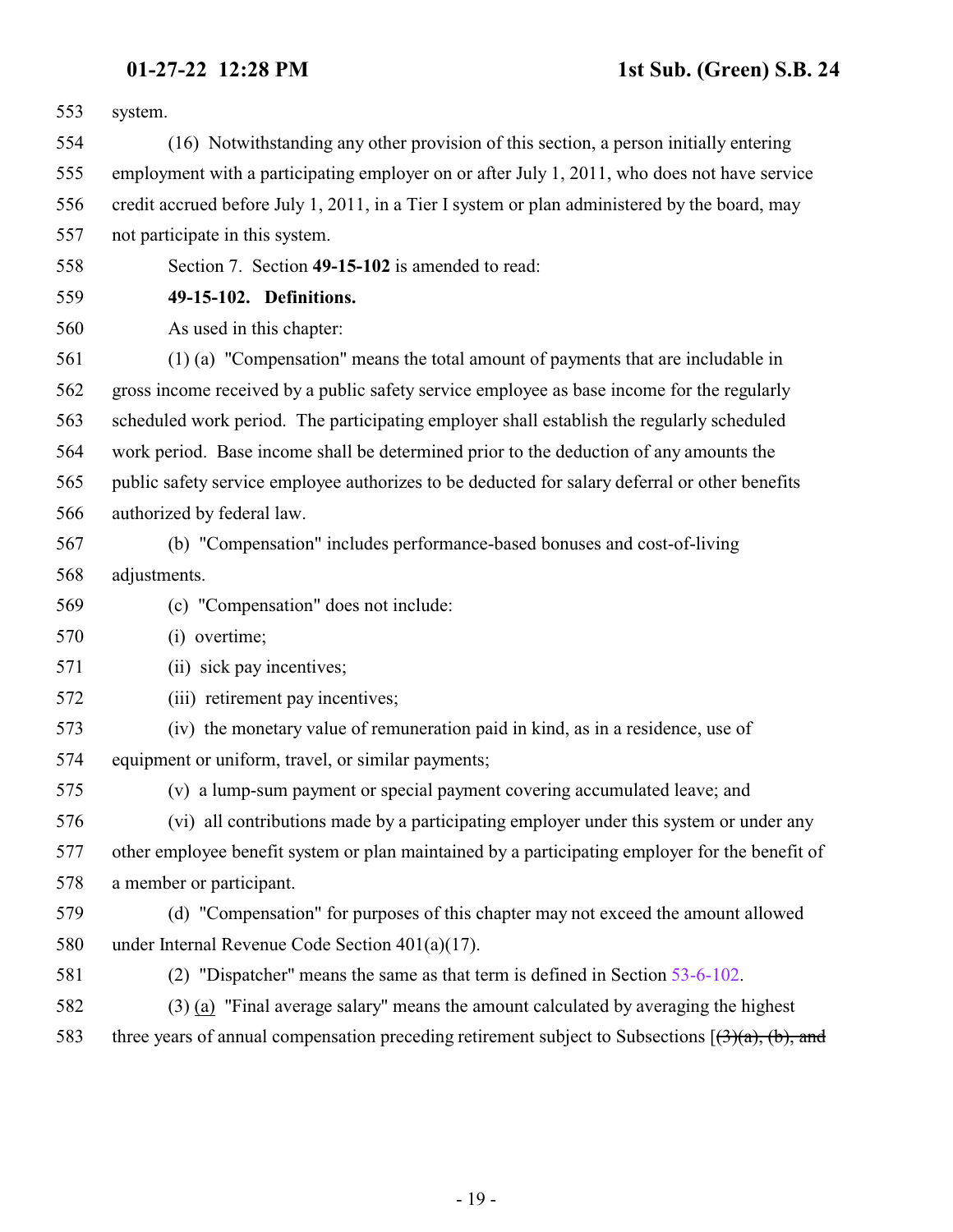| 584 | (c) $(3)(b)$ , (c), and (d).                                                                                                  |
|-----|-------------------------------------------------------------------------------------------------------------------------------|
| 585 | $\left[\frac{1}{2}\right]$ (b) Except as provided in Subsection $\left[\frac{1}{2}\right]$ (3)(c), the percentage increase in |
| 586 | annual compensation in any one of the years used may not exceed the previous year's                                           |
| 587 | compensation by more than 10% plus a cost-of-living adjustment equal to the decrease in the                                   |
| 588 | purchasing power of the dollar during the previous year, as measured by a United States Bureau                                |
| 589 | of Labor Statistics Consumer Price Index average as determined by the board.                                                  |
| 590 | $[\phi]$ (c) In cases where the participating employer provides acceptable documentation                                      |
| 591 | to the office, the limitation in Subsection $[(3)(a)]$ (3)(b) may be exceeded if:                                             |
| 592 | (i) the public safety service employee has transferred from another agency; or                                                |
| 593 | (ii) the public safety service employee has been promoted to a new position.                                                  |
| 594 | $[\text{e}^{-\text{e}}]$ (d) The annual compensation used to calculate final average salary shall be based                    |
| 595 | on[:] a period, as determined by the board, consistent with the period used to determine years                                |
| 596 | of service credit in accordance with Subsection (10).                                                                         |
| 597 | $(i)$ a calendar year for a member employed by a participating employer that is not an                                        |
| 598 | educational institution; or                                                                                                   |
| 599 | $[(ii)$ a contract year for a member employed by an educational institution.                                                  |
| 600 | (4) (a) "Line-of-duty death" means a death resulting from:                                                                    |
| 601 | (i) external force, violence, or disease occasioned by an act of duty as a public safety                                      |
| 602 | service employee; or                                                                                                          |
| 603 | (ii) strenuous activity, including a heart attack or stroke, that occurs during strenuous                                     |
| 604 | training or another strenuous activity required as an act of duty as a public safety service                                  |
| 605 | employee.                                                                                                                     |
| 606 | (b) "Line-of-duty death" does not include a death that:                                                                       |
| 607 | (i) occurs during an activity that is required as an act of duty as a public safety service                                   |
| 608 | employee if the activity is not a strenuous activity, including an activity that is clerical,                                 |
| 609 | administrative, or of a nonmanual nature;                                                                                     |
| 610 | (ii) occurs during the commission of a crime committed by the employee;                                                       |
| 611 | (iii) the employee's intoxication or use of alcohol or drugs, whether prescribed or                                           |
| 612 | nonprescribed, contributes to the employee's death; or                                                                        |
| 613 | (iv) occurs in a manner other than as described in Subsection $(4)(a)$ .                                                      |
| 614 | (5) "Participating employer" means an employer $\lceil$ which $\rceil$ that meets the participation                           |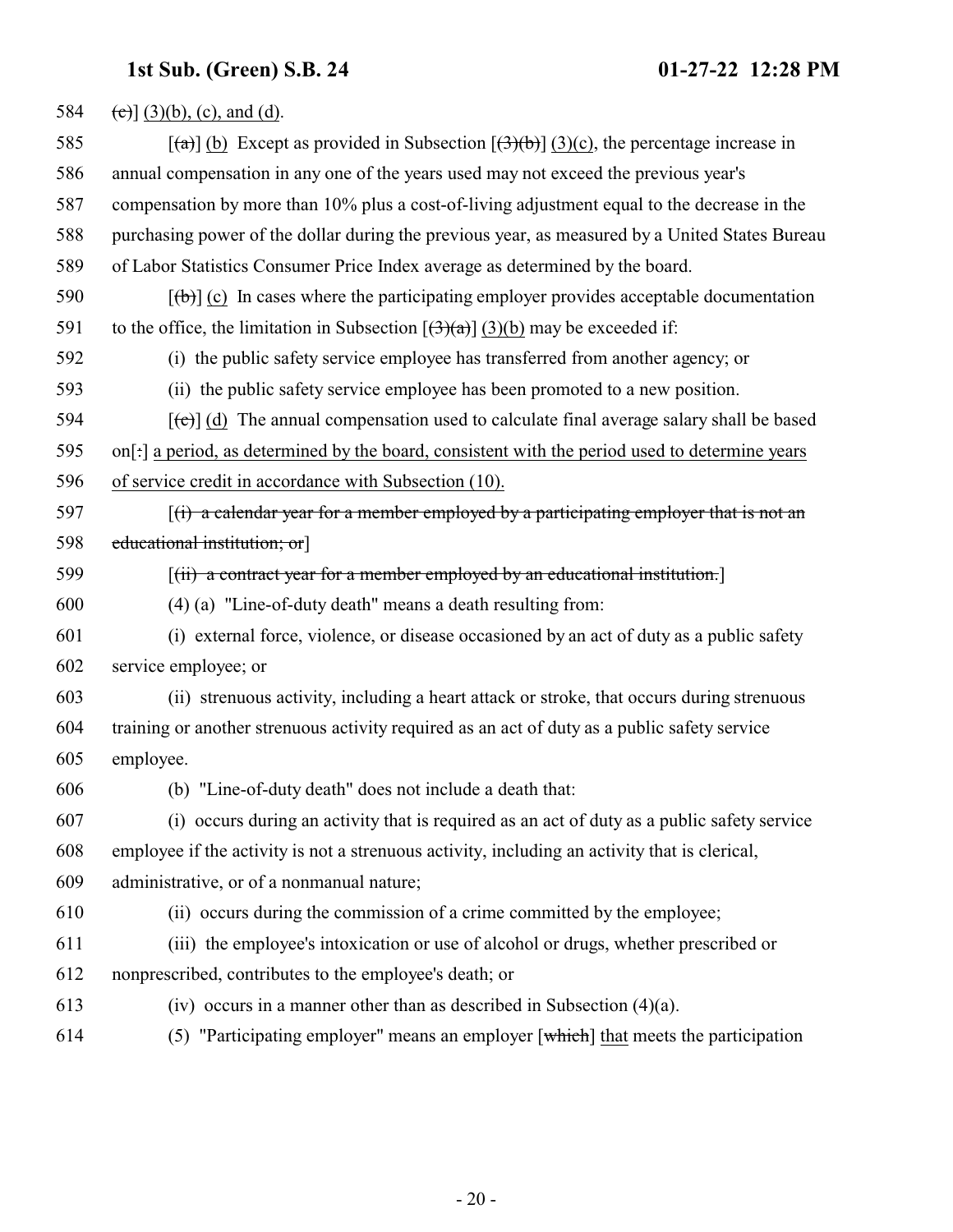<span id="page-20-0"></span>

| 615 | requirements of Section 49-15-201.                                                                            |
|-----|---------------------------------------------------------------------------------------------------------------|
| 616 | (6) (a) "Public safety service" means employment normally requiring an average of                             |
| 617 | 2,080 hours of regularly scheduled employment per year rendered by a member who is $\lceil \alpha \rceil$ :   |
| 618 | (i) a law enforcement officer in accordance with Section $53-13-103$ ;                                        |
| 619 | (ii) a correctional officer in accordance with Section $53-13-104$ ;                                          |
| 620 | (iii) a special function officer approved in accordance with Sections 49-15-201 and                           |
| 621 | $53 - 13 - 105$ ;                                                                                             |
| 622 | (iv) a dispatcher who is certified in accordance with Section $53-6-303$ ; or                                 |
| 623 | (v) a full-time member of the Board of Pardons and Parole created under Section                               |
| 624 | $77 - 27 - 2$ [.];                                                                                            |
| 625 | (vi) the commissioner of the Department of Public Safety; or                                                  |
| 626 | (vii) the executive director of the Department of Corrections.                                                |
| 627 | (b) Except [as provided under Subsections $(6)(a)(iv)$ and $(v)$ ] for a position described                   |
| 628 | in Subsection $(6)(a)(iv)$ , $(v)$ , $(vi)$ , or $(vii)$ , "public safety service" also requires that, in the |
| 629 | course of employment, the employee's life or personal safety is at risk.                                      |
| 630 | (7) "Public safety service employee" means an employee of a participating employer                            |
| 631 | who performs public safety service under this chapter.                                                        |
| 632 | (8) (a) "Strenuous activity" means engagement involving a difficult, stressful, or                            |
| 633 | vigorous fire suppression, rescue, hazardous material response, emergency medical service,                    |
| 634 | physical law enforcement, prison security, disaster relief, or other emergency response activity.             |
| 635 | (b) "Strenuous activity" includes participating in a participating employer sanctioned                        |
| 636 | and funded training exercise that involves difficult, stressful, or vigorous physical activity.               |
| 637 | (9) "System" means the Public Safety Noncontributory Retirement System created                                |
| 638 | under this chapter.                                                                                           |
| 639 | (10) "Years of service credit" means the number of periods, each to consist of 12 full                        |
| 640 | months as determined by the board, whether consecutive or not, during which a public safety                   |
| 641 | service employee was employed by a participating employer, including time the public safety                   |
| 642 | service employee was absent in the service of the United States government on military duty.                  |
| 643 | Section 8. Section 49-15-201 is amended to read:                                                              |
| 644 | 49-15-201. System membership -- Eligibility.                                                                  |
| 645 | (1) (a) A public safety service employee employed by the state after July 1, 1989, but                        |
|     |                                                                                                               |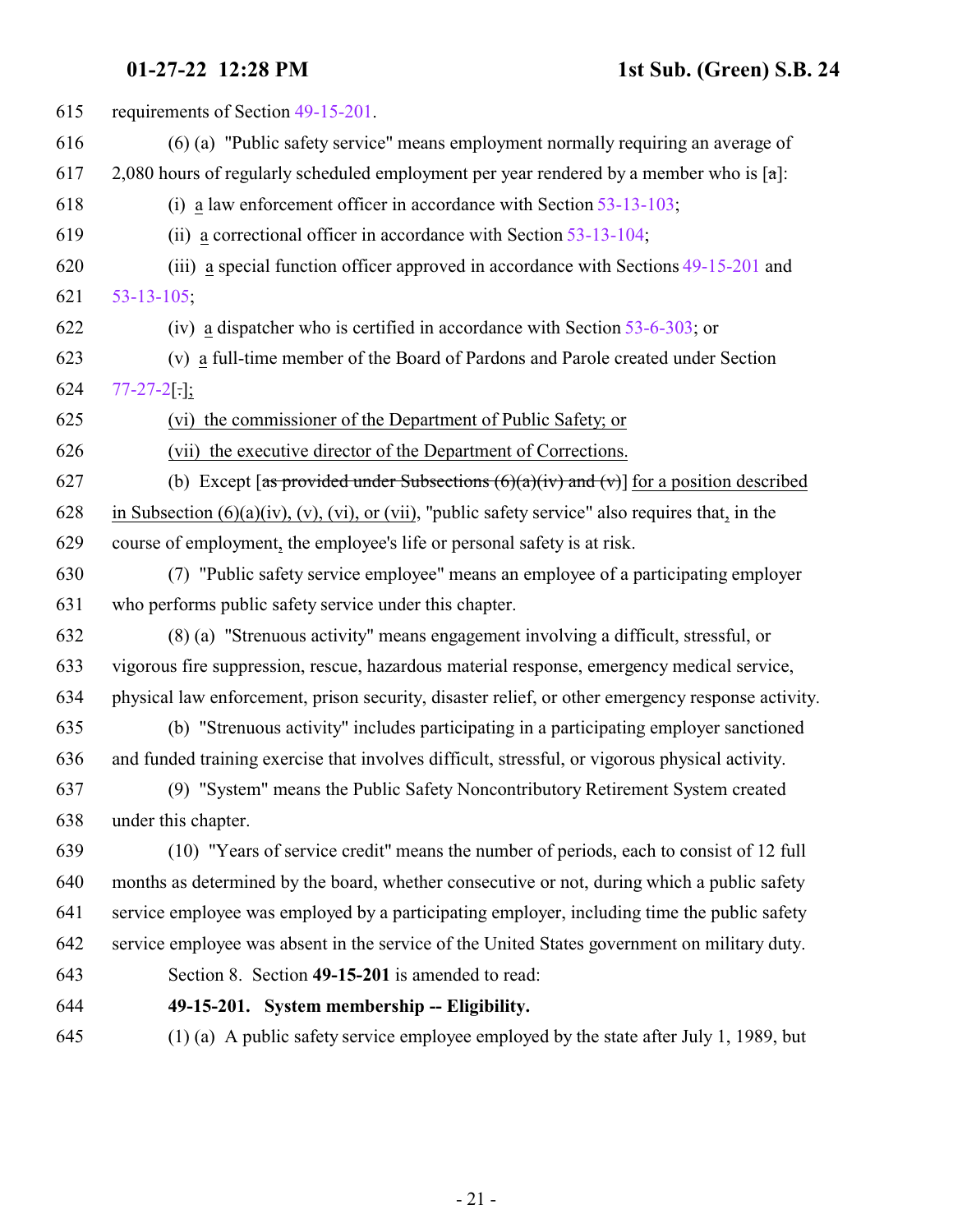before July 1, 2011, is eligible for service credit in this system.

- 647 (b) A public safety service employee employed by the state  $[\text{prior to}]$  before July 1, 1989, may either elect to receive service credit in this system or continue to receive service credit under the system established under Chapter 14, Public Safety Contributory Retirement Act, by following the procedures established by the board under this chapter.
- (2) (a) Public safety service employees of a participating employer other than the state that elected on or before July 1, 1989, to remain in the Public Safety Contributory Retirement System shall be eligible only for service credit in that system.
- (b) (i) A participating employer other than the state that elected on or before July 1, 655 1989, to participate in this system shall, have allowed,  $[\overrightarrow{prior\,to}]$  before July 1, 1989, a public safety service employee to elect to participate in either this system or the Public Safety Contributory Retirement System.
- (ii) Except as expressly allowed by this title, the election of the public safety service employee is final and may not be changed.
- (c) A public safety service employee hired by a participating employer other than the state after July 1, 1989, but before July 1, 2011, shall become a member in this system.
- (d) A public safety service employee of a participating employer other than the state who began participation in this system after July 1, 1989, but before July 1, 2011, is only eligible for service credit in this system.
- (e) A person initially entering employment with a participating employer on or after July 1, 2011, who does not have service credit accrued before July 1, 2011, in a Tier I system or plan administered by the board, may not participate in this system.
- (3) (a) (i) A participating employer that has public safety service and firefighter service employees that require cross-training and duty shall enroll those dual purpose employees in the system in which the greatest amount of time is actually worked.
- (ii) The employees shall either be full-time public safety service or full-time firefighter service employees of the participating employer.
- (b) (i) [Prior to] Before transferring a dual purpose employee from one system to another, the participating employer shall receive written permission from the office.
- 
- (ii) The office may request documentation to verify the appropriateness of the transfer.
- (4) The board may combine or segregate the actuarial experience of participating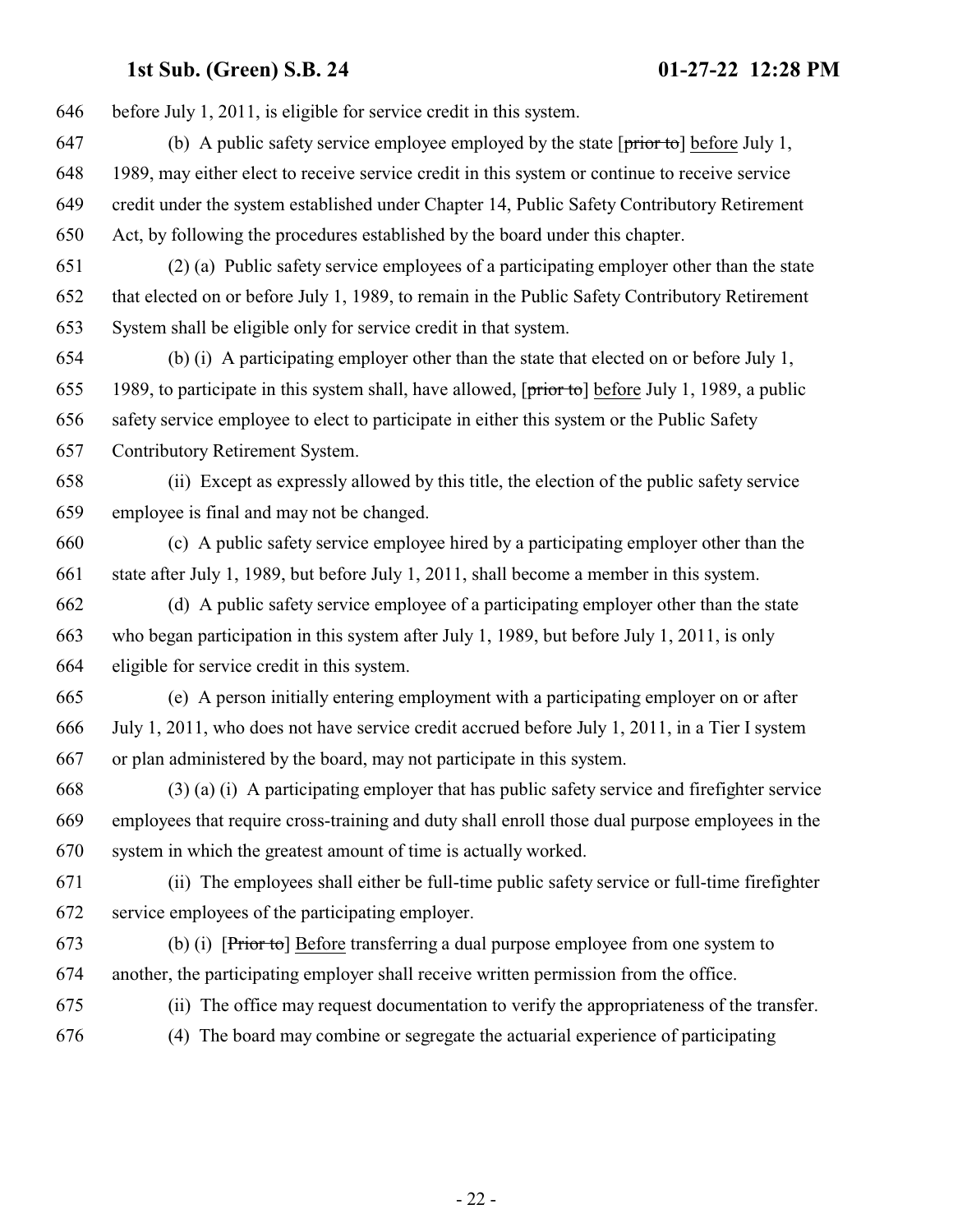employers in this system for the purpose of setting contribution rates.

 (5) (a) (i) Each participating employer participating in this system shall annually submit to the office a schedule indicating the positions to be covered under this system in accordance with this chapter.

 (ii) The office may require documentation to justify the inclusion of any position under this system.

 (b) If there is a dispute between the office and a participating employer or employee over any position to be covered, the disputed position shall be submitted to the Peace Officer Standards and Training Council established under Section [53-6-106](http://le.utah.gov/UtahCode/SectionLookup.jsp?section=53-6-106&session=2022GS) for determination.

 (c) (i) The Peace Officer Standards and Training Council's authority to decide eligibility for public safety service credit is limited to claims for coverage under this system for time periods after July 1, 1989.

 (ii) A decision of the Peace Officer Standards and Training Council may not be applied to service credit earned in another system [prior to] before July 1, 1989.

691 (iii) Except as provided under Subsection  $(5)(c)(iv)$ , a decision of the Peace Officer Standards and Training Council granting a position coverage under this system may only be applied prospectively from the date of that decision.

 (iv) A decision of the Peace Officer Standards and Training Council granting a position coverage under this system may be applied retroactively only if:

 (A) the participating employer covered other similarly situated positions under this system during the time period in question; and

 (B) the position otherwise meets all eligibility requirements for receiving service credit in this system during the period for which service credit is to be granted.

 (6) The Peace Officer Standards and Training Council may use a subcommittee to provide a recommendation to the council in determining disputes between the office and a participating employer or employee over a position to be covered under this system.

 (7) The Peace Officer Standards and Training Council shall comply with Title 63G, Chapter 4, Administrative Procedures Act, in resolving coverage disputes in this system.

 (8) A public safety service employee who is transferred or promoted to an administration position requiring the performance of duties that consist primarily of

management or supervision of public safety service employees shall continue to earn public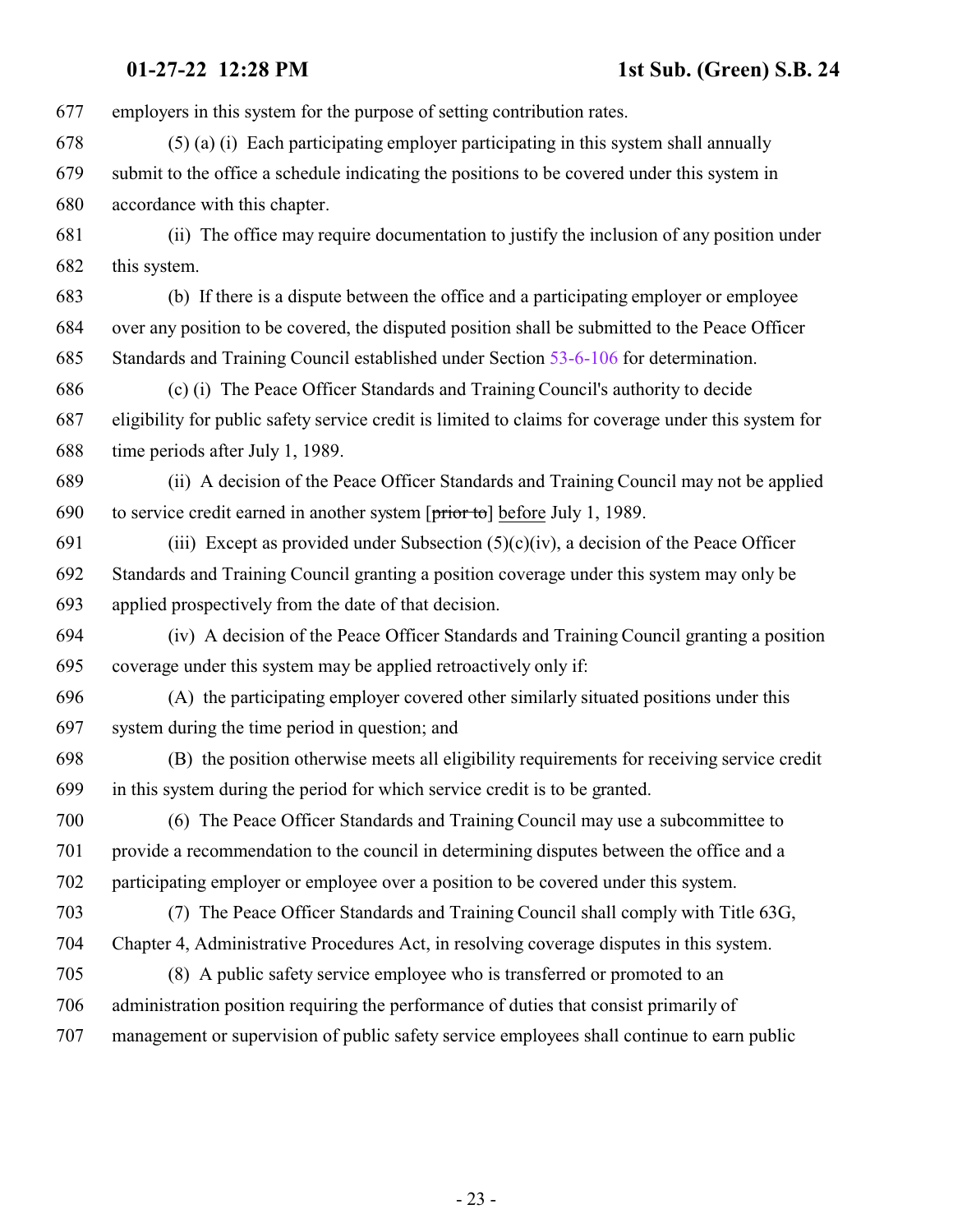| 708 | safety service credit in this system $\left[\frac{as \text{ long as}}{as}\right]$ during the period in which the employee |
|-----|---------------------------------------------------------------------------------------------------------------------------|
| 709 | remains employed in the same department.                                                                                  |
| 710 | (9) An employee of the Department of Corrections shall continue to earn public safety                                     |
| 711 | service credit in this system if:                                                                                         |
| 712 | (a) the employee's position is no longer covered under this system for new employees                                      |
| 713 | hired on or after July 1, 2015; and                                                                                       |
| 714 | (b) the employee:                                                                                                         |
| 715 | (i) remains employed by the Department of Corrections;                                                                    |
| 716 | (ii) meets the eligibility requirements of this system;                                                                   |
| 717 | (iii) was hired into a position covered by this system $[\overline{\text{prior to}}]$ before July 1, 2015; and            |
| 718 | (iv) has not had a break in service on or after July 1, 2015.                                                             |
| 719 | (10) Any employee who is reassigned to the Division of Technology Services or to the                                      |
| 720 | Division of Human Resource Management, and who was a member in this system, shall be                                      |
| 721 | entitled to remain a member in this system.                                                                               |
| 722 | $(11)$ (a) To determine that a position is covered under this system, the office and, if a                                |
| 723 | coverage dispute arises, the Peace Officer Standards and Training Council shall find that the                             |
| 724 | position requires the employee to:                                                                                        |
| 725 | (i) except for a dispatcher, place the employee's life or personal safety at risk; and                                    |
| 726 | (ii) complete training as provided in Section $53-6-303$ , $53-13-103$ , $53-13-104$ , or                                 |
| 727 | $53 - 13 - 105$ .                                                                                                         |
| 728 | (b) If a position satisfies the requirements of Subsection $(11)(a)$ , the office and Peace                               |
| 729 | Officer Standards and Training Council shall consider whether the position requires the                                   |
| 730 | employee to:                                                                                                              |
| 731 | (i) perform duties that consist primarily of actively preventing or detecting crime and                                   |
| 732 | enforcing criminal statutes or ordinances of this state or any of its political subdivisions;                             |
| 733 | (ii) perform duties that consist primarily of providing community protection; and                                         |
| 734 | (iii) respond to situations involving threats to public safety and make emergency                                         |
| 735 | decisions affecting the lives and health of others.                                                                       |
| 736 | (12) If a subcommittee is used to recommend the determination of disputes to the                                          |
| 737 | Peace Officer Standards and Training Council, the subcommittee shall comply with the                                      |
| 738 | requirements of Subsection (11) in making [its] the subcommittee's recommendation.                                        |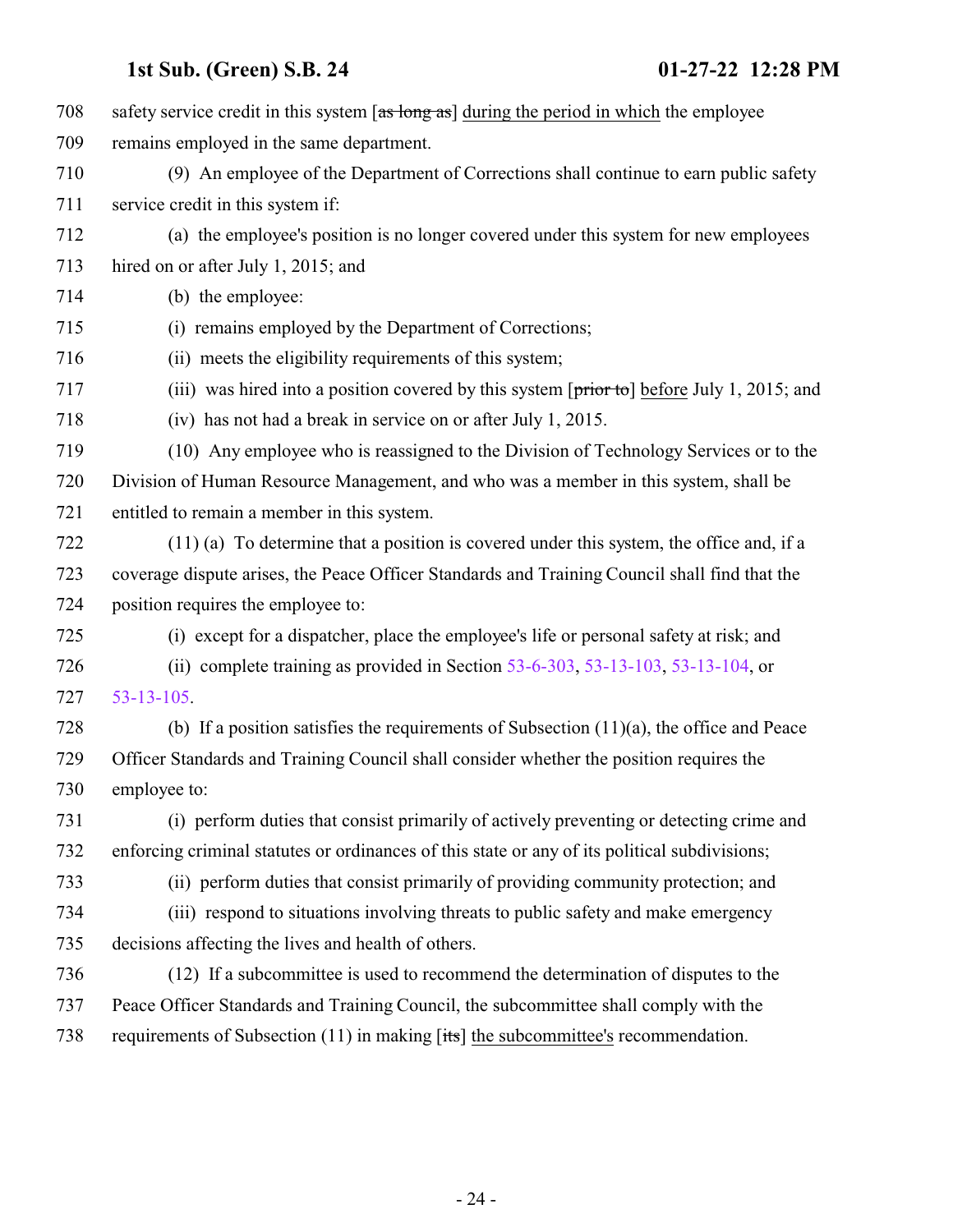(13) A final order of the Peace Officer Standards and Training Council regarding a dispute is a final agency action for purposes of Title 63G, Chapter 4, Administrative Procedures Act. (14) Except as provided under Subsection (15), if a participating employer's public safety service employees are not covered by this system or under Chapter 14, Public Safety Contributory Retirement Act, as of January 1, 1998, those public safety service employees who may otherwise qualify for membership in this system shall, at the discretion of the participating employer, remain in their current retirement system. (15) (a) A public safety service employee employed by an airport police department, 748 which elects to cover [its] the airport police department's public safety service employees under the Public Safety Noncontributory Retirement System under Subsection (14), may elect to remain in the public safety service employee's current retirement system. (b) The public safety service employee's election to remain in the current retirement system under Subsection (15)(a): (i) shall be made at the time the employer elects to move [its] the employer's public safety service employees to a public safety retirement system; (ii) shall be documented by written notice to the participating employer; and (iii) is irrevocable. (16) (a) Subject to Subsection (17), beginning July 1, 2015, a public safety service employee who is a dispatcher employed by: (i) the state shall be eligible for service credit in this system; and (ii) a participating employer other than the state shall be eligible for service credit in this system if the dispatcher's participating employer elects to cover [its] the participating employer's dispatchers under this system. (b) A participating employer's election to cover [its] the participating employer's dispatchers under this system under Subsection (16)(a)(ii) is irrevocable and shall be documented by a resolution adopted by the governing body of the participating employer in accordance with rules made by the office. (c) A dispatcher's service before July 1, 2015, or before a date specified by resolution of a participating employer under Subsection (16)(b), is not eligible for service credit in this system.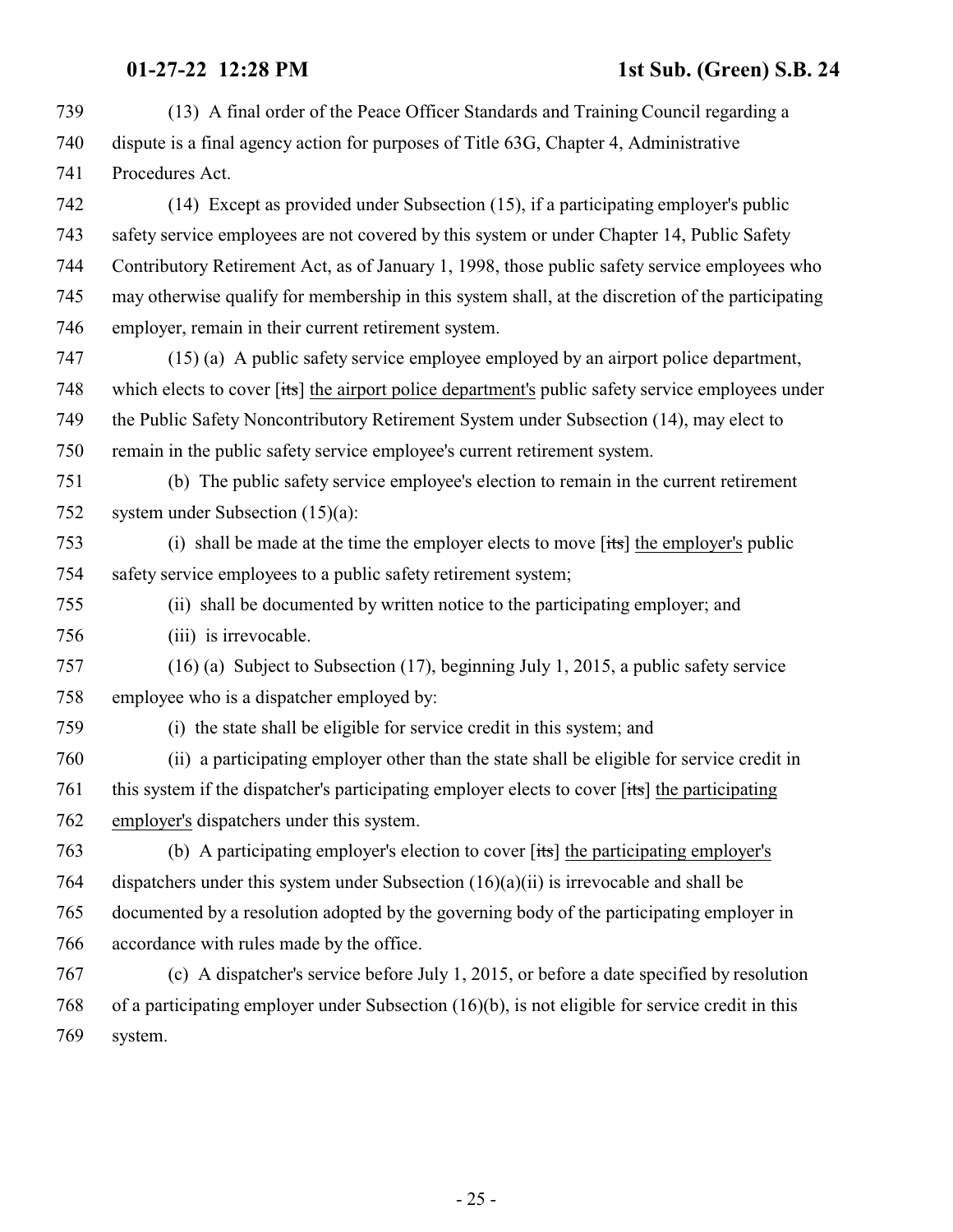<span id="page-25-0"></span>

| 770 | (17) Notwithstanding any other provision of this section, a person initially entering                      |
|-----|------------------------------------------------------------------------------------------------------------|
| 771 | employment with a participating employer on or after July 1, 2011, who does not have service               |
| 772 | credit accrued before July 1, 2011, in a Tier I system or plan administered by the board, may              |
| 773 | not participate in this system.                                                                            |
| 774 | Section 9. Section 49-16-102 is amended to read:                                                           |
| 775 | 49-16-102. Definitions.                                                                                    |
| 776 | As used in this chapter:                                                                                   |
| 777 | (1) (a) "Compensation" means the total amount of payments that are includable as                           |
| 778 | gross income [which are] received by a firefighter service employee as base income for the                 |
| 779 | regularly scheduled work period. The participating employer shall establish the regularly                  |
| 780 | scheduled work period. Base income shall be determined prior to the deduction of member                    |
| 781 | contributions or any amounts the firefighter service employee authorizes to be deducted for                |
| 782 | salary deferral or other benefits authorized by federal law.                                               |
| 783 | (b) "Compensation" includes performance-based bonuses and cost-of-living                                   |
| 784 | adjustments.                                                                                               |
| 785 | (c) "Compensation" does not include:                                                                       |
| 786 | (i) overtime;                                                                                              |
| 787 | (ii) sick pay incentives;                                                                                  |
| 788 | (iii) retirement pay incentives;                                                                           |
| 789 | (iv) remuneration paid in kind such as a residence, use of equipment, uniforms, travel,                    |
| 790 | or similar payments;                                                                                       |
| 791 | (v) a lump-sum payment or special payments covering accumulated leave; and                                 |
| 792 | (vi) all contributions made by a participating employer under this system or under any                     |
| 793 | other employee benefit system or plan maintained by a participating employer for the benefit of            |
| 794 | a member or participant.                                                                                   |
| 795 | (d) "Compensation" for purposes of this chapter may not exceed the amount allowed                          |
| 796 | under Section $401(a)(17)$ , Internal Revenue Code.                                                        |
| 797 | (2) (a) "Disability" means the complete inability, due to objective medical impairment,                    |
| 798 | whether physical or mental, to perform firefighter service.                                                |
| 799 | (b) "Disability" does not include the inability to meet an employer's required standards                   |
| 800 | or tests relating to fitness, physical ability, or agility that is not a result of a disability as defined |
|     |                                                                                                            |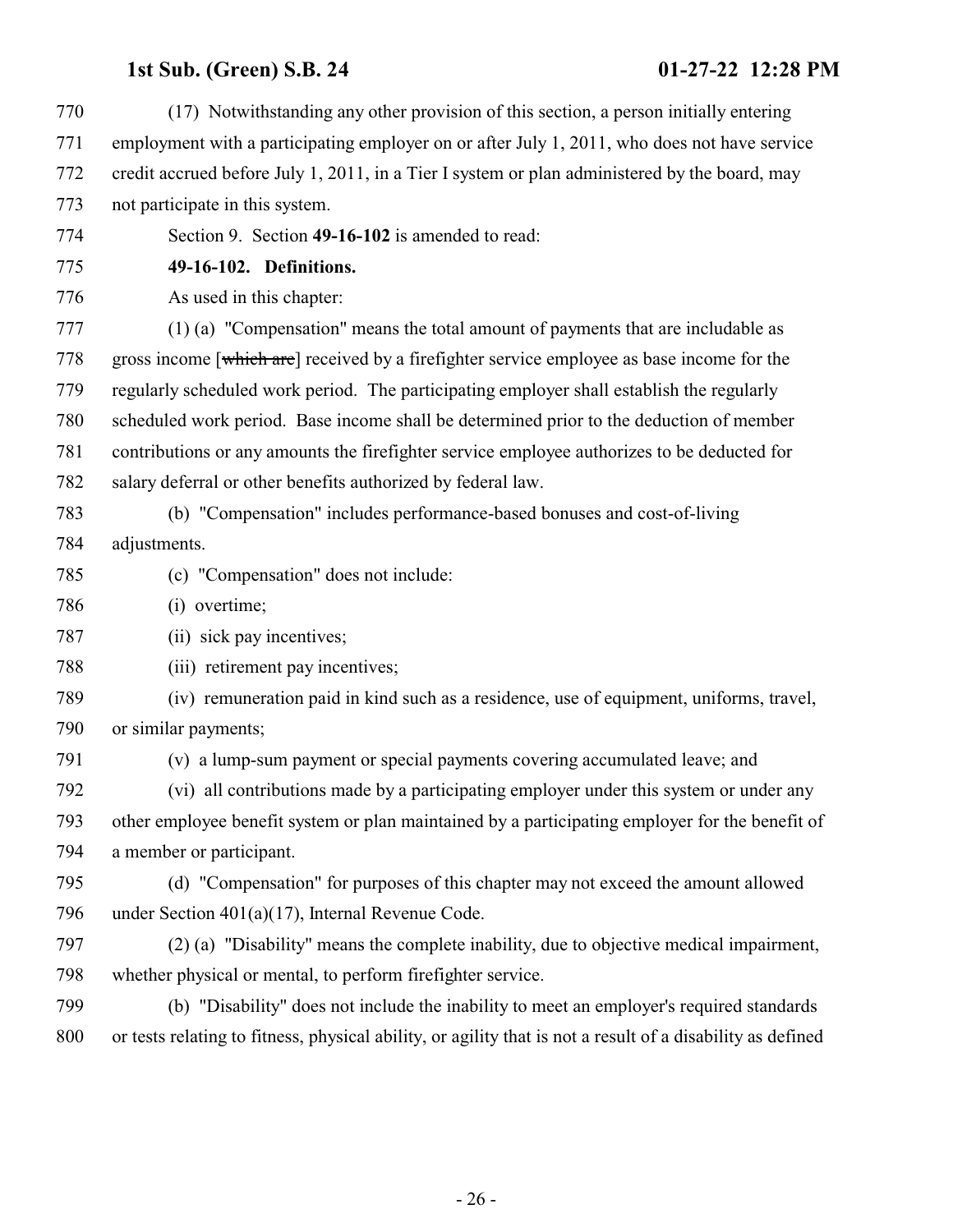| 801 | under Subsection $(2)(a)$ .                                                                                                                                  |
|-----|--------------------------------------------------------------------------------------------------------------------------------------------------------------|
| 802 | (3) (a) "Final average salary" means the amount calculated by averaging the highest                                                                          |
| 803 | three years of annual compensation preceding retirement subject to Subsections $[\left(\frac{3}{(a)}, \left(b\right), \frac{1}{(b)}, \left(c\right)\right)]$ |
| 804 | $(c)$ ] (3)(b), (c), and (d).                                                                                                                                |
| 805 | $[\text{a} \text{b}]$ (b) Except as provided in Subsection $[\text{a} \text{b}]$ (3)(c), the percentage increase in                                          |
| 806 | annual compensation in any one of the years used may not exceed the previous year's                                                                          |
| 807 | compensation by more than 10% plus a cost-of-living adjustment equal to the decrease in the                                                                  |
| 808 | purchasing power of the dollar during the previous year, as measured by a United States Bureau                                                               |
| 809 | of Labor Statistics Consumer Price Index average as determined by the board.                                                                                 |
| 810 | $[\phi]$ (c) In cases where the participating employer provides acceptable documentation                                                                     |
| 811 | to the office the limitation in Subsection $(3)(a)$ may be exceeded if:                                                                                      |
| 812 | (i) the member has transferred from another agency; or                                                                                                       |
| 813 | (ii) the member has been promoted to a new position.                                                                                                         |
| 814 | $[\text{et}]$ (d) The annual compensation used to calculate final average salary shall be based                                                              |
| 815 | on[:] a period, as determined by the board, consistent with the period used to determine years                                                               |
| 816 | of service credit in accordance with Subsection (13).                                                                                                        |
| 817 | $(i)$ a calendar year for a member employed by a participating employer that is not an                                                                       |
| 818 | educational institution; or                                                                                                                                  |
| 819 | $[(ii)$ a contract year for a member employed by an educational institution.                                                                                 |
| 820 | $(4)$ (a) "Firefighter service" means employment normally requiring an average of 2,080                                                                      |
| 821 | hours of regularly scheduled employment per year rendered by a member who is:                                                                                |
| 822 | (i) a firefighter service employee trained in firefighter techniques and assigned to a                                                                       |
| 823 | position of hazardous duty with a regularly constituted fire department; or                                                                                  |
| 824 | (ii) the state fire marshal appointed under Section 53-7-103 or a deputy state fire                                                                          |
| 825 | marshal.                                                                                                                                                     |
| 826 | (b) "Firefighter service" does not include secretarial staff or other similar employees.                                                                     |
| 827 | (5) (a) "Firefighter service employee" means an employee of a participating employer                                                                         |
| 828 | who provides firefighter service under this chapter. $[An]$                                                                                                  |
| 829 | (b) "Firefighter service employee" does not include an employee of a regularly                                                                               |
| 830 | constituted fire department who does not perform firefighter service [is not a firefighter service                                                           |
| 831 | employee].                                                                                                                                                   |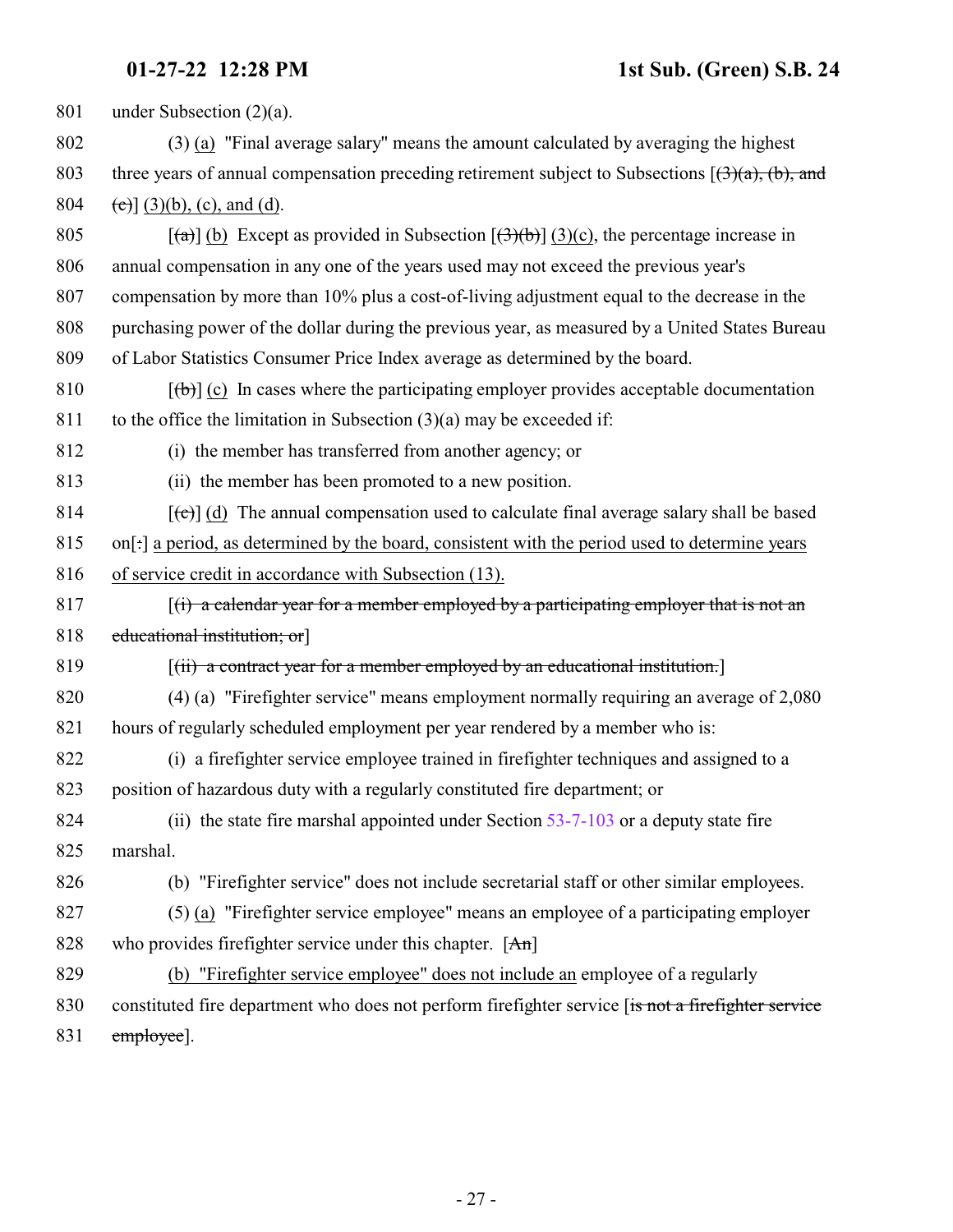- 28 -

- (6) (a) "Line-of-duty death or disability" means a death or disability resulting from: (i) external force, violence, or disease directly resulting from firefighter service; or (ii) strenuous activity, including a heart attack or stroke, that occurs during strenuous training or another strenuous activity required as an act of duty as a firefighter service employee. (b) "Line-of-duty death or disability" does not include a death or disability that: (i) occurs during an activity that is required as an act of duty as a firefighter service employee if the activity is not a strenuous activity, including an activity that is clerical, administrative, or of a nonmanual nature; (ii) occurs during the commission of a crime committed by the employee; (iii) occurs when the employee's intoxication or use of alcohol or drugs, whether prescribed or nonprescribed, contributes to the employee's death or disability; or 844 (iv) occurs in a manner other than as described in Subsection  $(6)(a)$ . (c) "Line-of-duty death or disability" includes the death or disability of a paid firefighter resulting from heart disease, lung disease, or a respiratory tract condition if the paid firefighter has five years of firefighter service credit. (7) "Objective medical impairment" means an impairment resulting from an injury or 849 illness [which] that is diagnosed by a physician or physician assistant and [which] that is based on accepted objective medical tests or findings rather than subjective complaints. 851 (8) "Participating employer" means an employer [which] that meets the participation requirements of Section [49-16-201](http://le.utah.gov/UtahCode/SectionLookup.jsp?section=49-16-201&session=2022GS). (9) "Regularly constituted fire department" means a fire department that employs a fire chief who performs firefighter service for at least 2,080 hours of regularly scheduled paid employment per year. (10) (a) "Strenuous activity" means engagement involving a difficult, stressful, or vigorous fire suppression, rescue, hazardous material response, emergency medical service, physical law enforcement, prison security, disaster relief, or other emergency response activity. (b) "Strenuous activity" includes participating in a participating employer sanctioned and funded training exercise that involves difficult, stressful, or vigorous physical activity.
- 
- (11) "System" means the Firefighters' Retirement System created under this chapter.
- 862 (12) (a) "Volunteer firefighter" means any individual  $[\text{that}]$  who is not regularly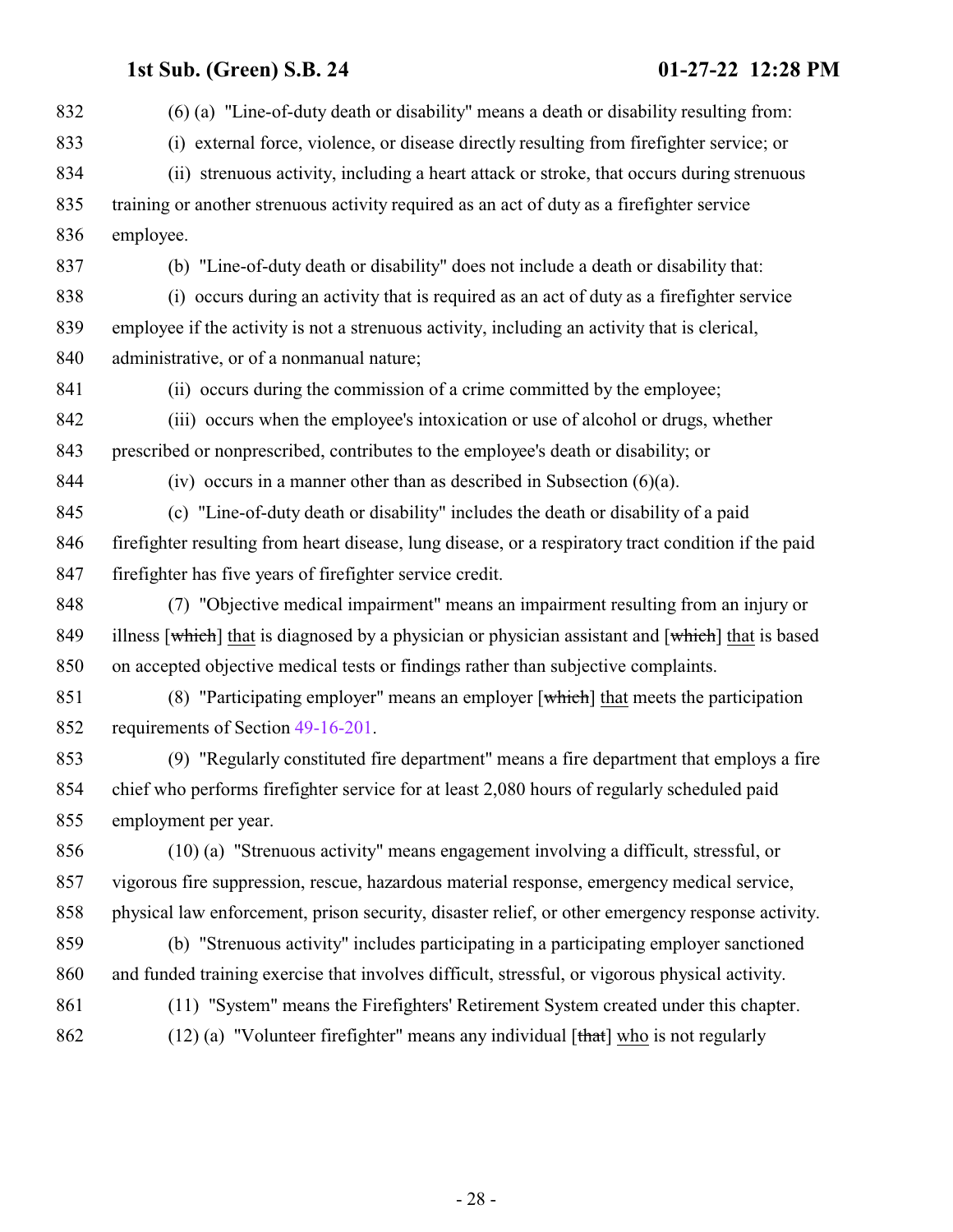<span id="page-28-0"></span>

| 863 | employed as a firefighter service employee, but who:                                             |
|-----|--------------------------------------------------------------------------------------------------|
| 864 | (i) has been trained in firefighter techniques and skills;                                       |
| 865 | (ii) continues to receive regular firefighter training; and                                      |
| 866 | (iii) is on the rolls of a legally organized volunteer fire department [which] that              |
| 867 | provides ongoing training and serves a political subdivision of the state.                       |
| 868 | (b) [An individual that] "Volunteer firefighter" does not include an individual who              |
| 869 | volunteers assistance but does not meet the requirements of Subsection $(12)(a)$ [is not a       |
| 870 | volunteer firefighter for purposes of this chapter.                                              |
| 871 | (13) "Years of service credit" means the number of periods, each to consist of 12 full           |
| 872 | months as determined by the board, whether consecutive or not, during which a firefighter        |
| 873 | service employee was employed by a participating employer or received full-time pay while on     |
| 874 | sick leave, including any time the firefighter service employee was absent in the service of the |
| 875 | United States on military duty.                                                                  |
| 876 | Section 10. Section 49-22-102 is amended to read:                                                |
| 877 | 49-22-102. Definitions.                                                                          |
| 878 | As used in this chapter:                                                                         |
| 879 | (1) "Benefits normally provided" [has the same meaning as] means the same as that                |
| 880 | term is defined in Section 49-12-102.                                                            |
| 881 | (2) (a) "Compensation" means $\frac{1}{2}$ , except as provided in Subsection (2)(c), the total  |
| 882 | amount of payments made by a participating employer to a member of this system for services      |
| 883 | rendered to the participating employer, including:                                               |
| 884 | $(i)$ bonuses;                                                                                   |
| 885 | (ii) cost-of-living adjustments;                                                                 |
| 886 | (iii) other payments currently includable in gross income and that are subject to social         |
| 887 | security deductions, including any payments in excess of the maximum amount subject to           |
| 888 | deduction under social security law;                                                             |
| 889 | (iv) amounts that the member authorizes to be deducted or reduced for salary deferral            |
| 890 | or other benefits authorized by federal law; and                                                 |
| 891 | (v) member contributions.                                                                        |
| 892 | (b) "Compensation" for purposes of this chapter may not exceed the amount allowed                |
| 893 | under Internal Revenue Code, Section $401(a)(17)$ .                                              |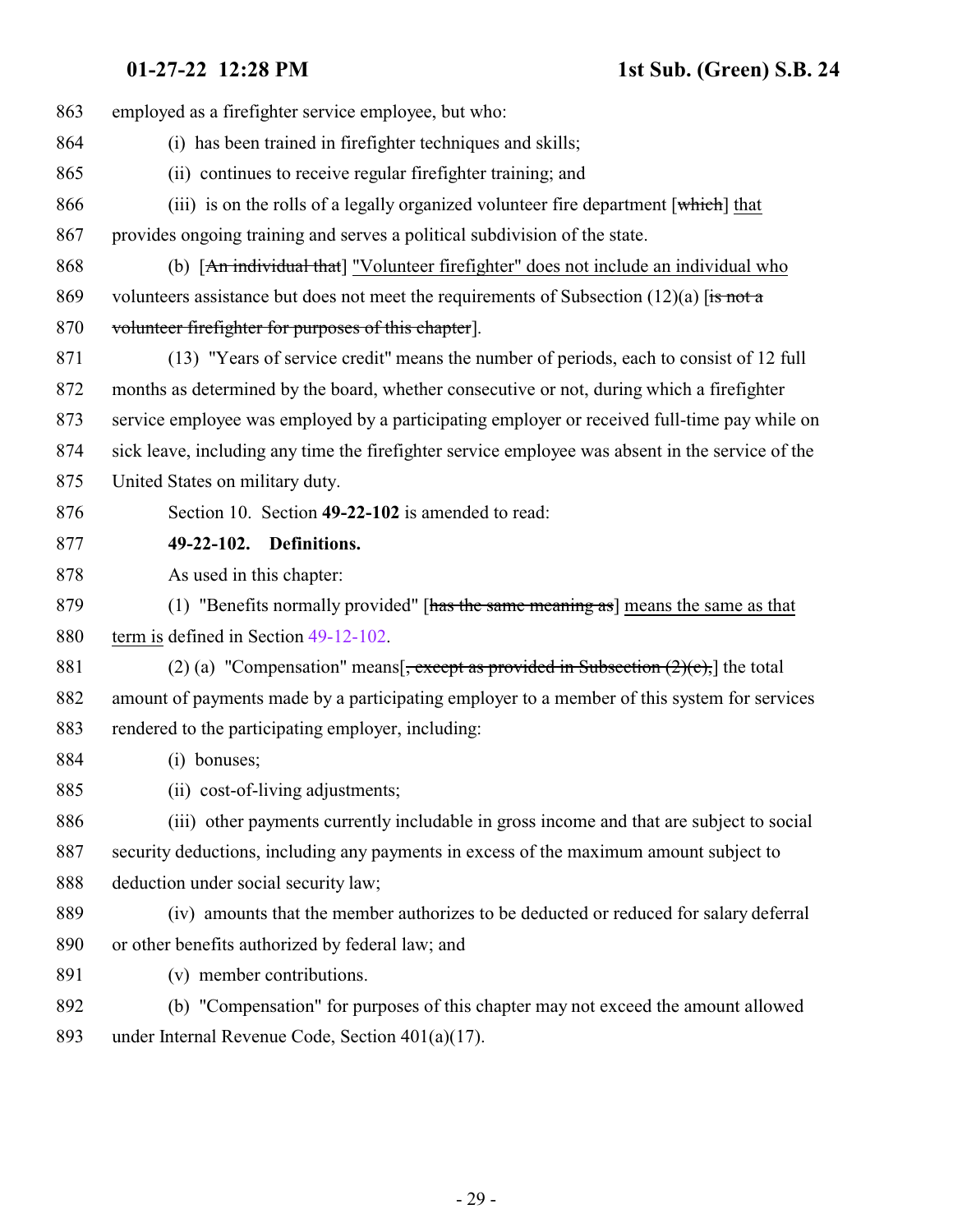(c) "Compensation" does not include: (i) the monetary value of remuneration paid in kind, including a residence or use of equipment; (ii) the cost of any employment benefits paid for by the participating employer; (iii) compensation paid to a temporary employee or an employee otherwise ineligible for service credit; (iv) any payments upon termination, including accumulated vacation, sick leave 901 payments, severance payments, compensatory time payments, or any other special payments; (v) any allowances or payments to a member for costs or expenses paid by the participating employer, including automobile costs, uniform costs, travel costs, tuition costs, housing costs, insurance costs, equipment costs, and dependent care costs; or (vi) a teacher salary bonus described in Section [53F-2-513](http://le.utah.gov/UtahCode/SectionLookup.jsp?section=53f-2-513&session=2022GS). (d) The executive director may determine if a payment not listed under this Subsection (2) falls within the definition of compensation. (3) "Corresponding Tier I system" means the system or plan that would have covered the member if the member had initially entered employment before July 1, 2011. (4) (a) "Final average salary" means the amount calculated by averaging the highest 911 five years of annual compensation preceding retirement subject to Subsections  $[({4})$  (a), (c), (c), 912 (d), and (e)] (4)(b), (c), (d), (e), and (f).  $[(a)] (b)$  Except as provided in Subsection  $[(4)(b)] (4)(c)$ , the percentage increase in annual compensation in any one of the years used may not exceed the previous year's compensation by more than 10% plus a cost-of-living adjustment equal to the decrease in the purchasing power of the dollar during the previous year, as measured by a United States Bureau of Labor Statistics Consumer Price Index average as determined by the board.  $[(b)]$  (c) In cases where the participating employer provides acceptable documentation 919 to the office, the limitation in Subsection  $[(4)(a)]$  (4)(b) may be exceeded if:  $[(\dagger)\dagger](i)$  the member has transferred from another agency; or  $[(iii)]$  (ii) the member has been promoted to a new position.  $[(e)]$  (d) If the member retires more than six months from the date of termination of employment, the member is considered to have been in service at the member's last rate of pay from the date of the termination of employment to the effective date of retirement for purposes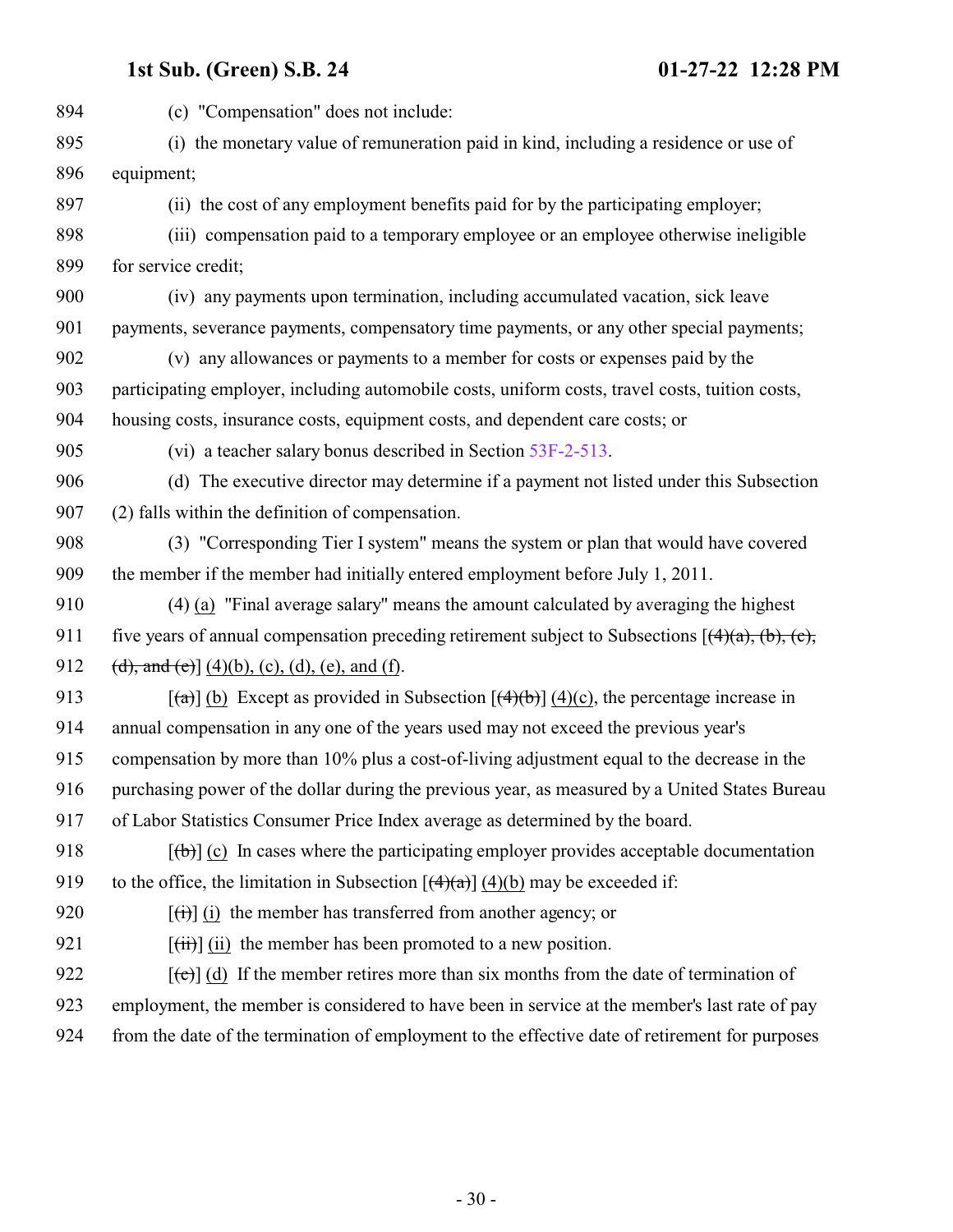| 925 | of computing the member's final average salary only.                                                     |
|-----|----------------------------------------------------------------------------------------------------------|
| 926 | $[\text{d} \cdot]$ (e) If the member has less than five years of service credit in this system, final    |
| 927 | average salary means the average annual compensation paid to the member during the full                  |
| 928 | period of service credit.                                                                                |
| 929 | $[\text{e}(\text{e})]$ (f) The annual compensation used to calculate final average salary shall be based |
| 930 | on[:] a period, as determined by the board, consistent with the period used to determine years           |
| 931 | of service credit in accordance with Subsection (8).                                                     |
| 932 | $(i)$ a calendar year for a member employed by a participating employer that is not an                   |
| 933 | educational institution; or                                                                              |
| 934 | $\left[\left(\text{ii}\right)$ a contract year for a member employed by an educational institution.      |
| 935 | (5) "Participating employer" means an employer $\lceil$ which $\rceil$ that meets the participation      |
| 936 | requirements of:                                                                                         |
| 937 | (a) Sections $49-12-201$ and $49-12-202$ ;                                                               |
| 938 | (b) Sections 49-13-201 and 49-13-202;                                                                    |
| 939 | (c) Section $49-19-201$ ; or                                                                             |
| 940 | (d) Section 49-22-201 or 49-22-202.                                                                      |
| 941 | (6) (a) "Regular full-time employee" means an employee:                                                  |
| 942 | (i) whose term of employment for a participating employer contemplates continued                         |
| 943 | employment during a fiscal or calendar year [and];                                                       |
| 944 | (ii) whose employment normally requires an average of 20 hours or more per week,                         |
| 945 | except as modified by the board[;]; and                                                                  |
| 946 | (iii) who receives benefits normally provided by the participating employer.                             |
| 947 | (b) "Regular full-time employee" includes:                                                               |
| 948 | (i) a teacher whose term of employment for a participating employer contemplates                         |
| 949 | continued employment during a school year and who teaches half time or more;                             |
| 950 | (ii) a classified school employee:                                                                       |
| 951 | (A) who is hired before July 1, 2013; and                                                                |
| 952 | (B) whose employment normally requires an average of 20 hours per week or more for                       |
| 953 | a participating employer, regardless of benefits provided;                                               |
| 954 | (iii) an appointive officer whose appointed position is full time as certified by the                    |
| 955 | participating employer;                                                                                  |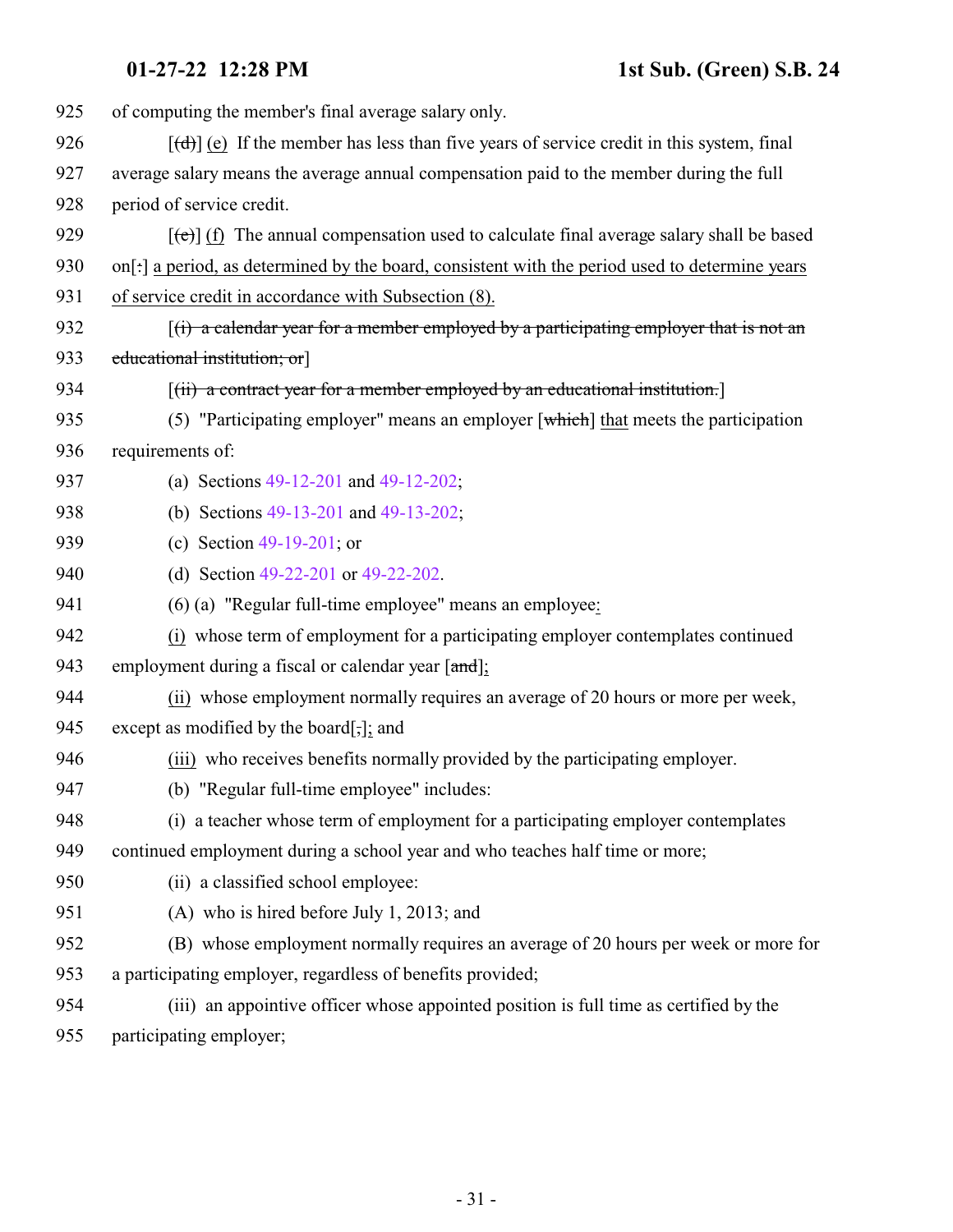| 956 | (iv) the governor, the lieutenant governor, the state auditor, the state treasurer, the        |
|-----|------------------------------------------------------------------------------------------------|
| 957 | attorney general, and a state legislator;                                                      |
| 958 | (v) an elected official not included under Subsection $(6)(b)(iv)$ whose elected position      |
| 959 | is full time as certified by the participating employer;                                       |
| 960 | (vi) a faculty member or employee of an institution of higher education who is                 |
| 961 | considered full time by that institution of higher education; and                              |
| 962 | (vii) an individual who otherwise meets the definition of this Subsection (6) who              |
| 963 | performs services for a participating employer through a professional employer organization or |
| 964 | similar arrangement.                                                                           |
| 965 | (c) "Regular full-time employee" does not include:                                             |
| 966 | (i) a firefighter service employee as defined in Section $49-23-102$ ;                         |
| 967 | (ii) a public safety service employee as defined in Section $49-23-102$ ;                      |
| 968 | (iii) a classified school employee:                                                            |
| 969 | (A) who is hired on or after July 1, 2013; and                                                 |
| 970 | (B) who does not receive benefits normally provided by the participating employer              |
| 971 | even if the employment normally requires an average of 20 hours per week or more for a         |
| 972 | participating employer;                                                                        |
| 973 | (iv) a classified school employee:                                                             |
| 974 | (A) who is hired before July 1, 2013;                                                          |
| 975 | (B) who did not qualify as a regular full-time employee before July 1, 2013;                   |
| 976 | (C) who does not receive benefits normally provided by the participating employer;             |
| 977 | and                                                                                            |
| 978 | (D) whose employment hours are increased on or after July 1, 2013, to require an               |
| 979 | average of 20 hours per week or more for a participating employer; or                          |
| 980 | (E) who is a person working on a contract:                                                     |
| 981 | (I) for the purposes of vocational rehabilitation and the employment and training of           |
| 982 | people with significant disabilities; and                                                      |
| 983 | (II) that has been set aside from procurement requirements by the state pursuant to            |
| 984 | Section 63G-6a-805 or the federal government pursuant to 41 U.S.C. Sec. 8501 et seq.           |
| 985 | (7) "System" means the New Public Employees' Tier II Contributory Retirement                   |
| 986 | System created under this chapter.                                                             |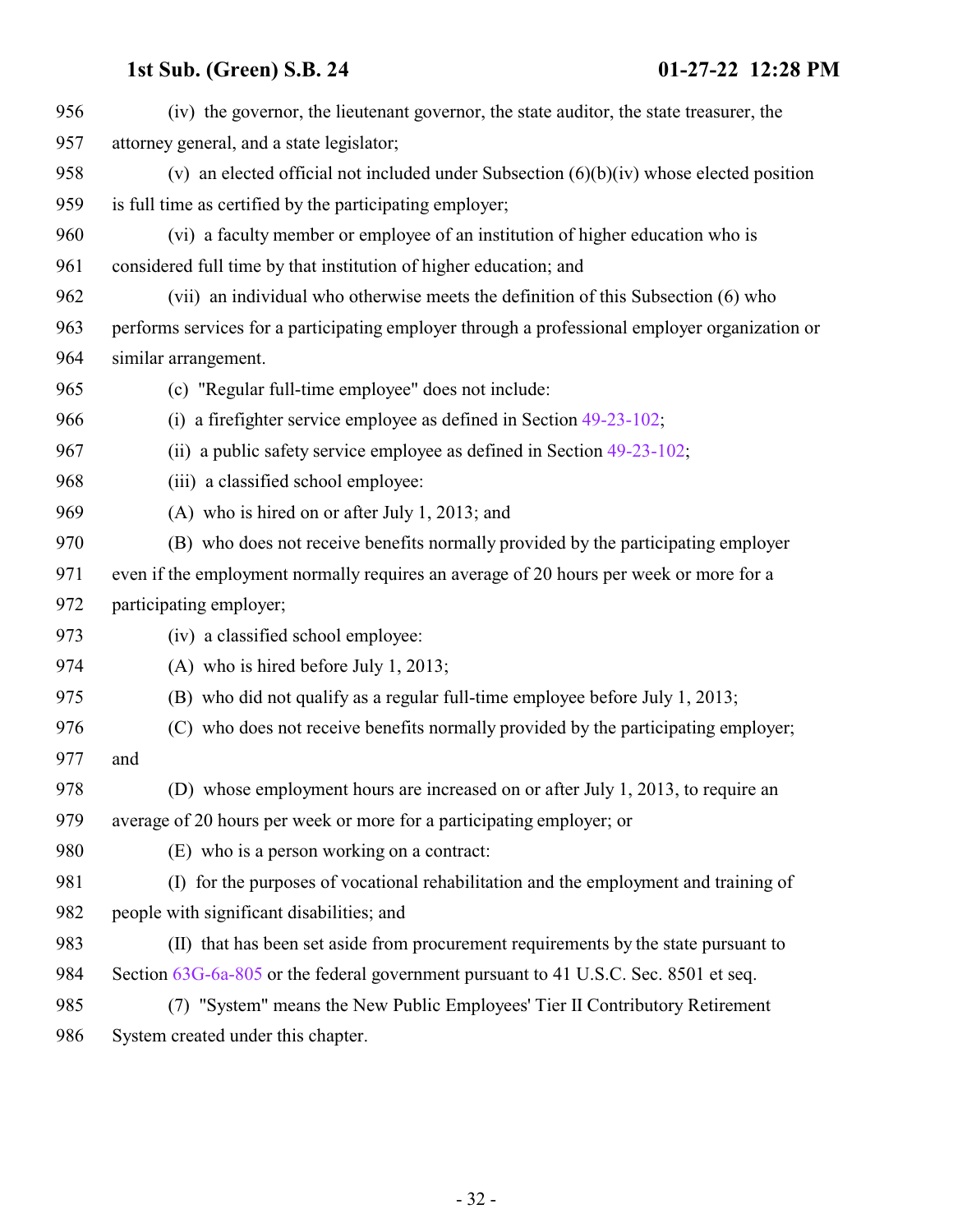<span id="page-32-0"></span>

| 987  | (8) "Years of service credit" means:                                                            |
|------|-------------------------------------------------------------------------------------------------|
| 988  | (a) a period consisting of 12 full months as determined by the board;                           |
| 989  | (b) a period determined by the board, whether consecutive or not, during which a                |
| 990  | regular full-time employee performed services for a participating employer, including any time  |
| 991  | the regular full-time employee was absent on a paid leave of absence granted by a participating |
| 992  | employer or was absent in the service of the United States government on military duty as       |
| 993  | provided by this chapter; or                                                                    |
| 994  | (c) the regular school year consisting of not less than eight months of full-time service       |
| 995  | for a regular full-time employee of an educational institution.                                 |
| 996  | Section 11. Section 49-22-201 is amended to read:                                               |
| 997  | 49-22-201. System membership -- Eligibility.                                                    |
| 998  | (1) Beginning July 1, 2011, a participating employer shall participate in this system.          |
| 999  | (2) (a) A person initially entering regular full-time employment with a participating           |
| 1000 | employer on or after July 1, 2011, who does not have service credit accrued before July 1,      |
| 1001 | 2011, in a Tier I system or plan administered by the board, is eligible:                        |
| 1002 | (i) as a member for service credit and defined contributions under the Tier II hybrid           |
| 1003 | retirement system established by Part 3, Tier II Hybrid Retirement System; or                   |
| 1004 | (ii) as a participant for defined contributions under the Tier II defined contribution plan     |
| 1005 | established by Part 4, Tier II Defined Contribution Plan.                                       |
| 1006 | (b) A person initially entering regular full-time employment with a participating               |
| 1007 | employer on or after July 1, 2011, shall:                                                       |
| 1008 | (i) make an election to participate in the system created under this chapter:                   |
| 1009 | (A) as a member for service credit and defined contributions under the Tier II hybrid           |
| 1010 | retirement system established by Part 3, Tier II Hybrid Retirement System; or                   |
| 1011 | (B) as a participant for defined contributions under the Tier II defined contribution plan      |
| 1012 | established by Part 4, Tier II Defined Contribution Plan; and                                   |
| 1013 | (ii) electronically submit to the office notification of the member's election under            |
| 1014 | Subsection $(2)(b)(i)$ in a manner approved by the office.                                      |
| 1015 | (c) An election made by a person initially entering regular full-time employment with a         |
| 1016 | participating employer under this Subsection (2) is irrevocable beginning one year from the     |
| 1017 | date of eligibility for accrual of benefits.                                                    |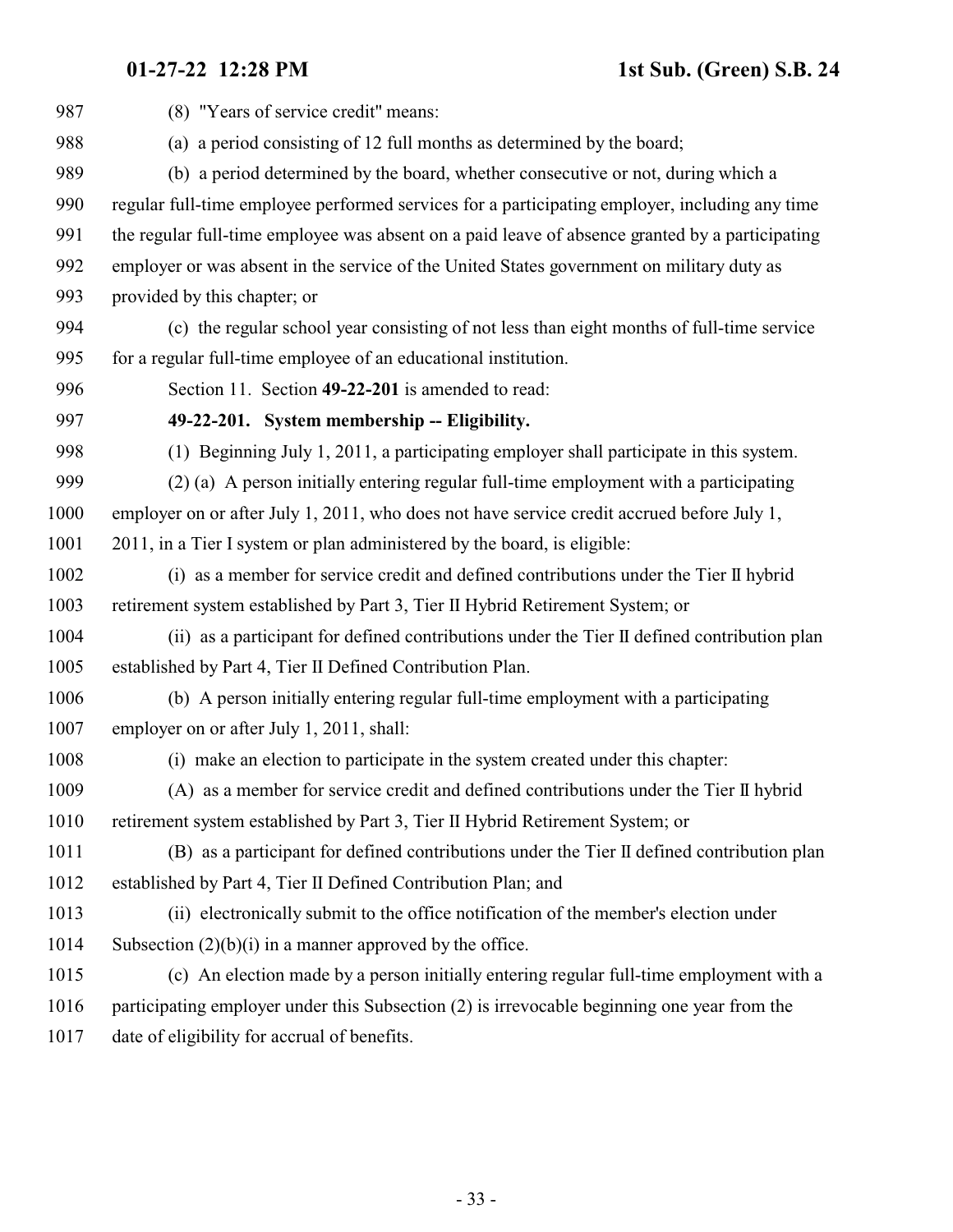<span id="page-33-0"></span>

| 1018 | (d) If no election is made under Subsection $(2)(b)(i)$ , the person shall become a                  |
|------|------------------------------------------------------------------------------------------------------|
| 1019 | member eligible for service credit and defined contributions under the Tier II hybrid retirement     |
| 1020 | system established by Part 3, Tier II Hybrid Retirement System.                                      |
| 1021 | (3) Notwithstanding the provisions of this section and except as provided in Subsection              |
| 1022 | (4), an elected official initially entering office on or after July 1, 2011:                         |
| 1023 | (a) is only eligible to participate in the Tier II defined contribution plan established             |
| 1024 | under Part 4, Tier II Defined Contribution Plan;                                                     |
| 1025 | (b) is not eligible to participate in the Tier II hybrid retirement system established               |
| 1026 | under Part 3, Tier II Hybrid Retirement System; and                                                  |
| 1027 | (c) is vested immediately in the elected official's benefit and the benefit is                       |
| 1028 | nonforfeitable, including the total amount contributed by the participating employer and the         |
| 1029 | total amount contributed by the member in the Tier II defined contribution plan.                     |
| 1030 | (4) [Notwithstanding the provisions of Subsection $(3)$ , a] $\underline{A}$ legislator or full-time |
| 1031 | elected official initially entering office on or after July 1, 2011, who has previously accrued      |
| 1032 | service credit:                                                                                      |
| 1033 | (a) in a Tier I retirement system or plan administered by the board shall continue in the            |
| 1034 | Tier I system or plan for which the legislator or full-time elected official is eligible; or         |
| 1035 | (b) in a Tier II hybrid retirement system shall continue in the Tier II system for which             |
| 1036 | the [legislator or] full-time elected official is eligible.                                          |
| 1037 | Section 12. Section 49-22-204 is amended to read:                                                    |
| 1038 | 49-22-204. Higher education employees' eligibility requirements -- Election                          |
| 1039 | between different retirement plans -- Classification requirements -- Transfer between                |
| 1040 | systems.                                                                                             |
| 1041 | $(1)$ (a) A regular full-time employee of an institution of higher education who is                  |
| 1042 | eligible to participate in either this system or in a retirement annuity contract with a public or   |
| 1043 | private system, organization, or company, designated as described in Subsection $(1)(c)$ or $(d)$ ,  |
| 1044 | shall, not later than January 1, 1979, elect to participate exclusively in this system or in an      |
| 1045 | annuity contract allowed under this Subsection (1).                                                  |
| 1046 | (b) The election is final, and no right exists to make any further election.                         |
| 1047 | (c) Except as provided in Subsection $(1)(d)$ , the Utah Board of Higher Education shall             |
| 1048 | designate the public or private retirement systems, organizations, or companies that a regular       |
|      |                                                                                                      |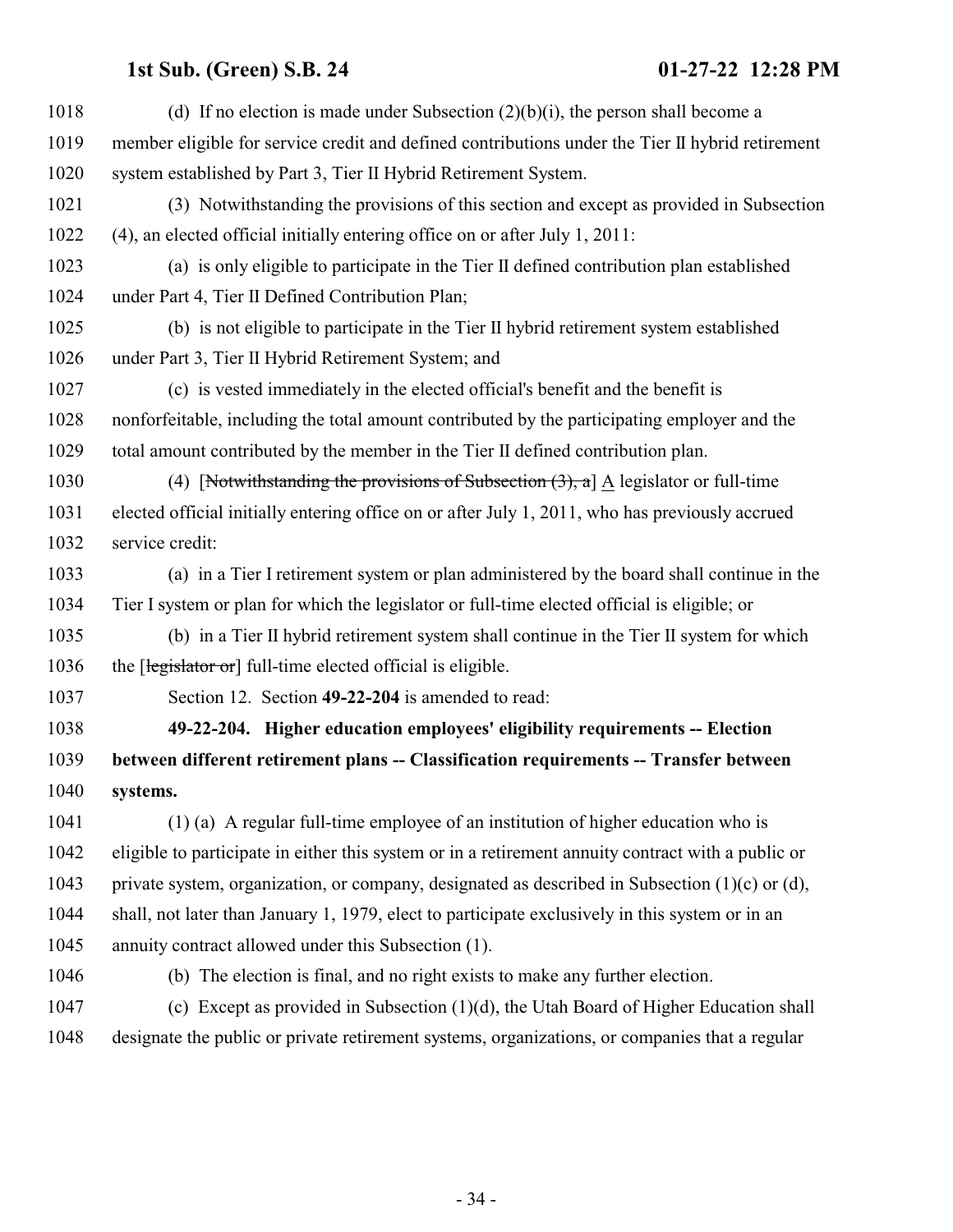| 1049 | full-time employee of an institution of higher education is eligible to participate in under    |
|------|-------------------------------------------------------------------------------------------------|
| 1050 | Subsection $(1)(a)$ .                                                                           |
| 1051 | (d) The technical college board of trustees of each technical college shall designate the       |
| 1052 | public or private retirement systems, organizations, or companies that a regular full-time      |
| 1053 | employee of each technical college is eligible to participate in under Subsection $(1)(a)$ .    |
| 1054 | (2) (a) A regular full-time employee hired by an institution of higher education after          |
| 1055 | January 1, 1979, may participate only in the retirement plan [which attaches to] designated for |
| 1056 | the person's employment classification.                                                         |
| 1057 | (b) Each institution of higher education shall prepare or amend existing employment             |
| 1058 | classifications, under the direction of the Utah Board of Higher Education, or the technical    |
| 1059 | college board of trustees of each technical college for each technical college, so that each    |
| 1060 | classification is assigned with either:                                                         |
| 1061 | (i) this system; or                                                                             |
| 1062 | (ii) a public or private system, organization, or company designated by:                        |
| 1063 | (A) except as provided under Subsection $(2)(b)(ii)(B)$ , the Utah Board of Higher              |
| 1064 | Education; or                                                                                   |
| 1065 | (B) the technical college board of trustees of each technical college for regular               |
| 1066 | full-time employees of each technical college.                                                  |
| 1067 | (c) Notwithstanding a person's employment classification assignment under Subsection            |
| 1068 | $(2)(b)$ , a regular full-time employee who begins employment with an institution of higher     |
| 1069 | education has a one-time irrevocable election to continue participation in this system if the   |
| 1070 | employee:                                                                                       |
| 1071 | (i) has service credit in this system before the date of employment with the institution        |
| 1072 | of higher education; and                                                                        |
| 1073 | (ii) makes the election before participating in the system described in Subsection              |
| 1074 | $(2)(b)(ii)$ .                                                                                  |
| 1075 | (3) A regular full-time employee hired by an institution of higher education on or after        |
| 1076 | July 1, 2011, whose employment classification requires participation in this system may elect   |
| 1077 | to continue participation in this system upon change to an employment classification [which]    |
| 1078 | that requires participation in a public or private system, organization, or company designated  |
| 1079 | by:                                                                                             |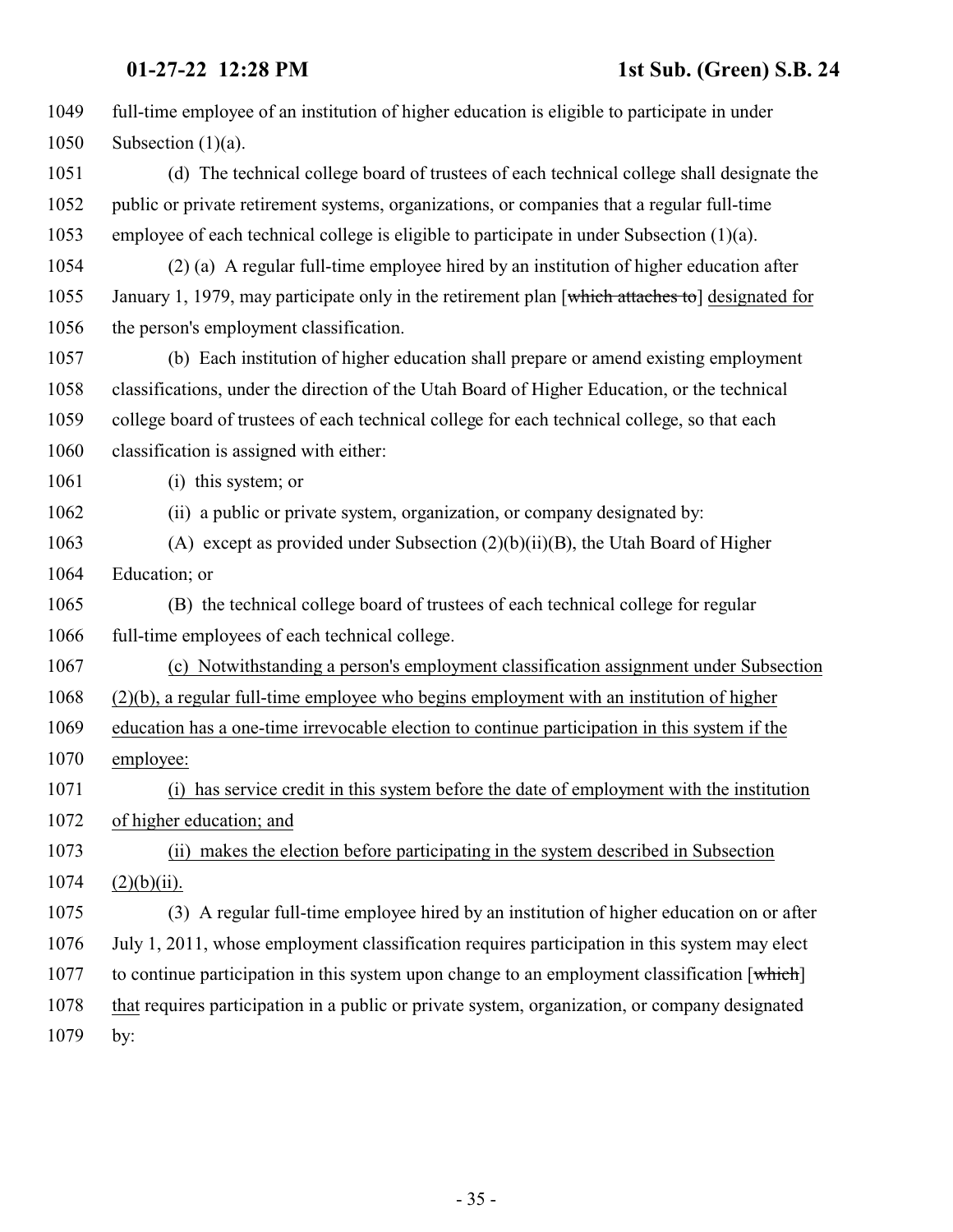<span id="page-35-0"></span>

| 1080 | (a) except as provided in Subsection $(3)(b)$ , the Utah Board of Higher Education; or       |
|------|----------------------------------------------------------------------------------------------|
| 1081 | (b) the technical college board of trustees of each technical college for regular full-time  |
| 1082 | employees of each technical college.                                                         |
| 1083 | (4) A regular full-time employee hired by an institution of higher education on or after     |
| 1084 | July 1, 2011, whose employment classification requires participation in this system shall    |
| 1085 | participate in this system.                                                                  |
| 1086 | (5) An employee's participation or election described in this section:                       |
| 1087 | (a) shall be made in accordance with this section; and                                       |
| 1088 | (b) is subject to requirements under federal law and rules made by the board.                |
| 1089 | Section 13. Section 49-22-205 is amended to read:                                            |
| 1090 | 49-22-205. Exemptions from participation in system.                                          |
| 1091 | (1) Upon filing a written request for exemption with the office, the following               |
| 1092 | employees are exempt from participation in the system as provided in this section:           |
| 1093 | (a) an executive department head of the state;                                               |
| 1094 | (b) a member of the State Tax Commission;                                                    |
| 1095 | (c) a member of the Public Service Commission;                                               |
| 1096 | (d) a member of a full-time or part-time board or commission;                                |
| 1097 | (e) an employee of the Governor's Office of Planning and Budget;                             |
| 1098 | an employee of the Governor's Office of Economic Opportunity;<br>(f)                         |
| 1099 | (g) an employee of the Commission on Criminal and Juvenile Justice;                          |
| 1100 | (h) an employee of the Governor's Office;                                                    |
| 1101 | an employee of the State Auditor's Office;<br>(i)                                            |
| 1102 | an employee of the State Treasurer's Office;<br>(i)                                          |
| 1103 | (k) any other member who is permitted to make an election under Section $49-11-406$ ;        |
| 1104 | (1) a person appointed as a city manager or appointed as a city administrator or another     |
| 1105 | at-will employee of a municipality, county, or other political subdivision;                  |
| 1106 | (m) an employee of an interlocal cooperative agency created under Title 11, Chapter          |
| 1107 | 13, Interlocal Cooperation Act, who is engaged in a specialized trade customarily provided   |
| 1108 | through membership in a labor organization that provides retirement benefits to its members; |
| 1109 | and                                                                                          |
| 1110 | (n) an employee serving as an exchange employee from outside the state for an                |
|      |                                                                                              |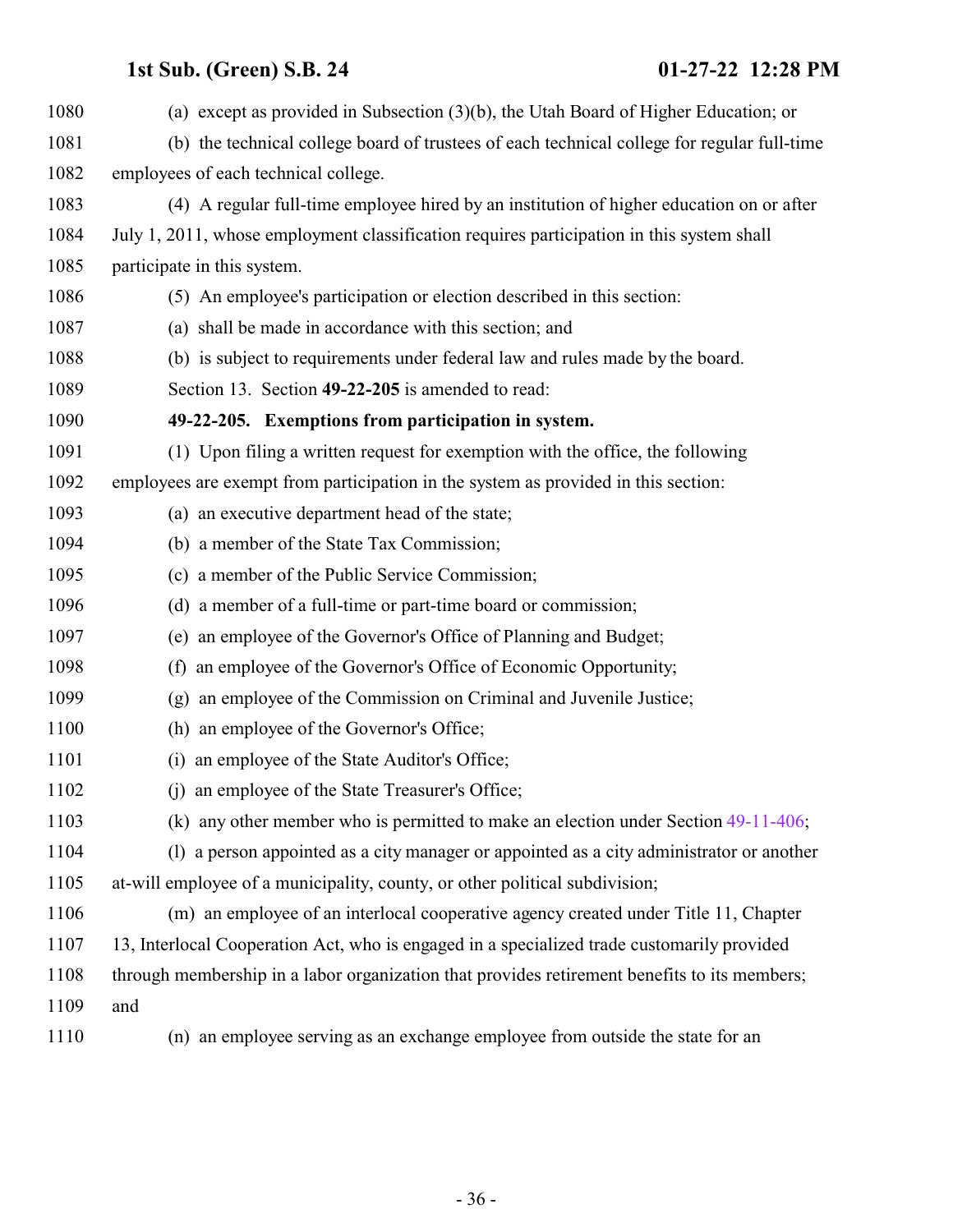| 1111 | employer who has elected to make all of the employer's exchange employees eligible for           |
|------|--------------------------------------------------------------------------------------------------|
| 1112 | service credit in this system.                                                                   |
| 1113 | (2) (a) A participating employer shall prepare and maintain a list designating those             |
| 1114 | positions eligible for exemption under Subsection (1).                                           |
| 1115 | (b) An employee may not be exempted unless the employee is employed in a position                |
| 1116 | designated by the participating employer under Subsection (1).                                   |
| 1117 | $(3)$ (a) In accordance with this section, Section 49-12-203, and Section 49-13-203, a           |
| 1118 | municipality, county, or political subdivision may not exempt a total of more than 50 positions  |
| 1119 | or a number equal to 10% of the eligible employees of the municipality, county, or political     |
| 1120 | subdivision, whichever is less.                                                                  |
| 1121 | (b) A municipality, county, or political subdivision may exempt at least one regular             |
| 1122 | full-time employee.                                                                              |
| 1123 | (4) Each participating employer shall:                                                           |
| 1124 | (a) maintain a list of employee exemptions; and                                                  |
| 1125 | (b) update an employee exemption in the event of any change.                                     |
| 1126 | (5) Beginning on the effective date of the exemption for an employee who elects to be            |
| 1127 | exempt in accordance with Subsection (1):                                                        |
| 1128 | (a) for a member of the Tier II defined contribution plan:                                       |
| 1129 | (i) the participating employer shall contribute the nonelective contribution and the             |
| 1130 | amortization rate described in Section $49-22-401$ , except that the nonelective contribution is |
| 1131 | exempt from the vesting requirements of Subsection $49-22-401(3)(a)$ ; [and]                     |
| 1132 | (ii) the member may make voluntary deferrals as provided in Section 49-22-401; and               |
| 1133 | (iii) the member is not eligible for additional service credit in the plan for the period of     |
| 1134 | exempt employment; and                                                                           |
| 1135 | (b) for a member of the Tier II hybrid retirement system:                                        |
| 1136 | (i) the participating employer shall contribute the nonelective contribution and the             |
| 1137 | amortization rate described in Section $49-22-401$ , except that the contribution is exempt from |
| 1138 | the vesting requirements of Subsection $49-22-401(3)(a)$ ;                                       |
| 1139 | (ii) the member may make voluntary deferrals as provided in Section $49-22-401$ ; and            |
| 1140 | (iii) the member is not eligible for additional service credit in the system for the period      |
| 1141 | of exempt employment.                                                                            |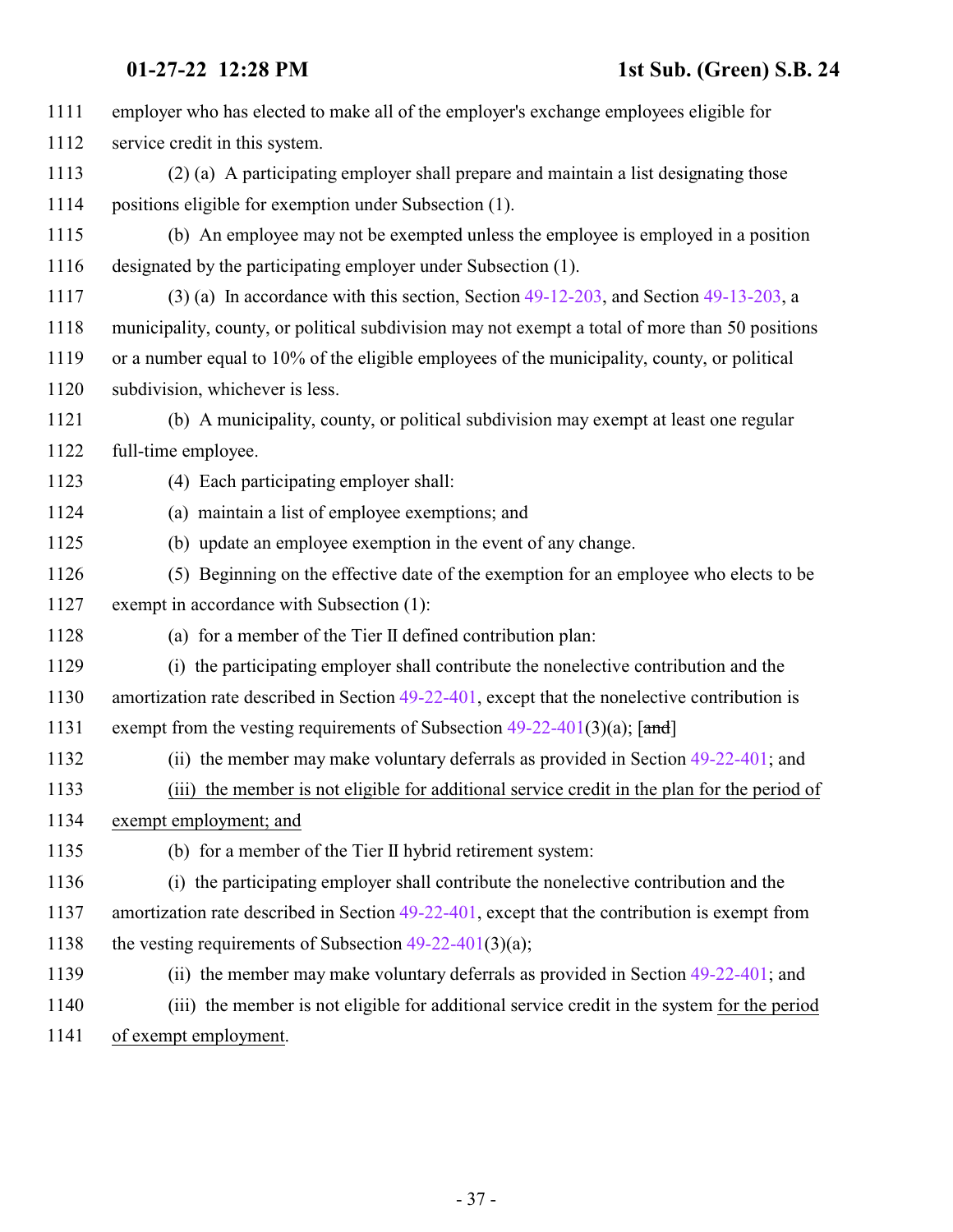<span id="page-37-0"></span>

| 1142 | (6) If an employee who is a member of the Tier II hybrid retirement system                           |
|------|------------------------------------------------------------------------------------------------------|
| 1143 | subsequently revokes the election of exemption made under Subsection (1), the provisions             |
| 1144 | described in Subsection $(5)(b)$ shall no longer be applicable and the coverage for the employee     |
| 1145 | shall be effective prospectively as provided in Part 3, Tier II Hybrid Retirement System.            |
| 1146 | (7) (a) All employer contributions made on behalf of an employee shall be invested in                |
| 1147 | accordance with Subsection $49-22-303(3)(a)$ or $49-22-401(4)(a)$ until the one-year election        |
| 1148 | period under Subsection $49-22-201(2)(c)$ is expired if the employee:                                |
| 1149 | $(i)$ elects to be exempt in accordance with Subsection $(1)$ ; and                                  |
| 1150 | (ii) continues employment with the participating employer through the one-year                       |
| 1151 | election period under Subsection $49-22-201(2)(c)$ .                                                 |
| 1152 | (b) An employee is entitled to receive a distribution of the employer contributions                  |
| 1153 | made on behalf of the employee and all associated investment gains and losses if the employee:       |
| 1154 | (i) elects to be exempt in accordance with Subsection $(1)$ ; and                                    |
| 1155 | (ii) terminates employment prior to the one-year election period under Subsection                    |
| 1156 | 49-22-201(2)(c).                                                                                     |
| 1157 | $(8)$ (a) The office shall make rules to implement this section.                                     |
| 1158 | (b) The rules made under this Subsection (8) shall include provisions to allow the                   |
| 1159 | exemption provided under Subsection (1) to apply to all contributions made beginning on or           |
| 1160 | after July 1, 2011, on behalf of an exempted employee who began the employment before May            |
| 1161 | 8, 2012.                                                                                             |
| 1162 | (9) An employee's exemption, participation, or election described in this section:                   |
| 1163 | (a) shall be made in accordance with this section; and                                               |
| 1164 | (b) is subject to requirements under federal law and rules made by the board.                        |
| 1165 | Section 14. Section 49-22-401 is amended to read:                                                    |
| 1166 | 49-22-401. Contributions -- Rates.                                                                   |
| 1167 | (1) Up to the amount allowed by federal law, the participating employer shall make a                 |
| 1168 | nonelective contribution of 10% of the participant's compensation to a defined contribution          |
| 1169 | plan.                                                                                                |
| 1170 | $(2)$ (a) The participating employer shall contribute the 10% nonelective contribution               |
| 1171 | described in Subsection $(1)$ to a defined contribution plan qualified under Section $401(k)$ of the |
| 1172 | Internal Revenue Code [which] that:                                                                  |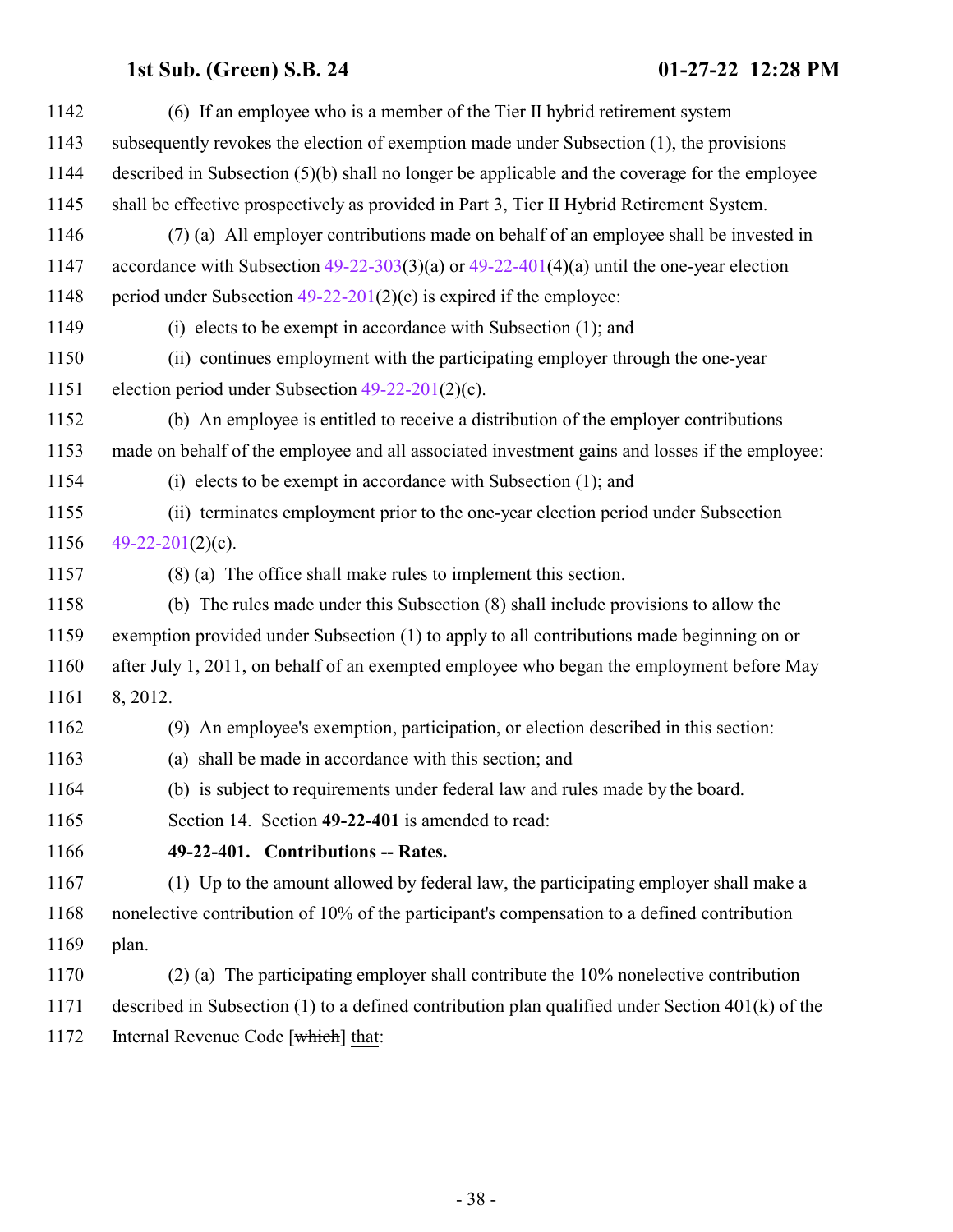| (i) is sponsored by the board; and                                                                   |
|------------------------------------------------------------------------------------------------------|
| (ii) has been grandfathered under Section 1116 of the Federal Tax Reform Act of 1986.                |
| (b) The member may make voluntary deferrals to:                                                      |
| (i) the qualified $401(k)$ plan [ $\text{which}$ ] that receives the employer contribution described |
| in this Subsection $(2)$ ; or                                                                        |
| (ii) at the member's option, another defined contribution plan established by the                    |
| participating employer.                                                                              |
| (c) In addition to the percent specified under Subsection $(2)(a)$ , the participating               |
| employer shall pay the corresponding Tier I system amortization rate of the employee's               |
| compensation to the office to be applied to the employer's corresponding Tier I system liability.    |
| $(3)$ (a) Except as provided under Subsection (3)(c), the total amount contributed by the            |
| participating employer under Subsection (2)(a) vests to the member upon accruing four years of       |
| employment as a regular full-time employee under this title.                                         |
| (b) The total amount contributed by the member under Subsection $(2)(b)$ vests to the                |
| member's benefit immediately and is nonforfeitable.                                                  |
| (c) (i) Upon filing a written request for exemption with the office, an eligible employee            |
| is exempt from the vesting requirements of Subsection $(3)(a)$ in accordance with Section            |
| 49-22-205.                                                                                           |
| (ii) An employee who is exempt under this Subsection $(3)(c)$ is not eligible for                    |
| additional service credit in the plan for the period of exempt employment.                           |
| (d) (i) Years of employment under Subsection $(3)(a)$ includes any fraction of a year to             |
| which the member may be entitled.                                                                    |
| (ii) At the time of vesting, if a member's years of service credit is within one-tenth of            |
| one year of the total years required for vesting, the member shall be considered to have the total   |
| years of employment required for vesting.                                                            |
| $(4)$ (a) Contributions made by a participating employer under Subsection $(2)(a)$ shall be          |
| invested in a default option selected by the board until the member is vested in accordance with     |
| Subsection $(3)(a)$ .                                                                                |
| (b) A member may direct the investment of contributions including associated                         |
| investment gains and losses made by a participating employer under Subsection (2)(a) only            |
| after the contributions have vested in accordance with Subsection $(3)(a)$ .                         |
|                                                                                                      |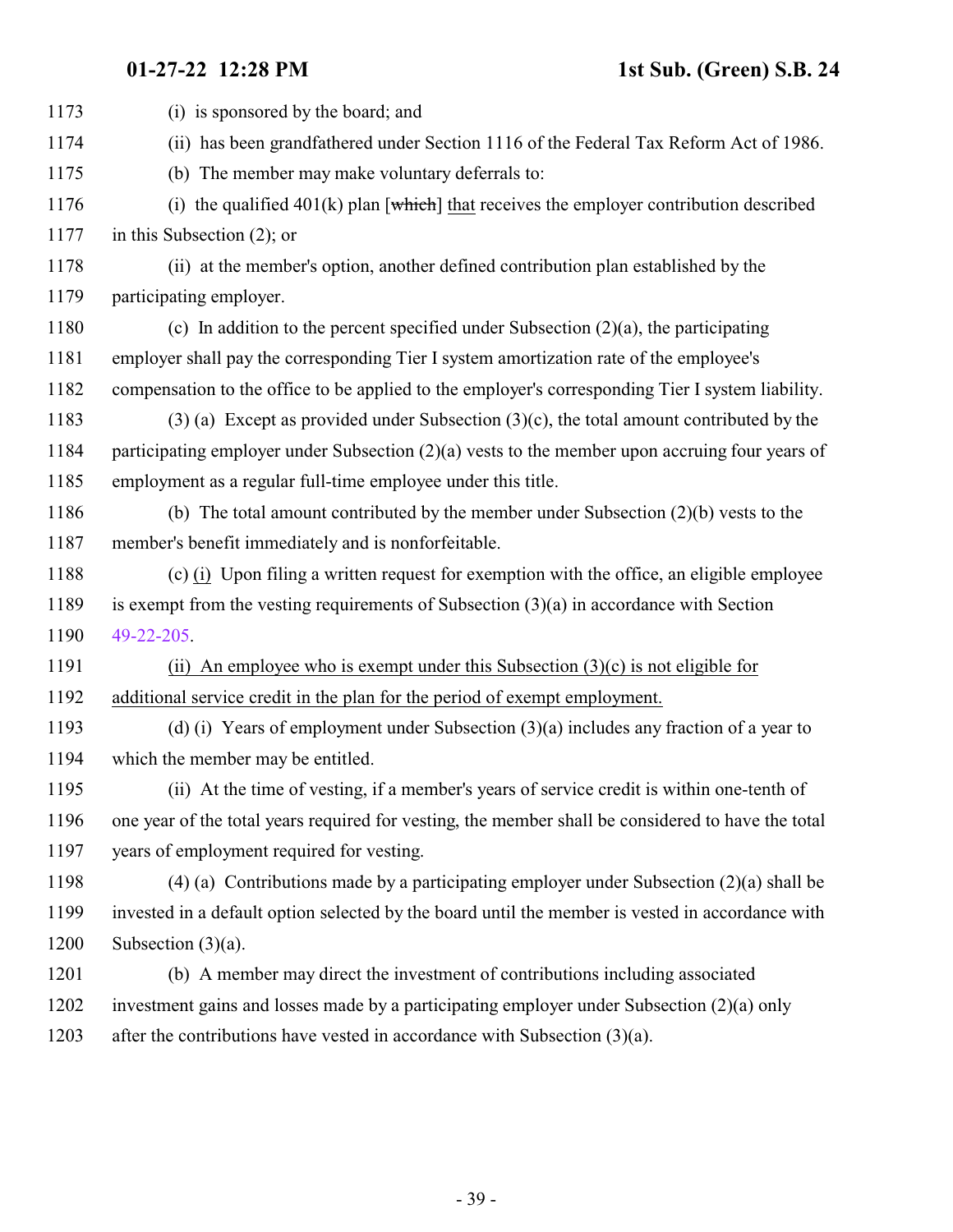(c) A member may direct the investment of contributions made by the member under Subsection (3)(b). (5) No loans shall be available from contributions made by a participating employer under Subsection (2)(a). (6) No hardship distributions shall be available from contributions made by a participating employer under Subsection (2)(a).

 (7) (a) Except as provided in Subsection (7)(b), if a member terminates employment with a participating employer prior to the vesting period described in Subsection (3)(a), all contributions made by a participating employer on behalf of the member including associated investment gains and losses under Subsection (2)(a) are subject to forfeiture.

 (b) If a member who terminates employment with a participating employer prior to the vesting period described in Subsection (3)(a) subsequently enters employment with the same or another participating employer within 10 years of the termination date of the previous employment:

 (i) all contributions made by the previous participating employer on behalf of the member including associated investment gains and losses shall be reinstated upon the member's employment as a regular full-time employee; and

 (ii) the length of time that the member worked with the previous employer shall be included in determining whether the member has completed the vesting period under 1223 Subsection  $(3)(a)$ .

 (c) The office shall establish a forfeiture account and shall specify the uses of the forfeiture account, which may include an offset against administrative costs or employer contributions made under this section.

1227 (8) The office may request from any other  $\lceil \frac{\text{qualified }401(k)}{\text{plan under Subsection}} \rceil$ 1228 (2)(b)(ii) any relevant information pertaining to the maintenance of  $[its]$  the plan's tax qualification under the Internal Revenue Code.

1230 (9) The office may take any action [which in its] that in the office's judgment is 1231 necessary to maintain the tax-qualified status of  $[its]$  the office's 401(k) defined contribution plan under federal law.

<span id="page-39-0"></span>Section 15. Section **49-23-102** is amended to read:

**49-23-102. Definitions.**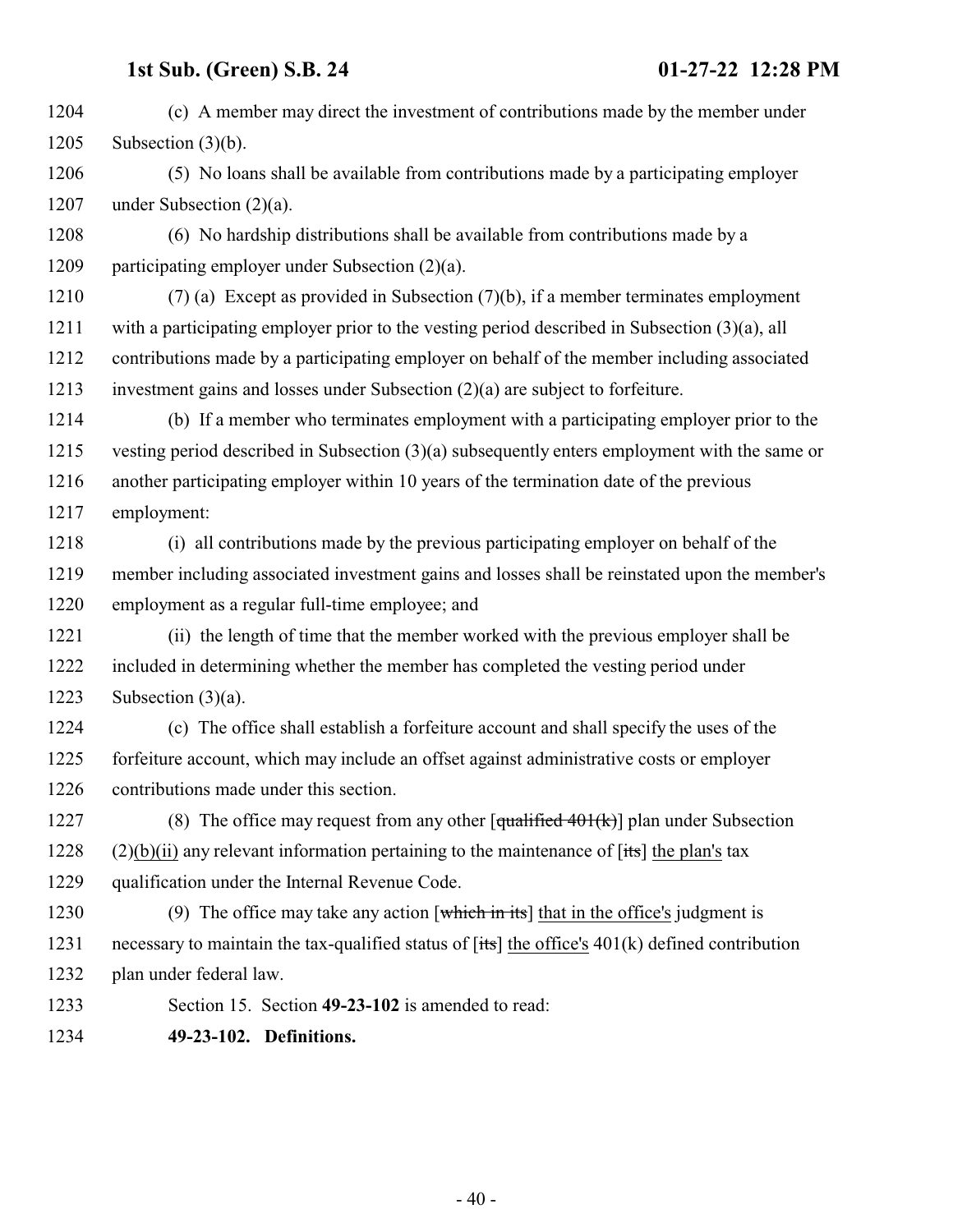As used in this chapter: (1) (a) "Compensation" means the total amount of payments that are includable in gross income received by a public safety service employee or a firefighter service employee as base income for the regularly scheduled work period. The participating employer shall establish the regularly scheduled work period. Base income shall be determined prior to the deduction of any amounts the public safety service employee or firefighter service employee authorizes to be deducted for salary deferral or other benefits authorized by federal law. (b) "Compensation" includes performance-based bonuses and cost-of-living adjustments. (c) "Compensation" does not include: (i) overtime; 1246 (ii) sick pay incentives; 1247 (iii) retirement pay incentives; (iv) the monetary value of remuneration paid in kind, as in a residence, use of equipment or uniform, travel, or similar payments; (v) a lump-sum payment or special payment covering accumulated leave; and (vi) all contributions made by a participating employer under this system or under any other employee benefit system or plan maintained by a participating employer for the benefit of a member or participant. (d) "Compensation" for purposes of this chapter may not exceed the amount allowed under Section 401(a)(17), Internal Revenue Code. (2) "Corresponding Tier I system" means the system or plan that would have covered the member if the member had initially entered employment before July 1, 2011. (3) "Dispatcher" means the same as that term is defined in Section [53-6-102](http://le.utah.gov/UtahCode/SectionLookup.jsp?section=53-6-102&session=2022GS). (4) (a) "Final average salary" means the amount calculated by averaging the highest 1260 five years of annual compensation preceding retirement subject to Subsections  $[(4)(a), (b), (c)]$ 1261 (d), and (e)] (4)(b), (c), (d), (e), and (f). 1262 [(a)] (b) Except as provided in Subsection  $[(4)(b)] (4)(c)$ , the percentage increase in annual compensation in any one of the years used may not exceed the previous year's compensation by more than 10% plus a cost-of-living adjustment equal to the decrease in the purchasing power of the dollar during the previous year, as measured by a United States Bureau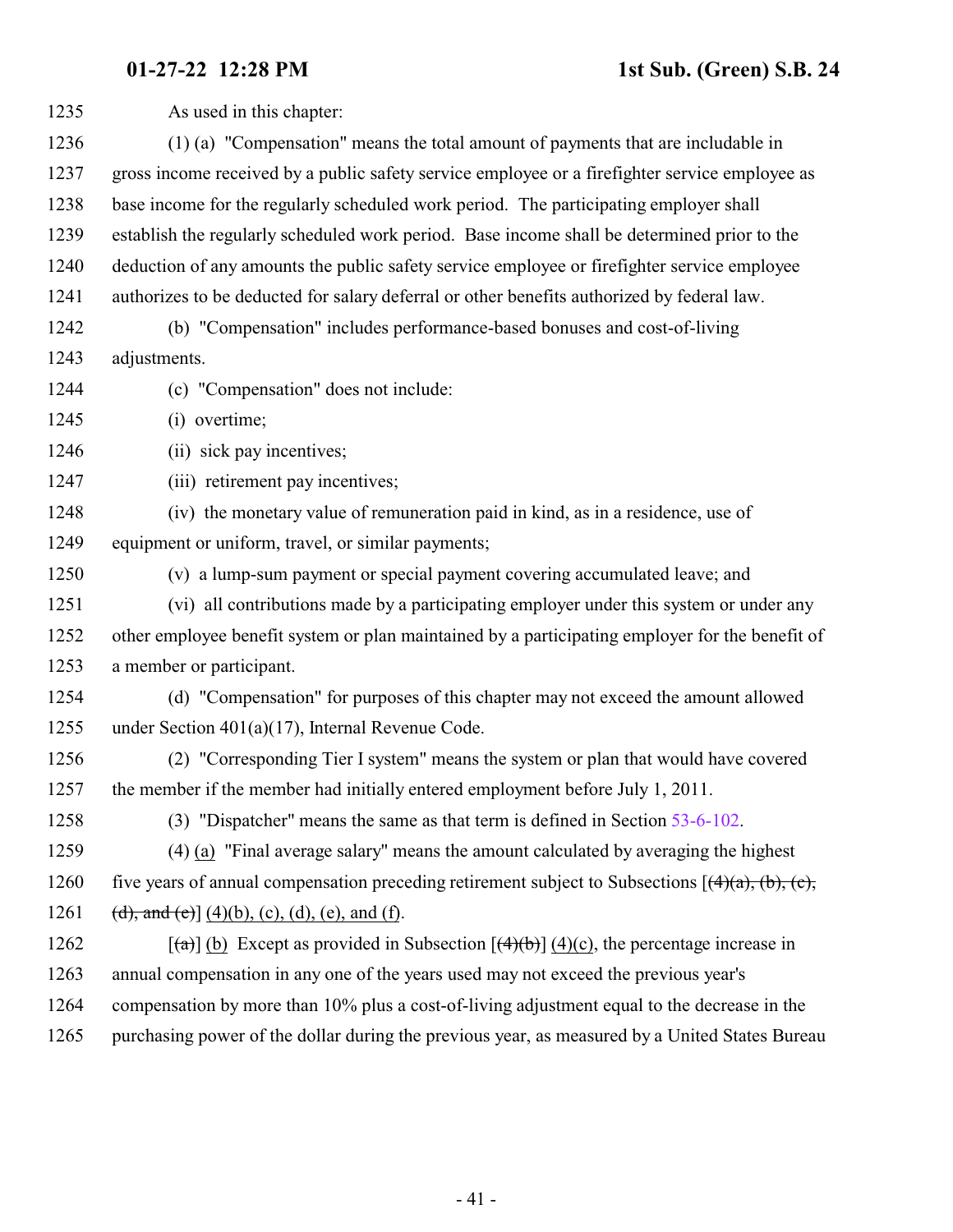| 1266 | of Labor Statistics Consumer Price Index average as determined by the board.                                         |
|------|----------------------------------------------------------------------------------------------------------------------|
| 1267 | $[\phi]$ (c) In cases where the participating employer provides acceptable documentation                             |
| 1268 | to the office, the limitation in Subsection $[(4)(a)]$ (4)(b) may be exceeded if:                                    |
| 1269 | (i) the member has transferred from another agency; or                                                               |
| 1270 | (ii) the member has been promoted to a new position.                                                                 |
| 1271 | $[\text{e}^{-\text{e}}]$ (d) If the member retires more than six months from the date of termination of              |
| 1272 | employment, the member is considered to have been in service at the member's last rate of pay                        |
| 1273 | from the date of the termination of employment to the effective date of retirement for purposes                      |
| 1274 | of computing the member's final average salary only.                                                                 |
| 1275 | $[\text{d} \cdot \text{d} \cdot]$ (e) If the member has less than five years of service credit in this system, final |
| 1276 | average salary means the average annual compensation paid to the member during the full                              |
| 1277 | period of service credit.                                                                                            |
| 1278 | $[\text{e}(\text{e})]$ (f) The annual compensation used to calculate final average salary shall be based             |
| 1279 | on[:] a period, as determined by the board, consistent with the period used to determine years                       |
| 1280 | of service credit in accordance with Subsection (14).                                                                |
| 1281 | $(i)$ a calendar year for a member employed by a participating employer that is not an                               |
| 1282 | educational institution; or                                                                                          |
| 1283 | $\left[\left(\text{ii}\right)$ a contract year for a member employed by an educational institution.                  |
| 1284 | (5) (a) "Firefighter service" means employment normally requiring an average of 2,080                                |
| 1285 | hours of regularly scheduled employment per year rendered by a member who is:                                        |
| 1286 | (i) a firefighter service employee trained in firefighter techniques and assigned to a                               |
| 1287 | position of hazardous duty with a regularly constituted fire department;                                             |
| 1288 | (ii) the state fire marshal appointed under Section 53-7-103 or a deputy state fire                                  |
| 1289 | marshal; or                                                                                                          |
| 1290 | (iii) a firefighter service employee who is:                                                                         |
| 1291 | (A) hired on or after July 1, 2021;                                                                                  |
| 1292 | (B) trained in firefighter techniques;                                                                               |
| 1293 | (C) assigned to a position of hazardous duty; and                                                                    |
| 1294 | employed by the state as a participating employer.<br>(D)                                                            |
| 1295 | (b) "Firefighter service" does not include secretarial staff or other similar employees.                             |
| 1296 | (6) (a) "Firefighter service employee" means an employee of a participating employer                                 |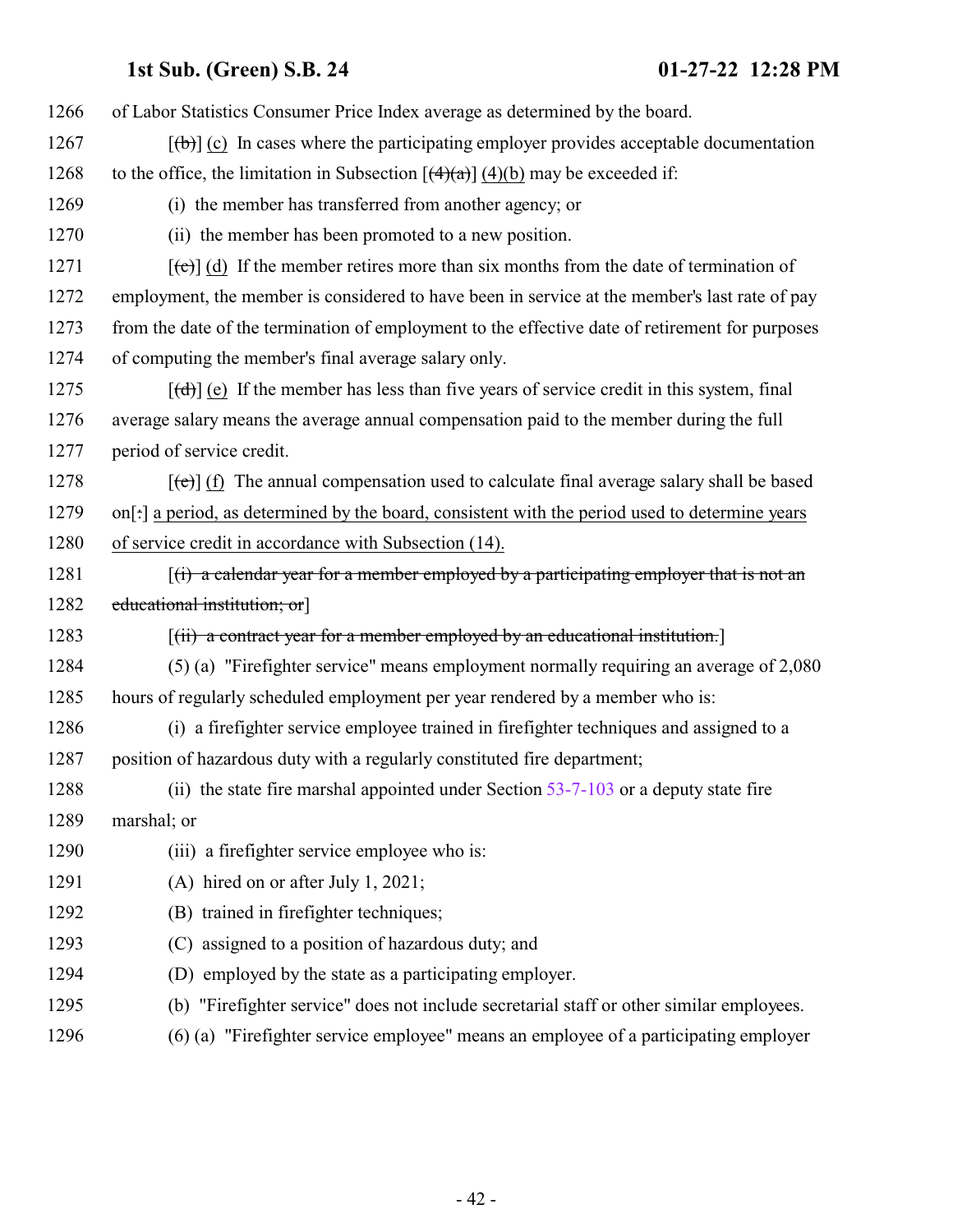| 1297 | who provides firefighter service under this chapter.                                                |
|------|-----------------------------------------------------------------------------------------------------|
| 1298 | (b) "Firefighter service employee" does not include an employee of a regularly                      |
| 1299 | constituted fire department who does not perform firefighter service.                               |
| 1300 | (7) (a) "Line-of-duty death" means a death resulting from:                                          |
| 1301 | (i) external force, violence, or disease occasioned by an act of duty as a public safety            |
| 1302 | service or firefighter service employee; or                                                         |
| 1303 | (ii) strenuous activity, including a heart attack or stroke, that occurs during strenuous           |
| 1304 | training or another strenuous activity required as an act of duty as a public safety service or     |
| 1305 | firefighter service employee.                                                                       |
| 1306 | (b) "Line-of-duty death" does not include a death that:                                             |
| 1307 | (i) occurs during an activity that is required as an act of duty as a public safety service         |
| 1308 | or firefighter service employee if the activity is not a strenuous activity, including an activity  |
| 1309 | that is clerical, administrative, or of a nonmanual nature;                                         |
| 1310 | (ii) occurs during the commission of a crime committed by the employee;                             |
| 1311 | (iii) the employee's intoxication or use of alcohol or drugs, whether prescribed or                 |
| 1312 | nonprescribed, contributes to the employee's death; or                                              |
| 1313 | (iv) occurs in a manner other than as described in Subsection $(7)(a)$ .                            |
| 1314 | (8) "Participating employer" means an employer $\lceil$ which $\rceil$ that meets the participation |
| 1315 | requirements of:                                                                                    |
| 1316 | (a) Sections 49-14-201 and 49-14-202;                                                               |
| 1317 | (b) Sections 49-15-201 and 49-15-202;                                                               |
| 1318 | (c) Sections $49-16-201$ and $49-16-202$ ; or                                                       |
| 1319 | (d) Sections 49-23-201 and 49-23-202.                                                               |
| 1320 | (9) (a) "Public safety service" means employment normally requiring an average of                   |
| 1321 | 2,080 hours of regularly scheduled employment per year rendered by a member who is $[\pi]$ :        |
| 1322 | (i) a law enforcement officer in accordance with Section $53-13-103$ ;                              |
| 1323 | (ii) a correctional officer in accordance with Section $53-13-104$ ;                                |
| 1324 | (iii) a special function officer approved in accordance with Sections 49-15-201 and                 |
| 1325 | $53 - 13 - 105$ ;                                                                                   |
| 1326 | (iv) a dispatcher who is certified in accordance with Section $53-6-303$ ; [and]                    |
| 1327 | (v) a full-time member of the Board of Pardons and Parole created under Section                     |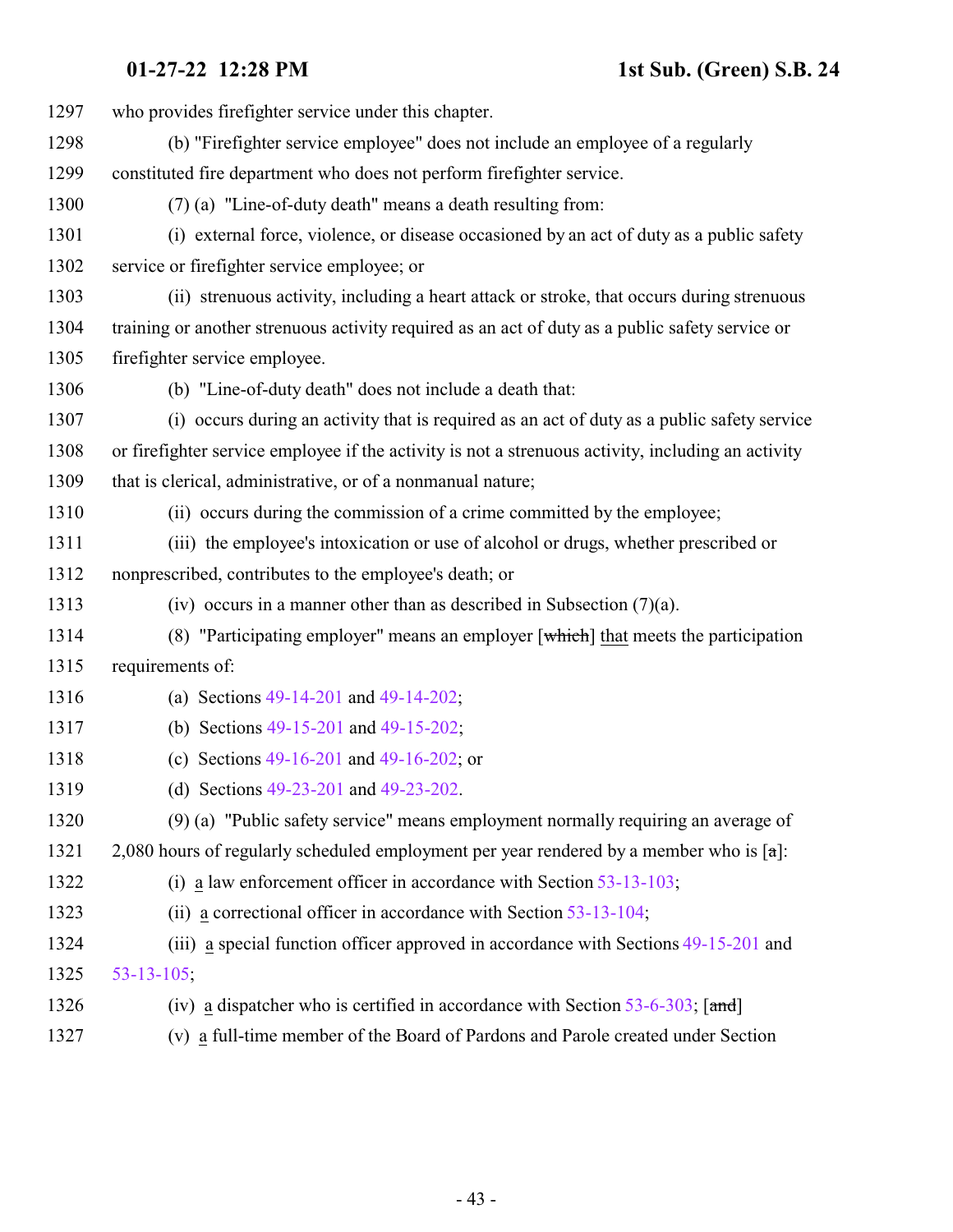<span id="page-43-0"></span>

| 1328 | $77 - 27 - 2$ [.];                                                                                            |
|------|---------------------------------------------------------------------------------------------------------------|
| 1329 | (vi) the commissioner of the Department of Public Safety; or                                                  |
| 1330 | (vii) the executive director of the Department of Corrections.                                                |
| 1331 | (b) Except [as provided under Subsections $(9)(a)(iv)$ and $(v)$ ] for a position described                   |
| 1332 | in Subsection $(9)(a)(iv)$ , $(v)$ , $(vi)$ , or $(vii)$ , "public safety service" also requires that, in the |
| 1333 | course of employment, the employee's life or personal safety is at risk.                                      |
| 1334 | (10) "Public safety service employee" means an employee of a participating employer                           |
| 1335 | who performs public safety service under this chapter.                                                        |
| 1336 | (11) (a) "Strenuous activity" means engagement involving a difficult, stressful, or                           |
| 1337 | vigorous fire suppression, rescue, hazardous material response, emergency medical service,                    |
| 1338 | physical law enforcement, prison security, disaster relief, or other emergency response activity.             |
| 1339 | (b) "Strenuous activity" includes participating in a participating employer sanctioned                        |
| 1340 | and funded training exercise that involves difficult, stressful, or vigorous physical activity.               |
| 1341 | (12) "System" means the New Public Safety and Firefighter Tier II Contributory                                |
| 1342 | Retirement System created under this chapter.                                                                 |
| 1343 | $(13)$ (a) "Volunteer firefighter" means any individual [that] who is not regularly                           |
| 1344 | employed as a firefighter service employee, but who:                                                          |
| 1345 | (i) has been trained in firefighter techniques and skills;                                                    |
| 1346 | (ii) continues to receive regular firefighter training; and                                                   |
| 1347 | (iii) is on the rolls of a legally organized volunteer fire department $\lceil$ which $\rceil$ that           |
| 1348 | provides ongoing training and serves a political subdivision of the state.                                    |
| 1349 | (b) An individual that volunteers assistance but does not meet the requirements of                            |
| 1350 | Subsection $(13)(a)$ is not a volunteer firefighter for purposes of this chapter.                             |
| 1351 | (14) "Years of service credit" means:                                                                         |
| 1352 | (a) a period, consisting of 12 full months as determined by the board; or                                     |
| 1353 | (b) a period determined by the board, whether consecutive or not, during which a                              |
| 1354 | regular full-time employee performed services for a participating employer, including any time                |
| 1355 | the regular full-time employee was absent on a paid leave of absence granted by a participating               |
| 1356 | employer or was absent in the service of the United States government on military duty as                     |
| 1357 | provided by this chapter.                                                                                     |
| 1358 | Section 16. Section 49-23-201 is amended to read:                                                             |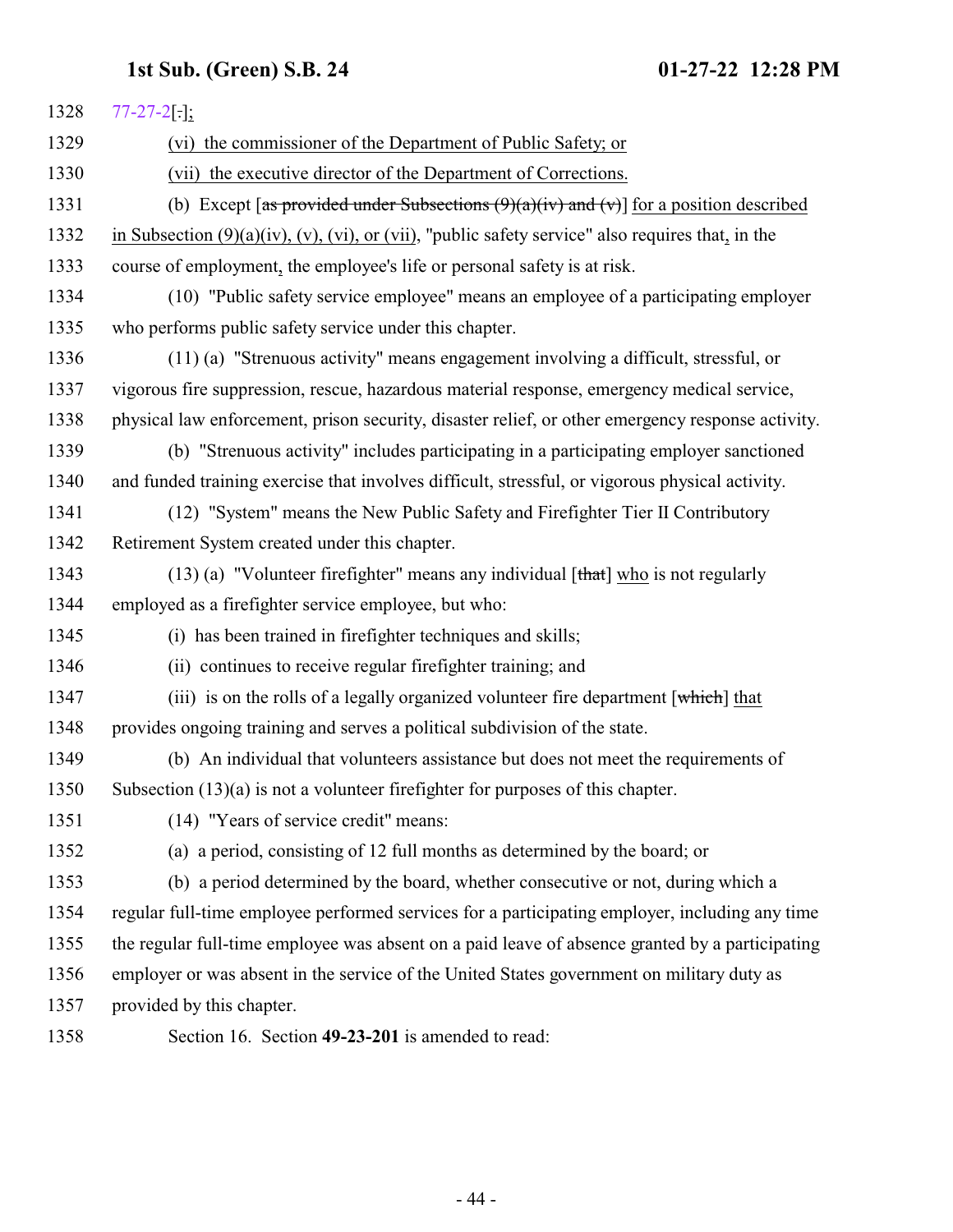| 1359 | 49-23-201. System membership -- Eligibility.                                                      |
|------|---------------------------------------------------------------------------------------------------|
| 1360 | (1) Beginning July 1, 2011, a participating employer that employs public safety service           |
| 1361 | employees or firefighter service employees shall participate in this system.                      |
| 1362 | (2) (a) A public safety service employee or a firefighter service employee initially              |
| 1363 | entering employment with a participating employer on or after July 1, 2011, who does not have     |
| 1364 | service credit accrued before July 1, 2011, in a Tier I system or plan administered by the board, |
| 1365 | is eligible:                                                                                      |
| 1366 | (i) as a member for service credit and defined contributions under the Tier II hybrid             |
| 1367 | retirement system established by Part 3, Tier II Hybrid Retirement System; or                     |
| 1368 | (ii) as a participant for defined contributions under the Tier II defined contributions           |
| 1369 | plan established by Part 4, Tier II Defined Contribution Plan.                                    |
| 1370 | (b) A public safety service employee or a firefighter service employee initially entering         |
| 1371 | employment with a participating employer on or after July 1, 2011, shall:                         |
| 1372 | (i) make an election to participate in the system created under this chapter:                     |
| 1373 | (A) as a member for service credit and defined contributions under the Tier II hybrid             |
| 1374 | retirement system established by Part 3, Tier II Hybrid Retirement System; or                     |
| 1375 | (B) as a participant for defined contributions under the Tier II defined contribution plan        |
| 1376 | established by Part 4, Tier II Defined Contribution Plan; and                                     |
| 1377 | (ii) electronically submit to the office notification of the member's election under              |
| 1378 | Subsection $(2)(b)(i)$ in a manner approved by the office.                                        |
| 1379 | (c) An election made by a public safety service employee or firefighter service                   |
| 1380 | employee initially entering employment with a participating employer under this Subsection (2)    |
| 1381 | is irrevocable beginning one year from the date of eligibility for accrual of benefits.           |
| 1382 | (d) If no election is made under Subsection $(2)(b)(i)$ , the public safety service employee      |
| 1383 | or firefighter service employee shall become a member eligible for service credit and defined     |
| 1384 | contributions under the Tier II hybrid retirement system established by Part 3, Tier II Hybrid    |
| 1385 | Retirement System.                                                                                |
| 1386 | $(3)$ (a) Beginning July 1, 2015, a public safety service employee who is a dispatcher            |
| 1387 | employed by:                                                                                      |
| 1388 | (i) the state shall be eligible for service credit in this system; and                            |
| 1389 | a participating employer other than the state shall be eligible for service credit in<br>(i)      |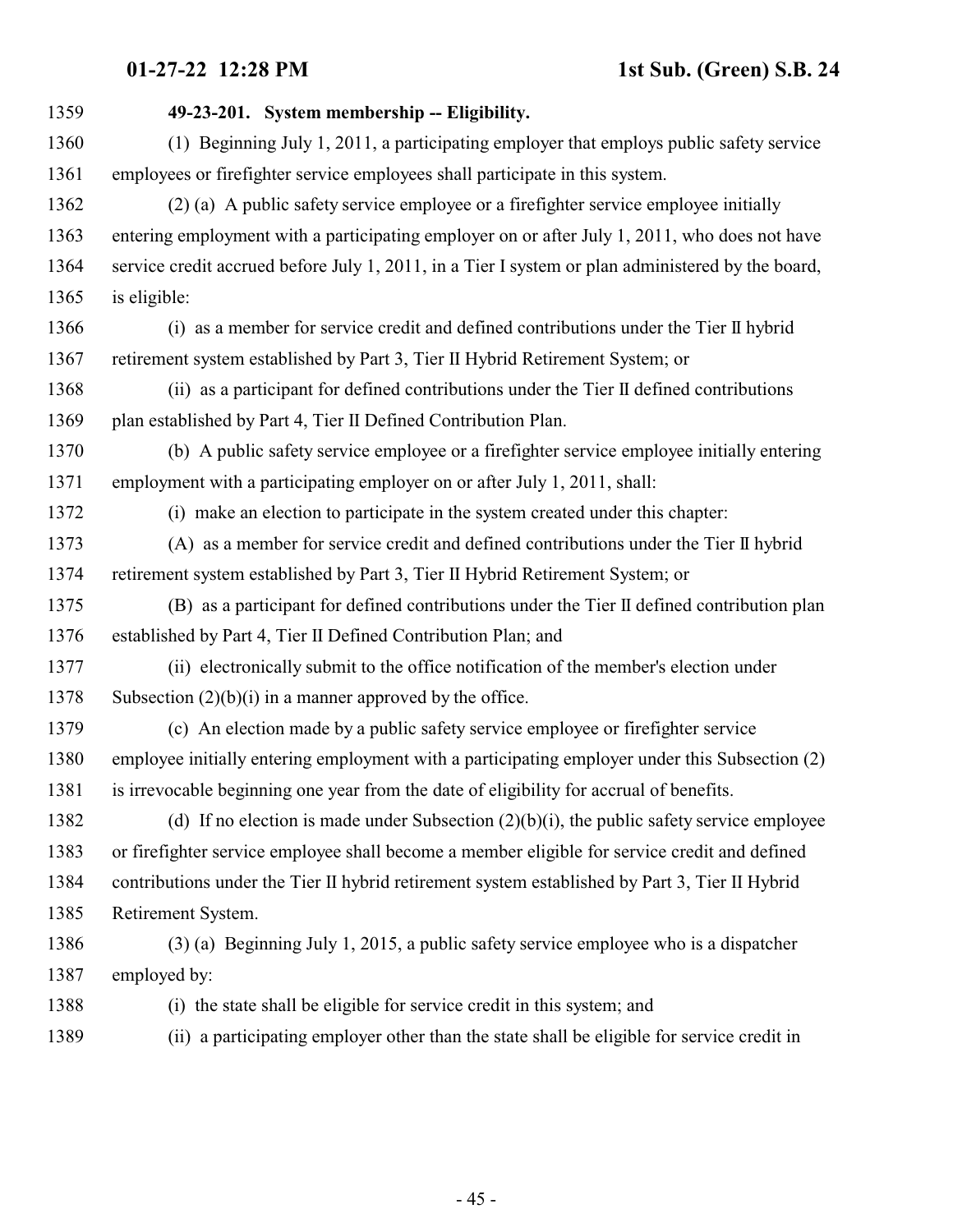<span id="page-45-0"></span>

| 1390 | this system if the dispatcher's participating employer elects to cover $[t\ddot{\bm{\cdot}}\text{st}]$ the participating |
|------|--------------------------------------------------------------------------------------------------------------------------|
| 1391 | employer's dispatchers under this system.                                                                                |
| 1392 | (b) A participating employer's election to cover $[t\ddot{\mathbf{x}}]$ the participating employer's                     |
| 1393 | dispatchers under this system under Subsection $(3)(a)(ii)$ is irrevocable and shall be                                  |
| 1394 | documented by a resolution adopted by the governing body of the participating employer in                                |
| 1395 | accordance with rules made by the office.                                                                                |
| 1396 | (c) A dispatcher's service before July 1, 2015, or before a date specified by resolution                                 |
| 1397 | of a participating employer under Subsection (3)(b), is not eligible for service credit in this                          |
| 1398 | system.                                                                                                                  |
| 1399 | (4) A public safety service employee who is transferred or promoted to an                                                |
| 1400 | administration position requiring the performance of duties that consist primarily of                                    |
| 1401 | management or supervision of public safety service employees shall continue to earn public                               |
| 1402 | safety service credit in this system during the period in which the employee remains employed                            |
| 1403 | in the same department.                                                                                                  |
| 1404 | Section 17. Section 49-23-203 is amended to read:                                                                        |
| 1405 | 49-23-203. Exemptions from participation in system.                                                                      |
| 1406 | (1) Upon filing a written request for exemption with the office, the following                                           |
| 1407 | employees are exempt from participation in the system as provided in this section if the                                 |
| 1408 | employee is a public safety service employee or firefighter service employee and is:                                     |
| 1409 | (a) an executive department head of the state;                                                                           |
| 1410 | (b) an elected or appointed sheriff of a county; $[\sigma r]$                                                            |
| 1411 | (c) an elected or appointed chief of police of a municipality[ $:$ ]; or                                                 |
| 1412 | (d) the chief of any fire department or district.                                                                        |
| 1413 | (2) (a) A participating employer shall prepare a list designating those positions eligible                               |
| 1414 | for exemption under Subsection (1).                                                                                      |
| 1415 | (b) An employee may not be exempted unless the employee is employed in a position                                        |
| 1416 | designated by the participating employer under Subsection (1).                                                           |
| 1417 | (3) Each participating employer shall:                                                                                   |
| 1418 | (a) file each employee exemption annually with the office; and                                                           |
| 1419 | (b) update an employee exemption in the event of any change.                                                             |
| 1420 | (4) Beginning on the effective date of the exemption for an employee who elects to be                                    |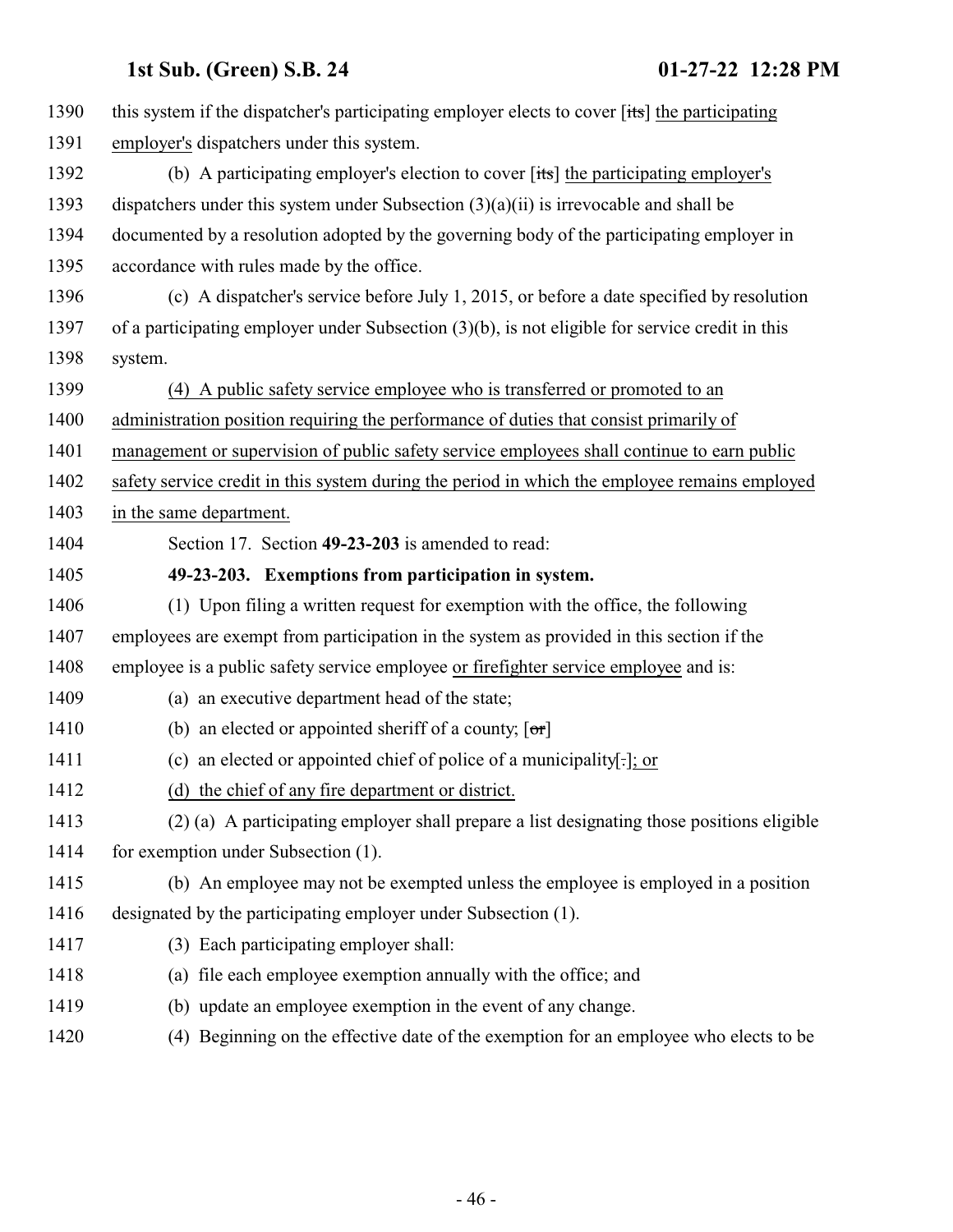| 1421 | exempt in accordance with Subsection (1):                                                      |
|------|------------------------------------------------------------------------------------------------|
| 1422 | (a) for a member of the Tier II defined contribution plan:                                     |
| 1423 | (i) the participating employer shall contribute the nonelective contribution and the           |
| 1424 | amortization rate described in Section 49-23-401, except that the contribution is exempt from  |
| 1425 | the vesting requirements of Subsection $49-23-401(3)(a)$ ; [and]                               |
| 1426 | (ii) the member may make voluntary deferrals as provided in Section 49-23-401; and             |
| 1427 | (iii) the member is not eligible for additional service credit in the plan for the period of   |
| 1428 | exempt employment; and                                                                         |
| 1429 | (b) for a member of the Tier II hybrid retirement system:                                      |
| 1430 | (i) the participating employer shall contribute the nonelective contribution and the           |
| 1431 | amortization rate described in Section 49-23-401, except that the contribution is exempt from  |
| 1432 | the vesting requirements of Subsection $49-23-401(3)(a)$ ;                                     |
| 1433 | (ii) the member may make voluntary deferrals as provided in Section $49-23-401$ ; and          |
| 1434 | (iii) the member is not eligible for additional service credit in the system for the period    |
| 1435 | of exempt employment.                                                                          |
| 1436 | (5) If an employee who is a member of the Tier II hybrid retirement system                     |
| 1437 | subsequently revokes the election of exemption made under Subsection (1), the provisions       |
| 1438 | described in Subsection (4)(b) shall no longer be applicable and the coverage for the employee |
| 1439 | shall be effective prospectively as provided in Part 3, Tier II Hybrid Retirement System.      |
| 1440 | (6) (a) All employer contributions made on behalf of an employee shall be invested in          |
| 1441 | accordance with Subsection $49-23-302(3)(a)$ or $49-23-401(4)(a)$ until the one-year election  |
| 1442 | period under Subsection $49-23-201(2)(c)$ is expired if the employee:                          |
| 1443 | (i) elects to be exempt in accordance with Subsection (1); and                                 |
| 1444 | (ii) continues employment with the participating employer through the one-year                 |
| 1445 | election period under Subsection $49-23-201(2)(c)$ .                                           |
| 1446 | (b) An employee is entitled to receive a distribution of the employer contributions            |
| 1447 | made on behalf of the employee and all associated investment gains and losses if the employee: |
| 1448 | $(i)$ elects to be exempt in accordance with Subsection $(1)$ ; and                            |
| 1449 | (ii) terminates employment prior to the one-year election period under Subsection              |
| 1450 | 49-23-201 $(2)(c)$ .                                                                           |
| 1451 | (7) (a) The office shall make rules to implement this section.                                 |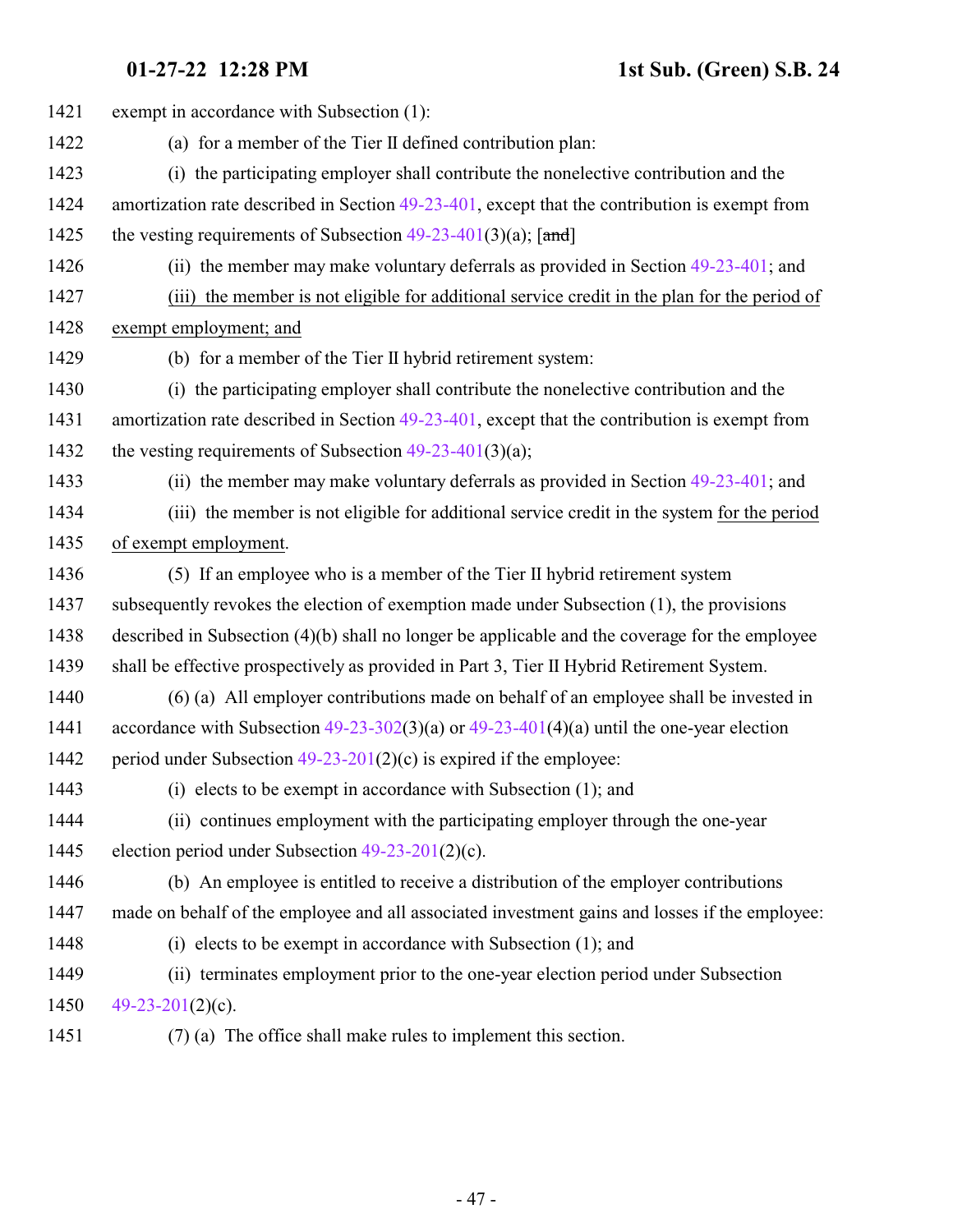<span id="page-47-0"></span>

| 1452 | (b) The rules made under this Subsection (7) shall include provisions to allow the                 |
|------|----------------------------------------------------------------------------------------------------|
| 1453 | exemption provided under Subsection (1) to apply to all contributions made beginning on or         |
| 1454 | after July 1, 2011, on behalf of an exempted employee who began the employment before May          |
| 1455 | 8, 2012.                                                                                           |
| 1456 | (8) An employee's exemption, participation, or election described in this section:                 |
| 1457 | shall be made in accordance with this section; and<br>(a)                                          |
| 1458 | (b) is subject to requirements under federal law and rules made by the board.                      |
| 1459 | Section 18. Section 49-23-401 is amended to read:                                                  |
| 1460 | 49-23-401. Contributions -- Rates.                                                                 |
| 1461 | (1) (a) Up to the amount allowed by federal law, the participating employer shall make             |
| 1462 | a nonelective contribution of 14% of the participant's compensation to a defined contribution      |
| 1463 | plan.                                                                                              |
| 1464 | (b) In addition to the nonelective contribution described in Subsection $(1)(a)$ , if a            |
| 1465 | participating employer elects under Subsection $49-23-301(2)(c)$ to pay all or part of the         |
| 1466 | required member contribution on behalf of the participating employer's employees that are          |
| 1467 | members covered under Part 3, Tier II Hybrid Retirement System, the participating employer         |
| 1468 | shall make an additional nonelective contribution to an employee that is a member covered          |
| 1469 | under this part at the same percentage rate of the participant's compensation as the participating |
| 1470 | employer's election to pay required member contributions on behalf of the participating            |
| 1471 | employer's employees that are members covered under Part 3, Tier II Hybrid Retirement              |
| 1472 | System.                                                                                            |
| 1473 | (2) (a) The participating employer shall contribute the contributions described in                 |
| 1474 | Subsection $(1)$ to a defined contribution plan qualified under Section $401(k)$ of the Internal   |
| 1475 | Revenue Code [which] that:                                                                         |
| 1476 | (i) is sponsored by the board; and                                                                 |
| 1477 | (ii) has been grandfathered under Section 1116 of the Federal Tax Reform Act of 1986.              |
| 1478 | (b) The member may make voluntary deferrals to:                                                    |
| 1479 | (i) the qualified $401(k)$ plan [which] that receives the employer contribution described          |
| 1480 | in this Subsection $(2)$ ; or                                                                      |
| 1481 | (ii) at the member's option, another defined contribution plan established by the                  |
| 1482 | participating employer.                                                                            |
|      |                                                                                                    |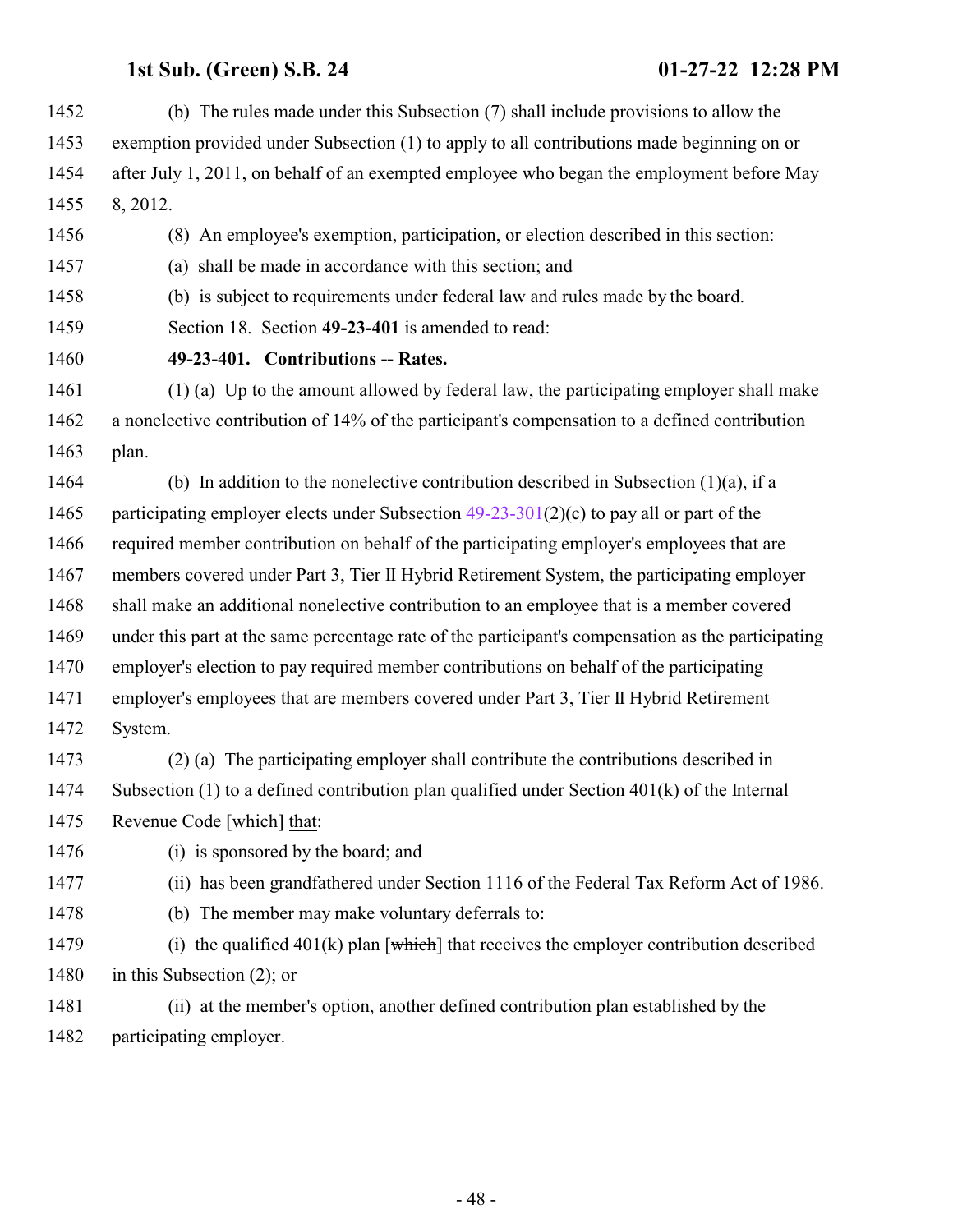| 1483 | (c) In addition to the contributions specified under Subsection $(2)(a)$ , the participating       |
|------|----------------------------------------------------------------------------------------------------|
| 1484 | employer shall pay the corresponding Tier I system amortization rate of the employee's             |
| 1485 | compensation to the office to be applied to the employer's corresponding Tier I system liability.  |
| 1486 | $(3)$ (a) Except as provided under Subsection $(3)(c)$ , the total amount contributed by the       |
| 1487 | participating employer under Subsection $(2)(a)$ vests to the member upon accruing four years of   |
| 1488 | service credit under this title.                                                                   |
| 1489 | (b) The total amount contributed by the member under Subsection $(2)(b)$ vests to the              |
| 1490 | member's benefit immediately and is nonforfeitable.                                                |
| 1491 | (c) $(i)$ Upon filing a written request for exemption with the office, an eligible employee        |
| 1492 | is exempt from the vesting requirements of Subsection $(3)(a)$ in accordance with Section          |
| 1493 | 49-23-203.                                                                                         |
| 1494 | (ii) An employee who is exempt under this Subsection $(3)(c)$ is not eligible for                  |
| 1495 | additional service credit in the plan for the period of exempt employment.                         |
| 1496 | (d) (i) Years of service credit under Subsection $(3)(a)$ includes any fraction of a year to       |
| 1497 | which the member may be entitled.                                                                  |
| 1498 | (ii) At the time of vesting, if a member's years of service credit is within one-tenth of          |
| 1499 | one year of the total years required for vesting, the member shall be considered to have the total |
| 1500 | years of service credit required for vesting.                                                      |
| 1501 | $(4)$ (a) Contributions made by a participating employer under Subsection $(2)(a)$ shall be        |
| 1502 | invested in a default option selected by the board until the member is vested in accordance with   |
| 1503 | Subsection $(3)(a)$ .                                                                              |
| 1504 | (b) A member may direct the investment of contributions, including associated                      |
| 1505 | investment gains and losses, made by a participating employer under Subsection (2)(a) only         |
| 1506 | after the contributions have vested in accordance with Subsection $(3)(a)$ .                       |
| 1507 | (c) A member may direct the investment of contributions made by the member under                   |
| 1508 | Subsection $(3)(b)$ .                                                                              |
| 1509 | (5) No loans shall be available from contributions made by a participating employer                |
| 1510 | under Subsection $(2)(a)$ .                                                                        |
| 1511 | (6) No hardship distributions shall be available from contributions made by a                      |
| 1512 | participating employer under Subsection (2)(a).                                                    |
| 1513 | $(7)$ (a) Except as provided in Subsection $(7)(b)$ , if a member terminates employment            |
|      |                                                                                                    |